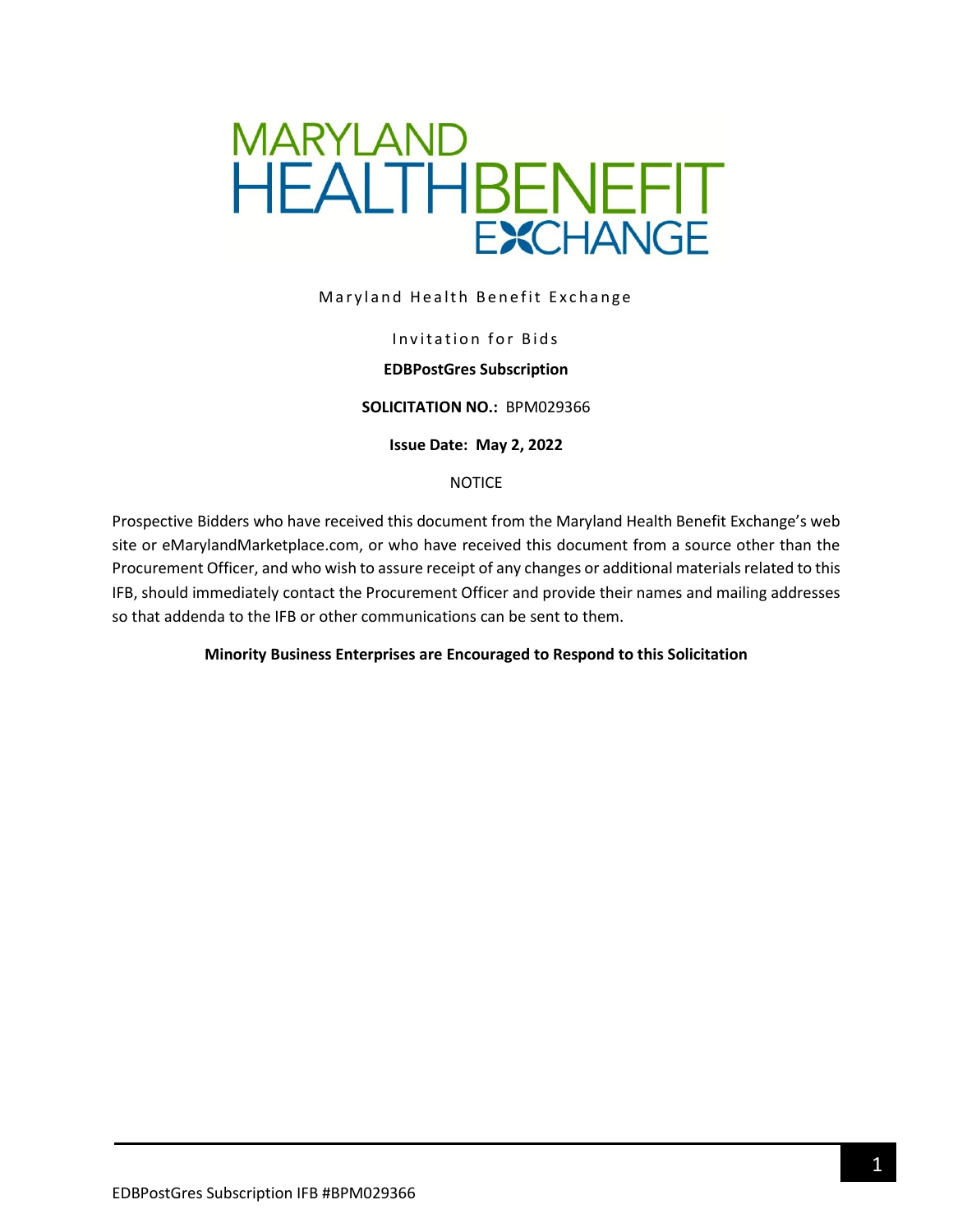### **MARYLAND HEALTH BENEFIT EXCHANGE KEY INFORMATION SUMMARY SHEET EDBPostGres Subscription Invitation for Bids # - BPM029366**

| <b>Invitation For Bids:</b>                                          | <b>EDBPostGres Subscription</b>                                                                                                                                               |  |
|----------------------------------------------------------------------|-------------------------------------------------------------------------------------------------------------------------------------------------------------------------------|--|
| <b>Issue Date:</b>                                                   | May 2, 2022                                                                                                                                                                   |  |
| <b>Procurement Officer:</b>                                          | Tracey D. Gamble<br><b>Procurement Officer</b><br>750 E. Pratt Street<br>6th Floor<br>Baltimore, MD 21202<br>Phone Number: 410-547-152<br>Email: hix.procurement@maryland.gov |  |
| <b>Contract Monitor:</b>                                             | Mr. Greg Yaculak<br>750 East Pratt Street<br>6 <sup>th</sup> Floor<br>Baltimore, MD 21202<br>greg.yaculak@maryland.gov                                                        |  |
| <b>Procurement Method:</b>                                           | Competitive Sealed Bids (Firm Fixed Price)                                                                                                                                    |  |
| Bids are to be sent to (email<br>delivery strongly preferred):       | Maryland Health Benefit Exchange<br>750 East Pratt Street<br>6 <sup>th</sup> Floor<br>Baltimore, MD 21202<br>Attn: Tracey D. Gamble<br>or via email in pdf format             |  |
|                                                                      | https://marylandhealthconnection.sharefile.com/r-red3def32377d4a7e84b7d860e496dd2b                                                                                            |  |
|                                                                      | A confirmation email will be sent within 24 hours of receipt of bid.                                                                                                          |  |
| <b>Closing Date and Time:</b>                                        | 12:00 PM Eastern Standard Time (EST) on 06/02/2022                                                                                                                            |  |
| <b>Bid Opening Date and Time:</b><br><b>MBE Subcontracting Goal:</b> | 12:30 PM Eastern Standard Time (EST) on 06/02/2022 at 750 E. Pratt<br>Street, 6 <sup>th</sup> Floor, Baltimore, MD 21202 (Registration Required)<br>0%                        |  |
|                                                                      | NOTE: Bidders must agree to the terms and conditions of the IFB including Attachment A - Contract.                                                                            |  |
|                                                                      | MHBE is issuing this IFB separate from any other State Master Contract. In addition, Bidders must                                                                             |  |

complete Attachment D – Bid Form as is, please see bid form instruction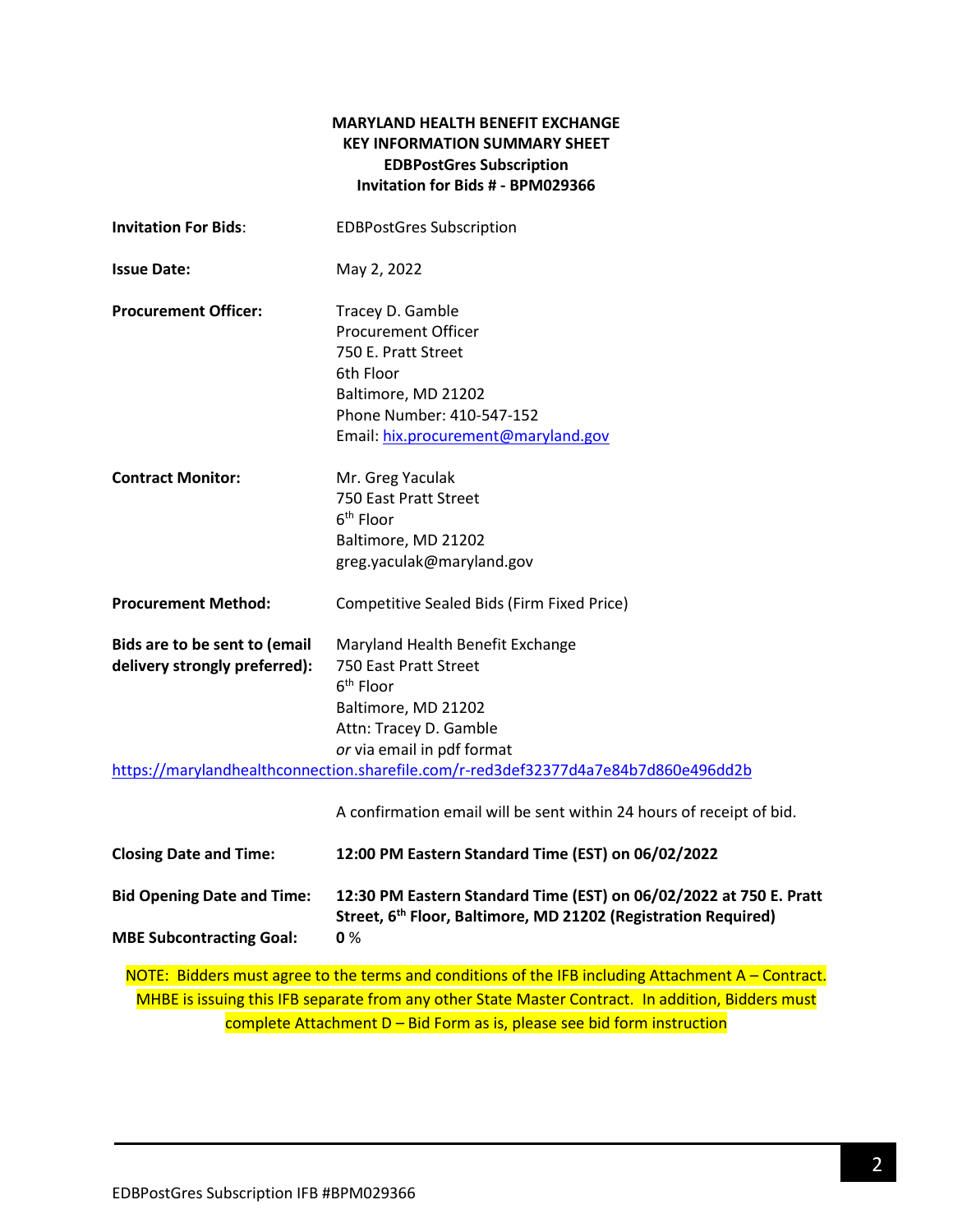# **Table of Contents**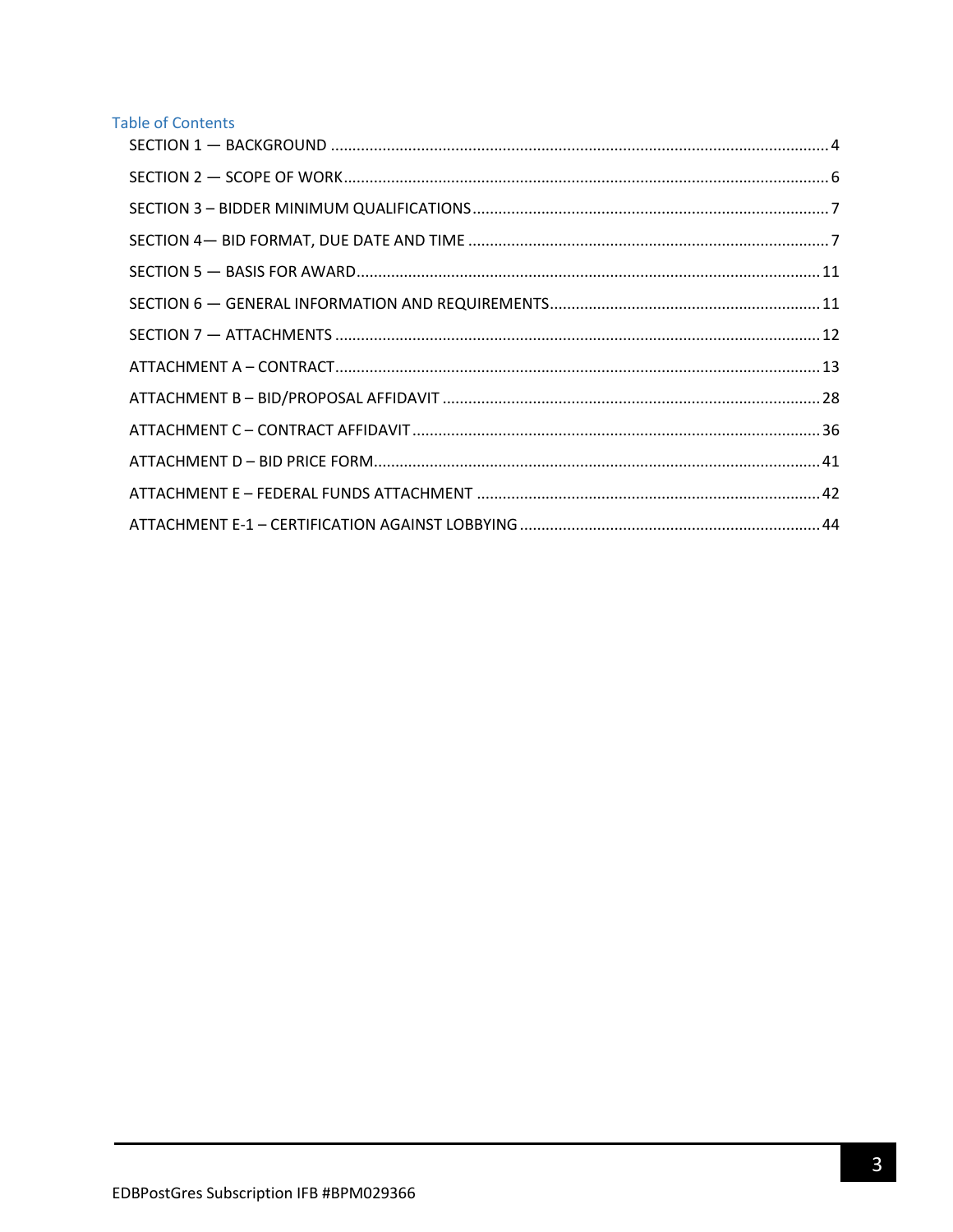### **SECTION 1 — BACKGROUND**

### <span id="page-3-0"></span>**1.1 Background on the Affordable Care Act**

The Maryland Health Benefit Exchange ("MHBE") is an independent unit of State government established to provide Maryland's residents and small businesses with the opportunity to compare rates, benefits, and quality among health insurance plans and to facilitate individuals' enrollment in plans that best suit their needs. MHBE also evaluates eligibility for expanded Medicaid coverage, advanced premium tax credits ("APTC") and other cost-sharing programs designed to make coverage more affordable for individuals with household incomes below 400 percent of the federal poverty level ("FPL").

## **1.2 Background on Maryland Health Benefit Exchange Procurement**

Under § 31-103 of the Insurance Article of the Maryland Code, the MHBE is subject to the provisions of State law governing procurement by "exempt units." See Md. Code Ann., State Fin. & Proc. § 12-401. The principal body that oversees MHBE procurements is the Maryland Health Benefit Exchange Board of Trustees. This procurement method is Competitive Sealed Bidding (Firm Fixed Price) as allowed under II. A. of the Maryland Health Benefit Exchange Procurement Policies and Procedures, which the Board of Trustees adopted in a resolution dated June 27, 2011.

### **1.3 Federal Funding Acknowledgement**

This procurement contains federal funds from the following source: Medicaid Funds, CFDA number 93.778. Execution of a Contract awarded as a result of this bid indicates the Contractor's agreement with all federal funding terms and conditions that apply to contractors receiving federal funds from these sources, including the applicable provisions described in Attachment E.

### **1.4 Receipt, Opening and Recording of Bids**

- 1.4.1 Upon receipt, each Bid and any timely modification(s) to a Bid shall remain unopened until the time and date set for Bid opening. Before Bid opening, the State may not disclose the identity of any Bidder.
- 1.4.2 Bids and timely modifications to Bids shall be opened publicly at the time, date and place set forth in the Key Information Summary Sheet. The name of each Bidder, the Total Bid Price, and such other information as is deemed appropriate shall be read aloud or otherwise made available. The MHBE requests that Bidders interested in attending the Bid Opening inform the MHBE via email 2 days prior to the Bid Opening Date identified in the Key Information Summary Sheet. Registration to attend the Bid opening is required.

### **1.5 Confidentiality of Bids**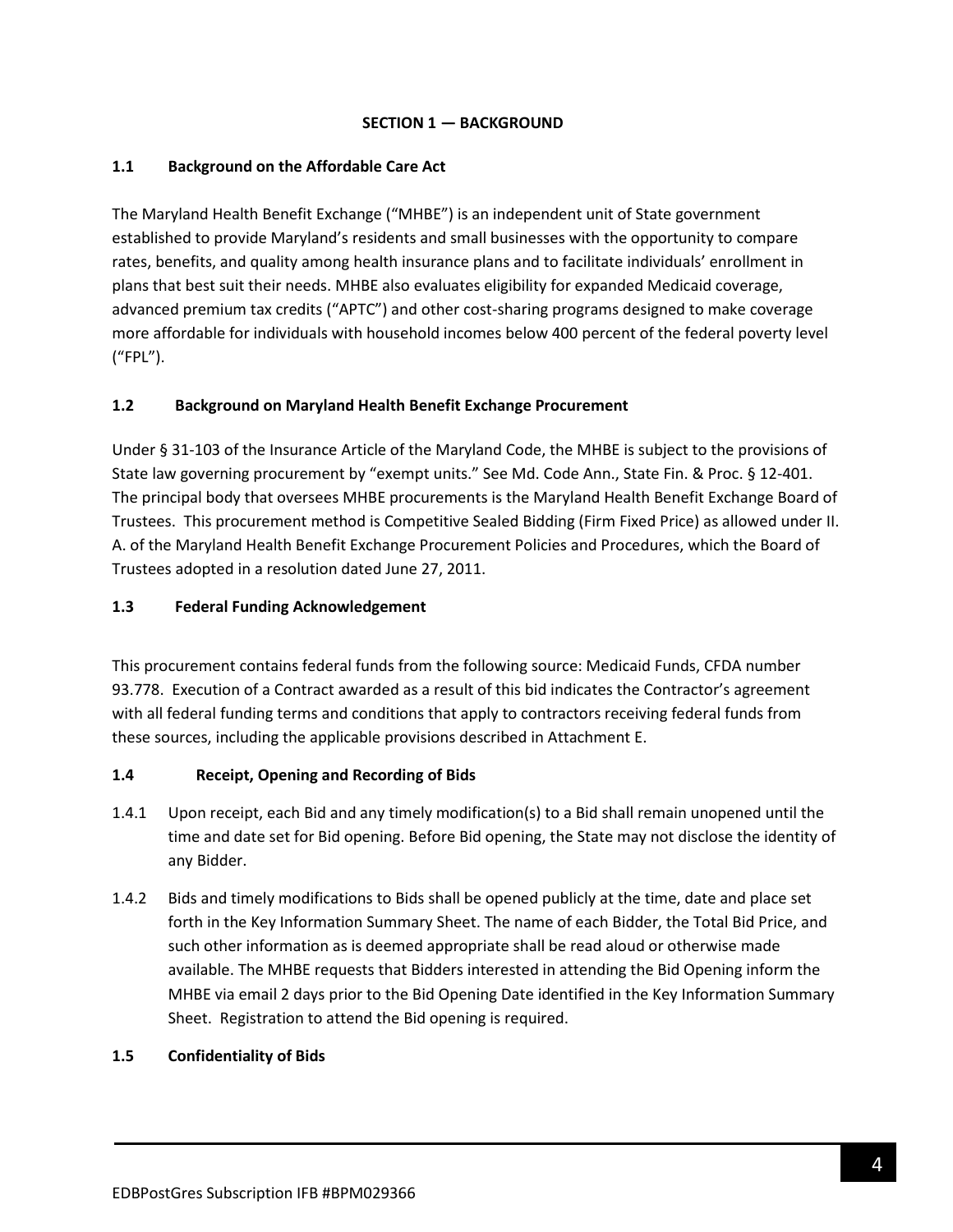1.5.1 The Bids shall be tabulated, or a Bid abstract made. The opened Bids shall be available for public inspection at a reasonable time after Bid opening, but in any case, before Contract award, except to the extent the Bidder designates trade secrets or other proprietary data to be confidential as set forth in this solicitation. See Sections 1.6, 4.1.3 for further information.

#### **1.6 Public Information Act Notice**

1.6.1 A Bidder should give specific attention to the clear identification of those portions of its submission that it considers confidential and/or proprietary commercial information or trade secrets, and provide justification why such materials, upon request, should not be disclosed by the State under the Public Information Act, Md. Code Ann., General Provisions Article, Title 4.

Bidders are advised that, upon request for this information from a third party, the MHBE is required to make an independent determination whether the information must be disclosed.

### **1.7 Protest/Disputes**

Any protest or dispute related, respectively, to this solicitation or the resulting Contract shall be subject to the provisions of Section VII of the MHBE Procurement Policies & Procedures and the Dispute provisions of the Contract resulting from this IFB (Refer to IFB Attachment A).

### **REMAINDER OF PAGE INTENTIONALLY LEFT BLANK**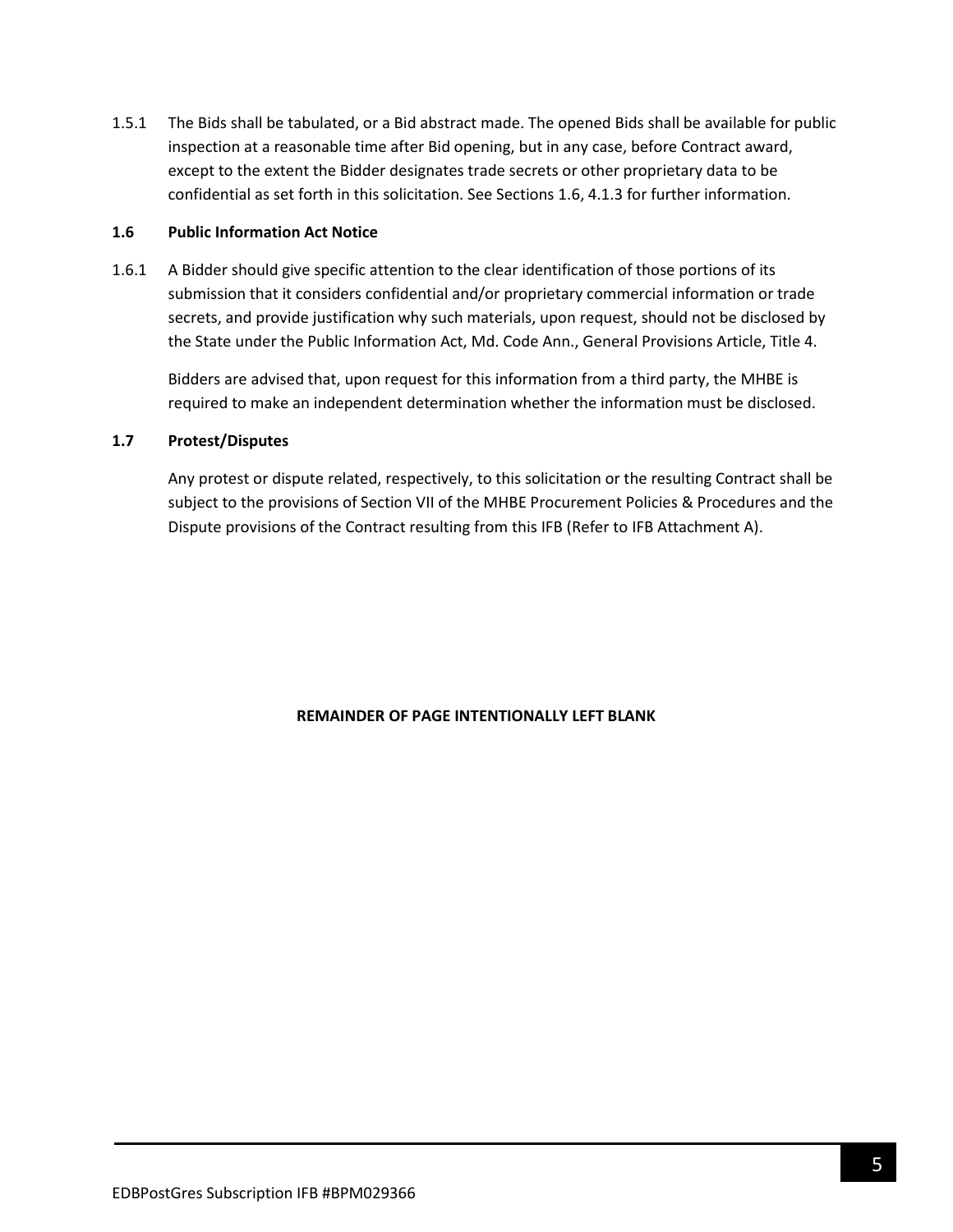### **SECTION 2 — SCOPE OF WORK**

#### <span id="page-5-0"></span>**Section 2.1 Purpose:**

The purpose of this solicitation is to subscribe to EDBPostgres for a 12-month period as listed in Section 2 below. EDBPostgres will be leveraged as a database solution on MHBEs new Disaster Recovery (DR) environment. The bidder must be an authorized EDBPostgres reseller with the capability to provide all requirements as detailed in the sections below.

### **Section 2.2 Requirements:**

The vendor shall provide MHBE with the following new EDB subscriptions for MHBE's Disaster Recovery (DR) environment for a duration of twelve (12) months:

| S. No          | Part #      | Description                                  | Quantity | Term      |
|----------------|-------------|----------------------------------------------|----------|-----------|
|                | ENPD-UC-001 | <b>Enterprise Plan Production</b><br>Support | 16       | 12 months |
| $\mathfrak{p}$ | ENBS-UC-001 | Enterprise Plan Basic Support                | 16       | 12 months |
| 3              | ENBS-UC-001 | Enterprise Plan Basic Support<br>Standby     | 4        | 12 months |

# **BIDDERS ARE REQUESTED TO WORK WITH EDB TO GET THE SPECIAL DISCOUNTED PRICING AVAILABLE FOR DISASTER RECOVERY (DR) ENVIRONMENTS**

### **Section 2.3: Scope of Support**

The following production and basic support will be provided as part of this procurement for the duration of the subscription:

|                                           |            | <b>Production</b> | <b>Basic</b>   |
|-------------------------------------------|------------|-------------------|----------------|
| Availability                              |            | 24 hours x 7 days | $8 AM - 6 PM$  |
|                                           |            |                   | Monday-Friday  |
| <b>Initial Response</b>                   | Severity-1 | 30 minutes        | <b>NA</b>      |
| <b>Service Level</b><br><b>Objectives</b> | Severity-2 | 30 minutes        | <b>NA</b>      |
|                                           | Severity-3 | 60 minutes        | 4 hours        |
|                                           | Severity-4 | 1 business day    | 1 business day |
| Remedy                                    | Severity-1 | 24 hours          | <b>NA</b>      |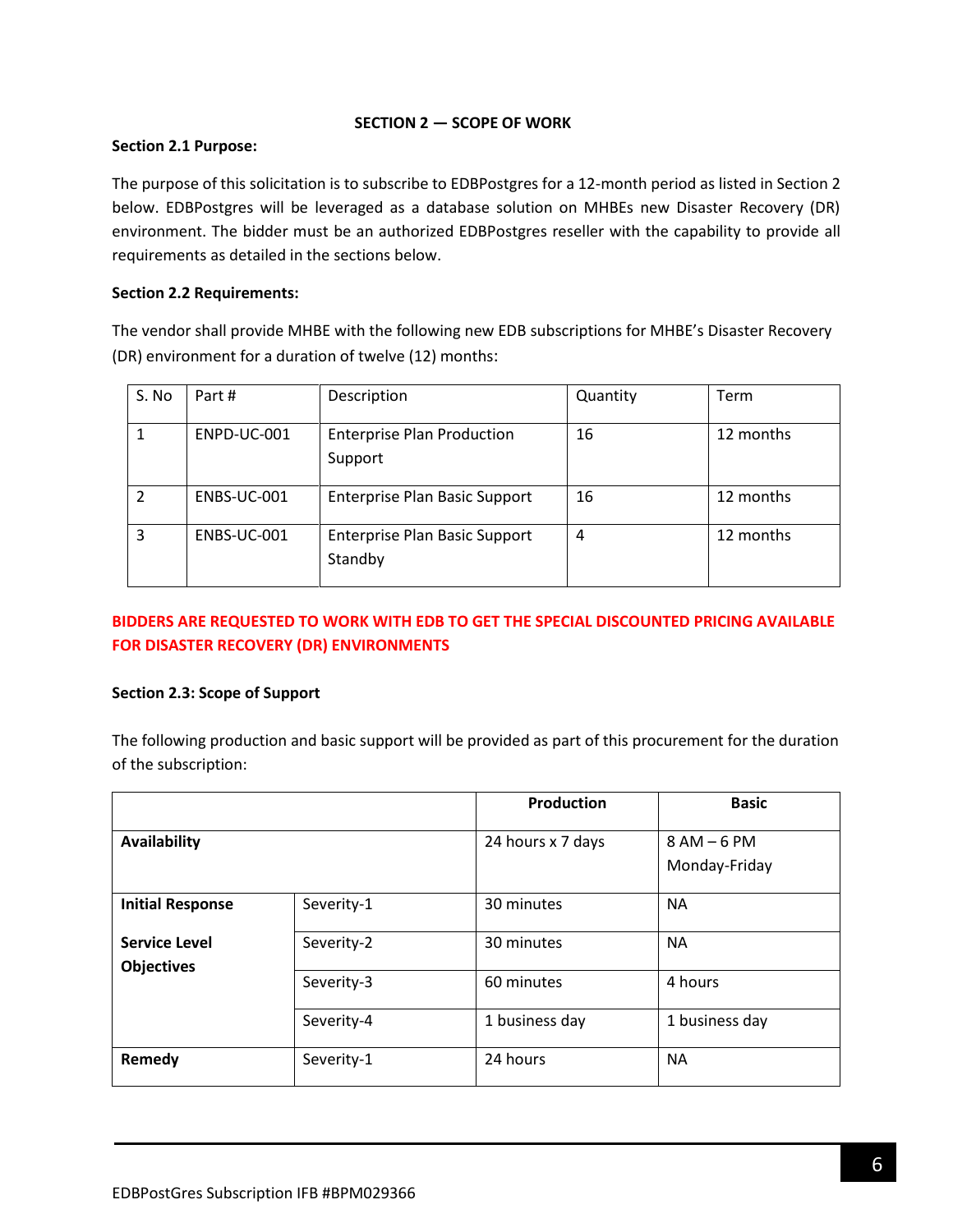| <b>Service Level</b>                      | Severity-2 | 48 hours         | <b>NA</b>        |
|-------------------------------------------|------------|------------------|------------------|
| <b>Objectives</b>                         | Severity-3 | 15 business days | 20 business days |
|                                           | Severity-4 | 45 business days | 60 business days |
| <b>Resolution</b>                         | Severity-1 | NА               | <b>NA</b>        |
| <b>Service Level</b><br><b>Objectives</b> | Severity-2 | <b>NA</b>        | <b>NA</b>        |

### **2.4 Invoicing**

All invoices shall be submitted by the Contractor within 30 days of receipt of equipment, software or services and shall include, at the minimum, the following information:

- Name and address of the MHBE
- Contractor name
- Products(s) and/or service(s) purchased listed separately including the amount for each individual charge (i.e., 5 – ABC Hardware @ \$2,000 Total \$10,000.00, Support @ \$100.00 Total \$200.00)
- Supporting Documentation
- E-mail address/phone number of Contractor's POC
- Remittance address
- Federal taxpayer identification or (if owned by an individual) Contractor's social security number
- Invoice period, invoice date, invoice number and amount due
- Purchase Order # being billed

Invoices submitted without the required information will not be processed for payment until the Contractor provides the required information. The MHBE is generally exempt from Federal excise taxes, Maryland sales and use taxes, District of Columbia sales taxes and transportation taxes. The Contractor, however, is not exempt from such sales and use taxes and may be liable for the same.

### **SECTION 3 – BIDDER MINIMUM QUALIFICATIONS**

<span id="page-6-1"></span><span id="page-6-0"></span>The Bidder must be an authorized reseller of EDBPostGres Subscription. As proof, the Bidder must submit with the bid a letter of authorization from the manufacturer or providing evidence of the rights to resell all products and services required by this IFB.

### **SECTION 4— BID FORMAT, DUE DATE AND TIME**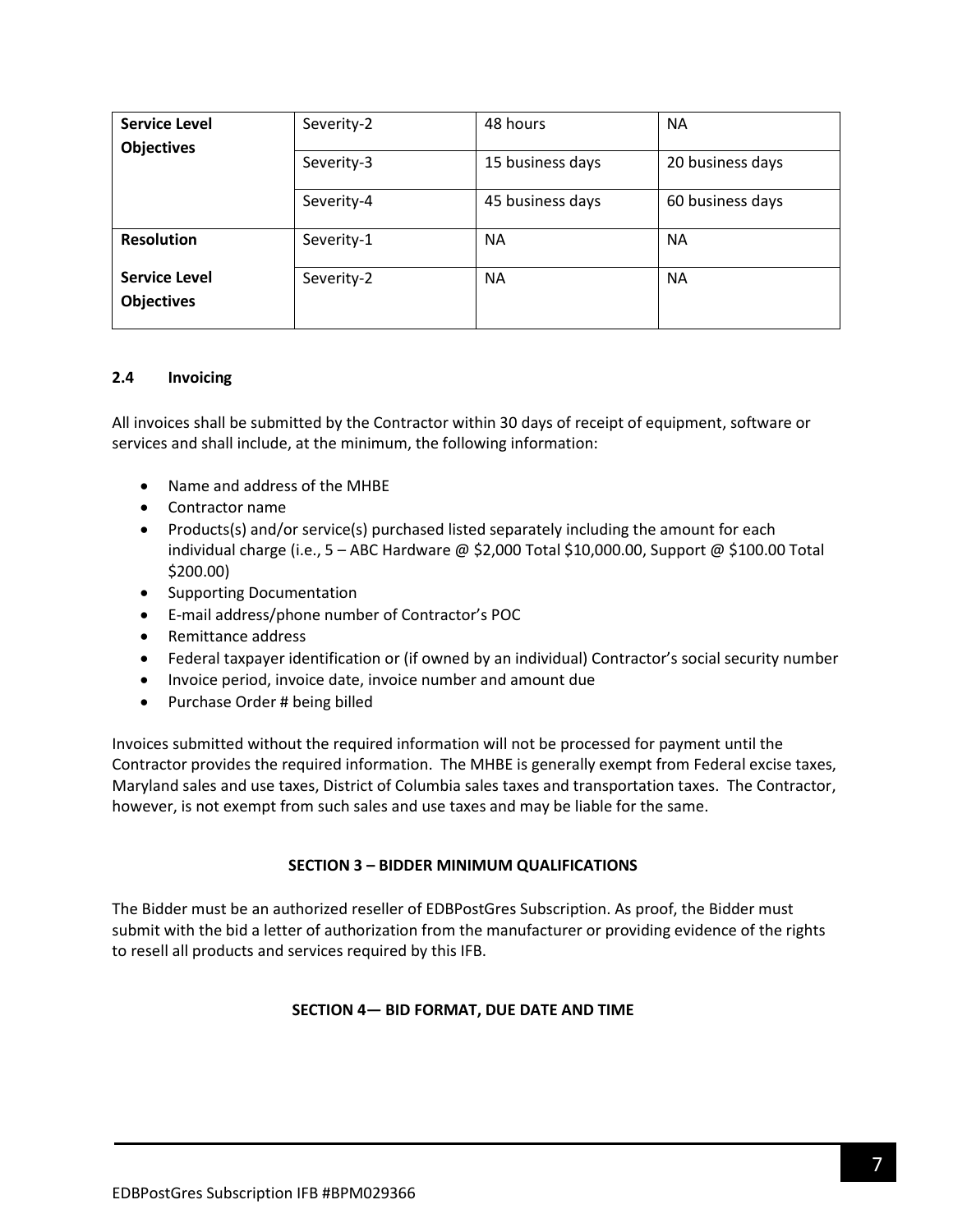### **4.1 One Part Submission**

### 4.1.1 **To minimize duplication costs, MHBE strongly desires e-mail delivery of Bids***.*

- 4.1.2 Bidders submitting via email must submit their bids and all required attachments in pdf format to
- https://marylandhealthconnection.sharefile.com/r-red3def32377d4a7e84b7d860e496dd2b Bidders must submit with their Bid the required minimum qualification documentation (see Section 3), and any required bid submissions (see Section 4.2.4) with one document clearly labeled as "Bid, EDBPostGres Subscription # BPM029366" in time to be received by **12:00 PM, Eastern Standard Time, June 2, 2022**.
- 4.1.3 A second attachment labeled "Bid, EDBPostGres Subscription # BPM029366 PIA", in searchable Adobe .pdf format for Public Information Act (PIA) requests (this copy shall be redacted so that confidential and/or proprietary information has been removed (see Section 1.6 "Public Information Act Notice"). If a Bidder chooses to submit its Bid without identifying any information that is confidential/proprietary, it should still provide the second attachment required here and label it "PIA", even though no information therein will be redacted.
- 4.1.4 Bidders choosing to provide paper submissions shall email the Procurement Officer at the email address specified in the Key Information summary sheet for submission instructions.
- 4.1.5 **Bids delivered by facsimile shall not be considered**.
- 4.1.6 The Procurement Officer must receive all files by the IFB due date and time specified in the Key Information Summary Sheet and Section 4.1.2. If submitted via e-mail, the date and time of submission is determined by the date and time of arrival in the

e-mail box. Requests for extension of this date and time will not be granted. Except as provided in COMAR 21.05.02.10, Bids received by the Procurement Officer after the due date will not be considered.

## **4.2 Required Bid Submissions**

Bidders shall include the following with their Bid:

### 4.2.1 **Transmittal Letter:**

A Transmittal Letter shall accompany the Bid. The purpose of this letter is to transmit the Bid and acknowledge the receipt of any addenda. The Transmittal Letter should be brief and signed by an individual who is authorized to commit the Bidder to the services and requirements as stated in this IFB. The Transmittal Letter should include the following:

- Name and address of the Bidder;
- Name, title, e-mail address, and telephone number of primary contact for the Bidder;
- "EDBPostGres Subscription IFB" and Solicitation Number BPM02936 that the Bid is in response to;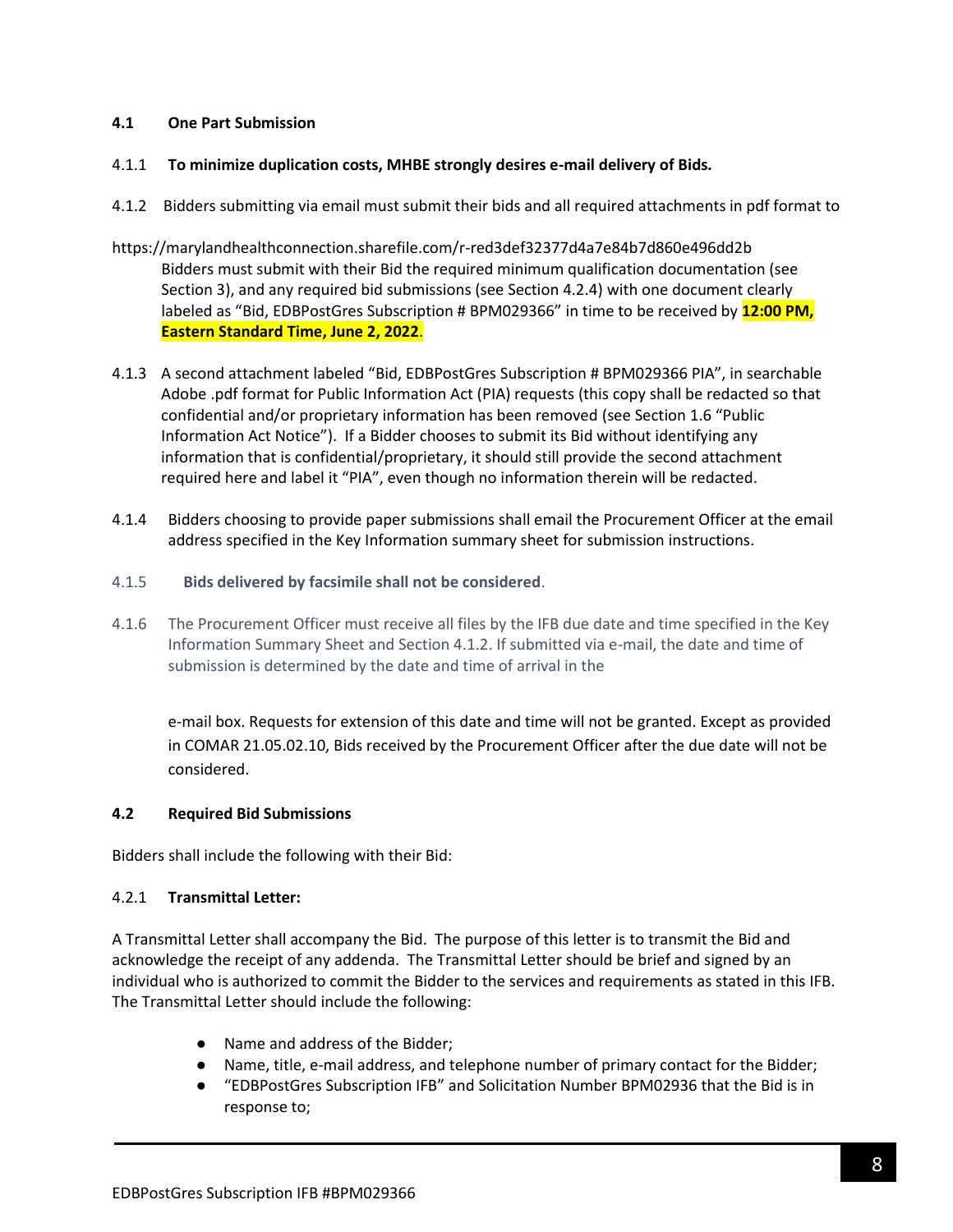- Signature, typed name, and title of an individual authorized to commit the Bidder to its Bid;
- Federal Employer Identification Number (FEIN) of the Bidder, or if a single individual, that individual's Social Security Number (SSN);
- Bidder's eMMA number;
- Bidder's MBE certification number (if applicable);
- Acceptance of all State IFB and Contract terms and conditions; and
- Acknowledgement of all addenda to this IFB.

### 4.2.2 **Minimum Qualifications Documentation:**

The Bidder shall submit any Minimum Qualifications documentation that may be required, as forth in Section 3 "Bidder Minimum Qualifications."

## 4.2.3 **Bid Price Form**

The Bid shall contain all price information in the format specified on **IFB Attachment D - Bid Form.** Complete the Bid Form only as provided in the Bid Pricing Instructions. **Do not amend, alter, or leave blank any items on the Bid Form or include additional clarifying or contingent language on or attached to the Bid Form**. Failure to adhere to any of these instructions may result in the Bid being determined to be non-responsive and rejected by MHBE.

### 4.2.4 **Completed Required Attachments**

For email submissions, submit one (1) copy of each with original signatures.

- Attachment B Bid/Proposal Affidavit
- Attachment E Federal Funds Attachment, **including E-1 and E-2**

## **4.3 Electronic Transactions Authorized**

- 4.3.1 This procurement authorizes electronic transactions in keeping with COMAR 21.03.05 *et seq*. and pursuant to the Maryland Uniform Electronic Transactions Act, Maryland Code Annotated, Commercial Law Article, Title 21.
- 4.3.2 In addition to specific electronic transactions specifically authorized in other sections of this IFB, including its attachments (e.g., Sections 4.1 (One Part Submission Via Email Preferred) and 6 (Bidder agrees to accept payments by electronic funds transfer)) and subject to the exclusions noted in Section 4.3.3, below, the following transactions are authorized to be conducted by electronic means on the terms described:
	- A. The Procurement Officer may conduct the procurement using eMMA, the Maryland Health Benefit Exchange website a[t https://www.marylandhbe.com/solicitations/](https://www.marylandhbe.com/solicitations/) or e-mail to issue:
		- a) the solicitation (e.g., the IFB/RFP);
		- b) any amendments;
		- c) pre-Bid/Proposal conference documents;
		- d) questions and responses;
		- e) communications regarding the solicitation or Bid/Proposal to any Bidder/Offeror or potential Bidder/Offeror;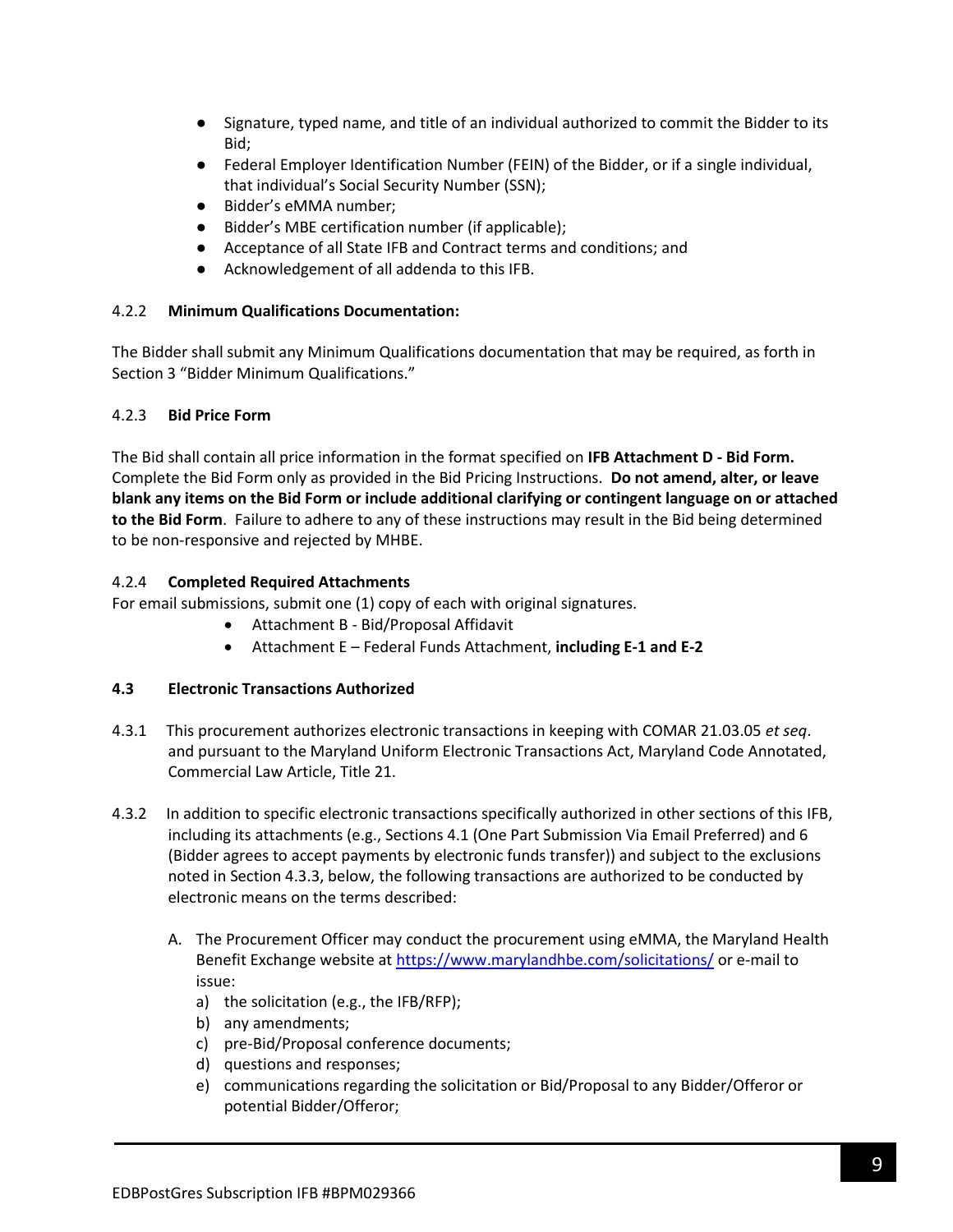- f) notices of award selection or non-selection; and
- g) the Procurement Officer's decision on any Bid protest or Contract claim.
- h) Contract award
- i) Contract Modifications
- B. A Bidder/Offeror or potential Bidder/Offeror may use e-mail to:
	- a) submission of initial Bids or Proposals;
	- b) ask questions regarding the solicitation;
	- c) reply to any material received from the Procurement Officer by electronic means that includes a Procurement Officer's request or direction to reply by e-mail or facsimile, but only on the terms specifically approved and directed by the Procurement Officer;
	- d) submit a "No Bid/Proposal Response" to the solicitation.
	- e) submit a Pre-Proposal Conference Response Form
	- f) submit a signed Contract, Contract Affidavit, Non-Exchange Entity Agreement, Non-Disclosure Agreement or other attachment required to be returned with an executed Contract or within five days of award
	- g) submit a signed Contract Modification
- C. The Procurement Officer, the Contract Monitor, and the Contractor may conduct day-to-day Contract administration, except as outlined in Section E of this subsection utilizing e-mail, facsimile, or other electronic means if authorized by the Procurement Officer or Contract Monitor.
- 4.3.3 The following transactions related to this procurement and any Contract awarded pursuant to it are *not authorized* to be conducted by electronic means:
	- a) filing of Bid Protests;
	- b) filing of Contract Claims; or
	- c) any transaction, submission, or communication where the Procurement Officer has specifically directed that a response from the Contractor or Bidder/Offeror be provided in writing or hard copy.
- 4.3.4 Any facsimile or e-mail transmission is only authorized to the facsimile numbers or e-mail addresses for the identified person as provided in the solicitation, the Contract, or in the direction from the Procurement Officer or Contract Monitor.
- 4.3.5 MHBE requires original signatures on all submissions that this IFB or the document form requires to be signed, including but not limited to all Transmittal Letters, Bids, the Contract or Contract Modifications resulting from this IFB. However, the Contractor may scan and submit electronically any document containing such original signature(s). The Contract and other contractual documents each may be signed by the Parties in counterparts, each of which shall be deemed to be an original but all of which, taken together, shall constitute one and the same Contract.

### **4.4 Documents Required upon Notice of Recommendation for Contract Award**

Upon receipt of a Notification of Recommendation for Contract Award, the following documents shall be completed and submitted electronically, via email, by the recommended awardee within five (5) Business Days, unless noted otherwise: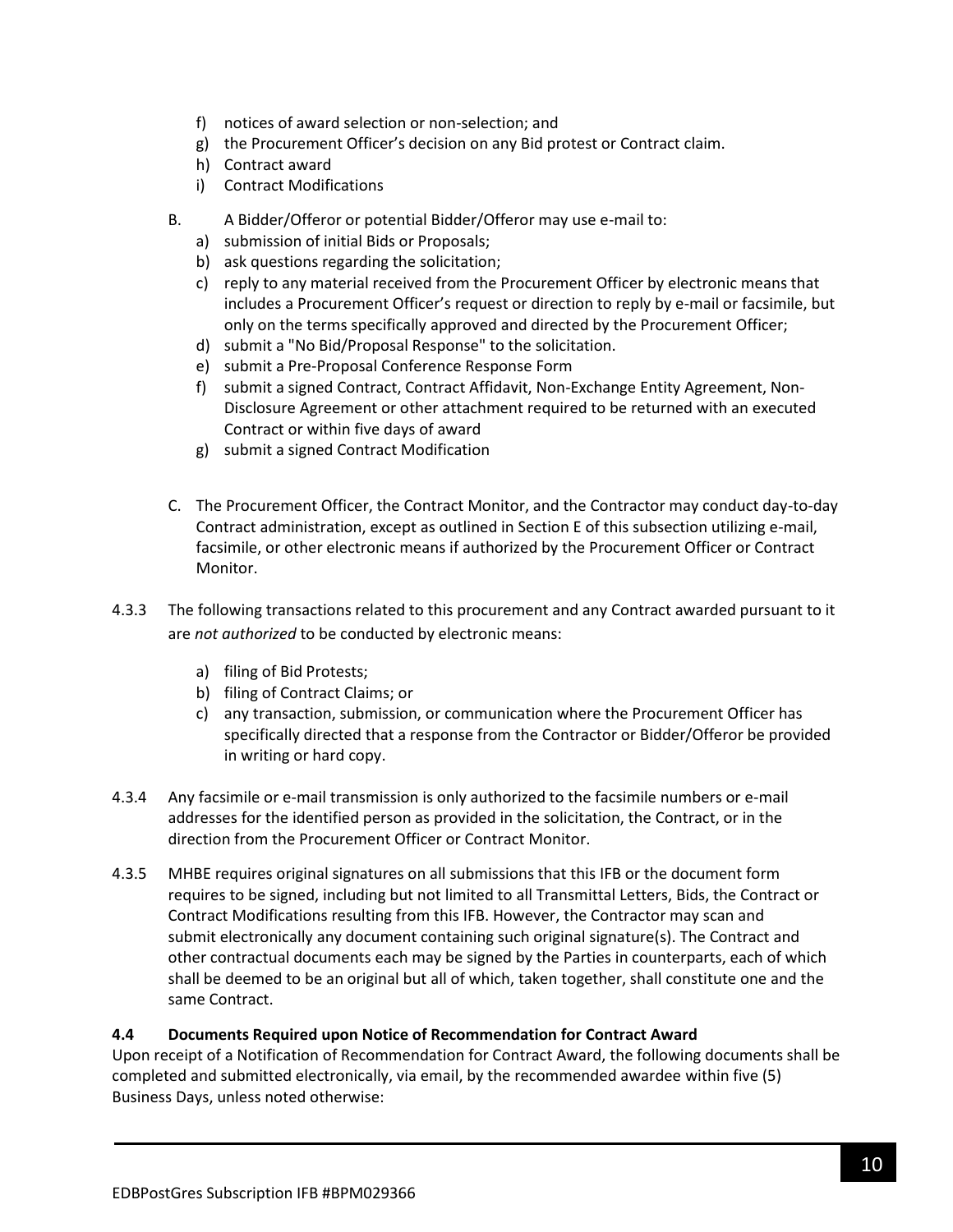- Attachment A Standard Contract
- Attachment C Contract Affidavit

### **SECTION 5 — BASIS FOR AWARD**

<span id="page-10-0"></span>A contract shall be awarded to the responsible Bidder submitting a responsive Bid with the most favorable Total Bid Price for providing the products/services as specified in this IFB. **The most favorable Total Bid Price will be the lowest price on IFB Attachment D - Bid Form.**

### **SECTION 6 — GENERAL INFORMATION AND REQUIREMENTS**

- <span id="page-10-1"></span>• The Contract that results from this IFB shall be a firm fixed price contract.
- The Contract resulting from this IFB shall commence as of the date of the full execution by the Parties and, from that date, run a full 12 months. The anticipated end date is at or around June 15, 2023. The Contractor shall provide services upon receipt of a written Notice to Proceed. Audit, confidentiality, document retention, patents, copyrights & intellectual property, warranty and indemnification obligations under the Contract and any other obligations specifically identified in the Contract shall survive termination of the Contract.
- If it becomes necessary to revise this IFB before the due date for bids, addenda will be provided to all prospective Bidders who were sent this IFB or otherwise are known by the Procurement Officer to have obtained this IFB. In addition, addenda to the IFB will be posted on the MHBE web page and through eMaryland Marketplace Advantage. Addenda made after the due date for bids will be sent only to those Bidders who submitted a timely bid.
- The MHBE reserves the right to cancel this IFB, accept or reject any and all bids (in whole or in part) received in response to this IFB, to waive or permit cure of minor irregularities. The MHBE also reserves the right, in its sole discretion, to award a Contract based upon the written bids received without prior discussions or negotiations.
- The MHBE is not responsible for Contractor's costs incurred in preparing and submitting a bid or in performing any other activities relative to this solicitation.
- By submitting a response to this solicitation, the Bidder agrees to accept payments by electronic funds transfer if selected for Contract unless the State Comptroller's Office grants an exemption. Payment by electronic funds transfer is mandatory for contracts exceeding \$100,000. The selected Contractor shall register using the COT/GAD X-10 Vendor Electronic Funds (EFT) Registration.
- Request Form. Any request for exemption must be submitted to the State Comptroller's Office for approval at the address specified on the COT/GAD X-10 form and must include the business identification information as stated on the form and include the reason for the exemption. The COT/GAD X-10 form can be downloaded at[: http://compnet.comp.state.md.us/gad/pdf/GADX-10.pdf.](http://compnet.comp.state.md.us/gad/pdf/GADX-10.pdf)
- The sole point of contact at the MHBE for purposes of this IFB, prior to the award of any contract, is the Procurement Officer at the address listed below: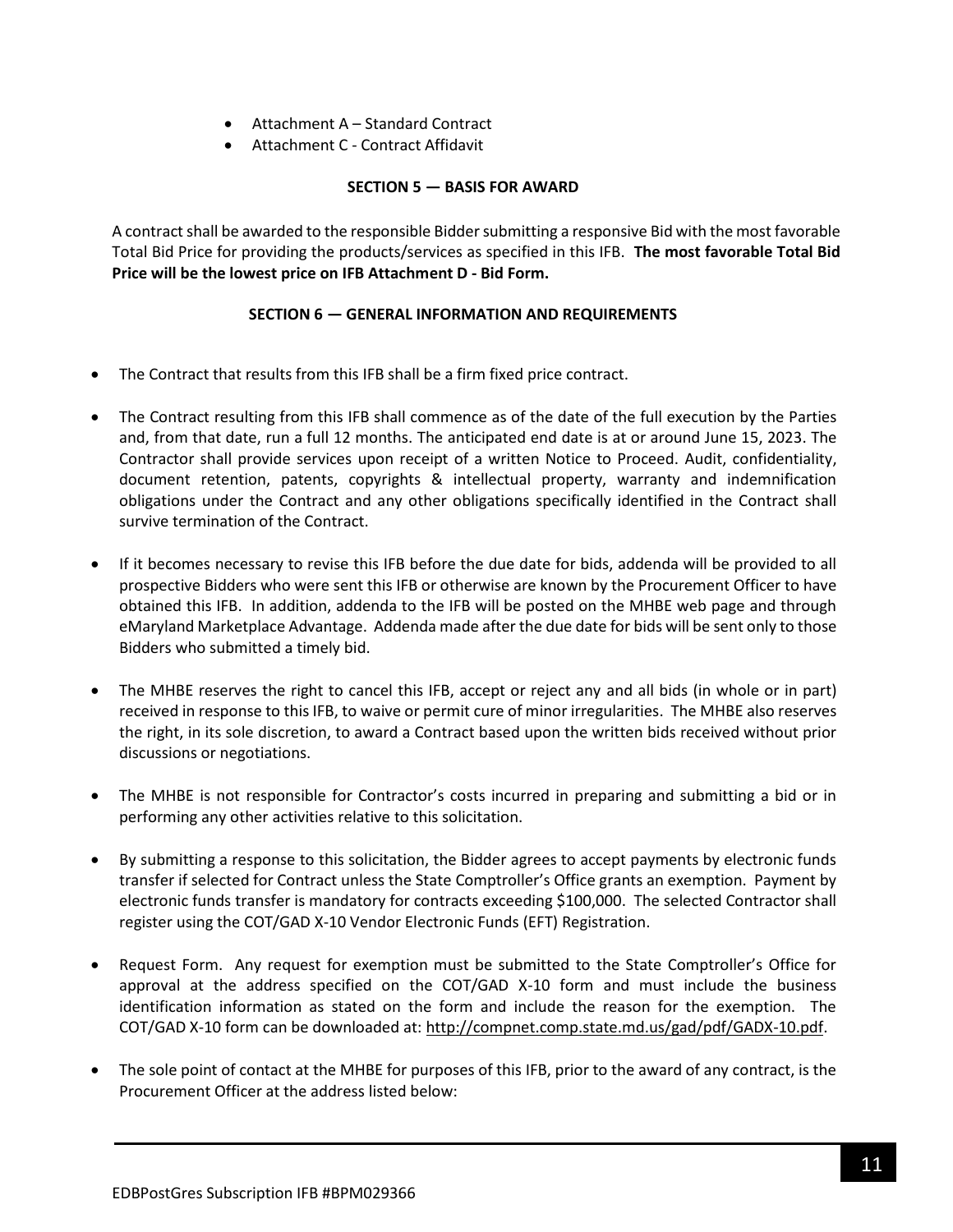Tracey D. Gamble Title: Procurement Officer Address: 750 E. Pratt Street, 6th Floor, Baltimore, MD 21202 Email Address: [hix.procurement@maryland.gov](mailto:hix.procurement@maryland.gov)

- The MHBE may change the Procurement Officer and/or the Contract Monitor at any time by written notice.
- The individual responsible for day-to-day administration and management of the Contract issued pursuant to this IFB shall be the Contract Monitor identified below:

Name: Greg Yaculak Address: 750 East Pratt Street, 6<sup>th</sup> Floor, Baltimore, MD 21202 Email address: [greg.yaculak@maryland.gov](mailto:greg.yaculak@maryland.gov) 

- The MHBE may change the Procurement Officer and/or the Contract Monitor at any time by written notice.
- Bids submitted in response to this IFB are irrevocable for 120 days following the closing date of bids. This period may be extended at the Procurement Officer's request only with the Bidder's written agreement.

### **SECTION 7 — ATTACHMENTS**

- <span id="page-11-0"></span>• Attachment A - Standard Contract – Must be signed and submitted within five (5) business days of notification of proposed Contract award
- Attachment B Bid/Proposal Affidavit Must be completed and submitted with the Bid
- Attachment C State Contract Affidavit Must be completed and submitted within five (5) business days of notification of proposed Contract award
- Attachment D Bid Form Must be completed and submitted with the Bid
- Attachment E Federal Funds Attachment This attachment describes requirements and restrictions associated with the federal funds to be used in this Contract. Execution of a Contract awarded as a result of this IFB indicates a Contractor's agreement with all applicable requirements and restrictions. This attachment must be completed and submitted with the Bid.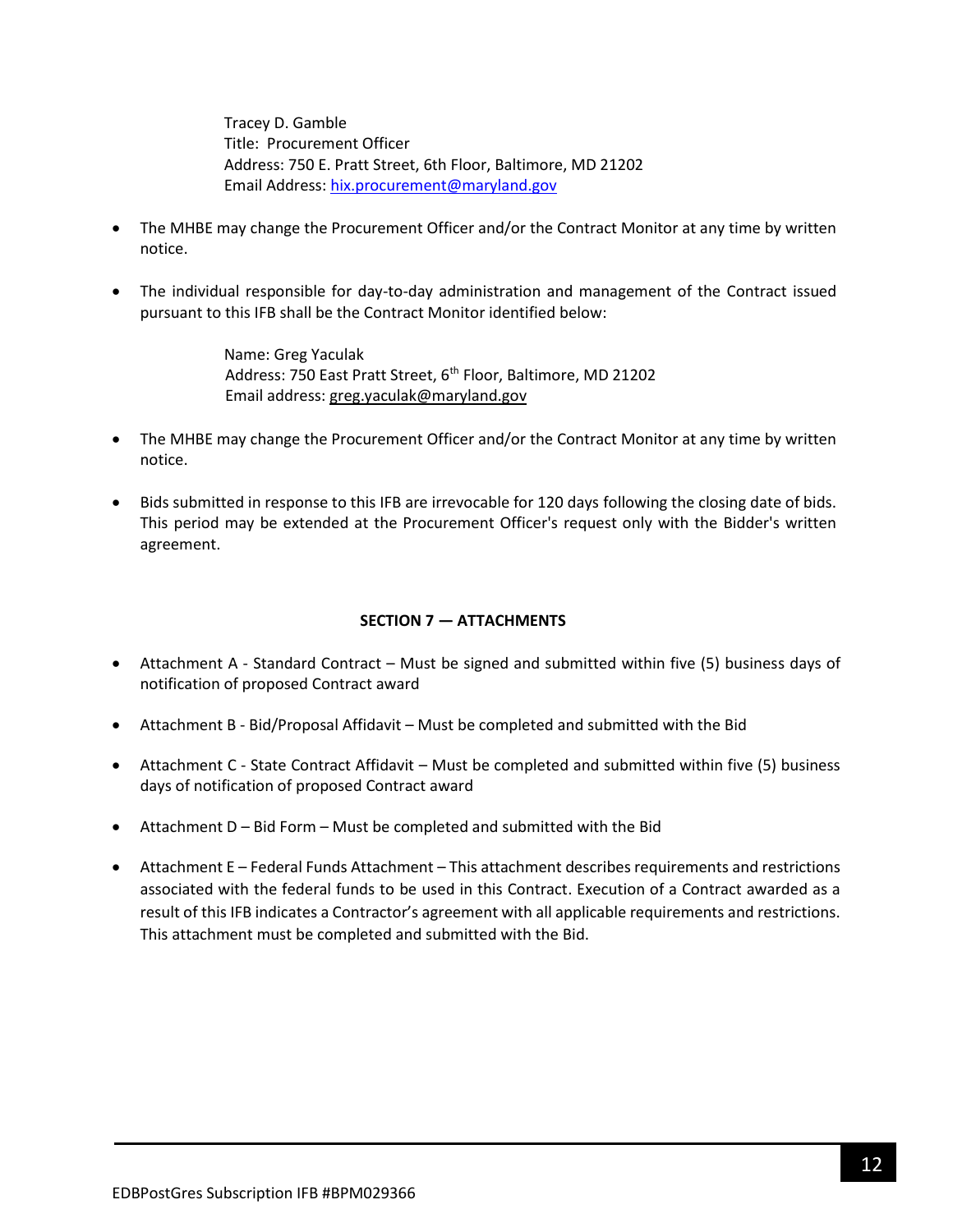## **ATTACHMENT A – CONTRACT EDBPostGres Subscription IFB # BPM029366**

<span id="page-12-0"></span>THIS CONTRACT (the "Contract") is made as of the Effective Date defined below by and between [Contractor's name] (the "Contractor") and the MARYLAND HEALTH BENEFIT EXCHANGE, a unit of the STATE OF MARYLAND (the "MHBE"). The Contractor and the MHBE each are a "Party" and, together, are the "Parties".

In consideration of the premises and the covenants herein contained, the Parties agree as follows:

### **1. Definitions**

In this Contract, the following words have the meanings indicated:

- 1.1 "Bid" means the Contractor's Bid dated .
- 1.2 "COMAR" means Code of Maryland Regulations.
- 1.3 "Contract Monitor" means the MHBE employee identified in Section 6 of the IFB as the Contract Monitor or a successor designated by the MHBE.
- 1.4 "Contractor" means \_\_\_\_\_\_\_\_\_\_\_\_\_\_\_\_\_\_\_\_\_\_\_\_\_\_\_\_\_\_\_\_ [Contractor's name] whose principal business address is \_\_\_\_\_\_\_\_\_\_\_\_\_\_\_\_\_\_\_\_\_\_\_\_\_\_\_\_\_\_\_\_\_\_\_\_\_[Contractor's primary address] and whose principal office in Maryland is \_\_\_\_\_\_\_\_\_\_\_\_\_\_\_\_\_\_\_\_\_\_\_\_\_\_\_\_\_\_\_[Contractor's local address.
- 1.5 "Effective Date" means the date on which the last of the two Parties signs this Contract.
- 1.6 "MHBE" means the Maryland Health Benefit Exchange.
- 1.7 "IFB" means the Invitation for Bids for EDBPostGres Subscription # BPM029366, and any addenda thereto issued in writing by the MHBE.
- 1.8 "Procurement Officer" means the MHBE employee identified in Section 6 of the IFB as the Procurement Officer or a successor designated by the MHBE.
- 1.9 "Software" means the object code version of computer programs licensed pursuant to this Contract. Embedded code, firmware, internal code, microcode, and any other term referring to software that is necessary for proper operation is included in this definition of Software. Software includes all prior, current, and future versions of the Software and all maintenance updates and error corrections. "Software" also includes any upgrades, updates, bug fixes or modified versions or backup copies of the Software licensed to the MHBE by Contractor or an authorized distributor.
- 1.10 "State" means the State of Maryland.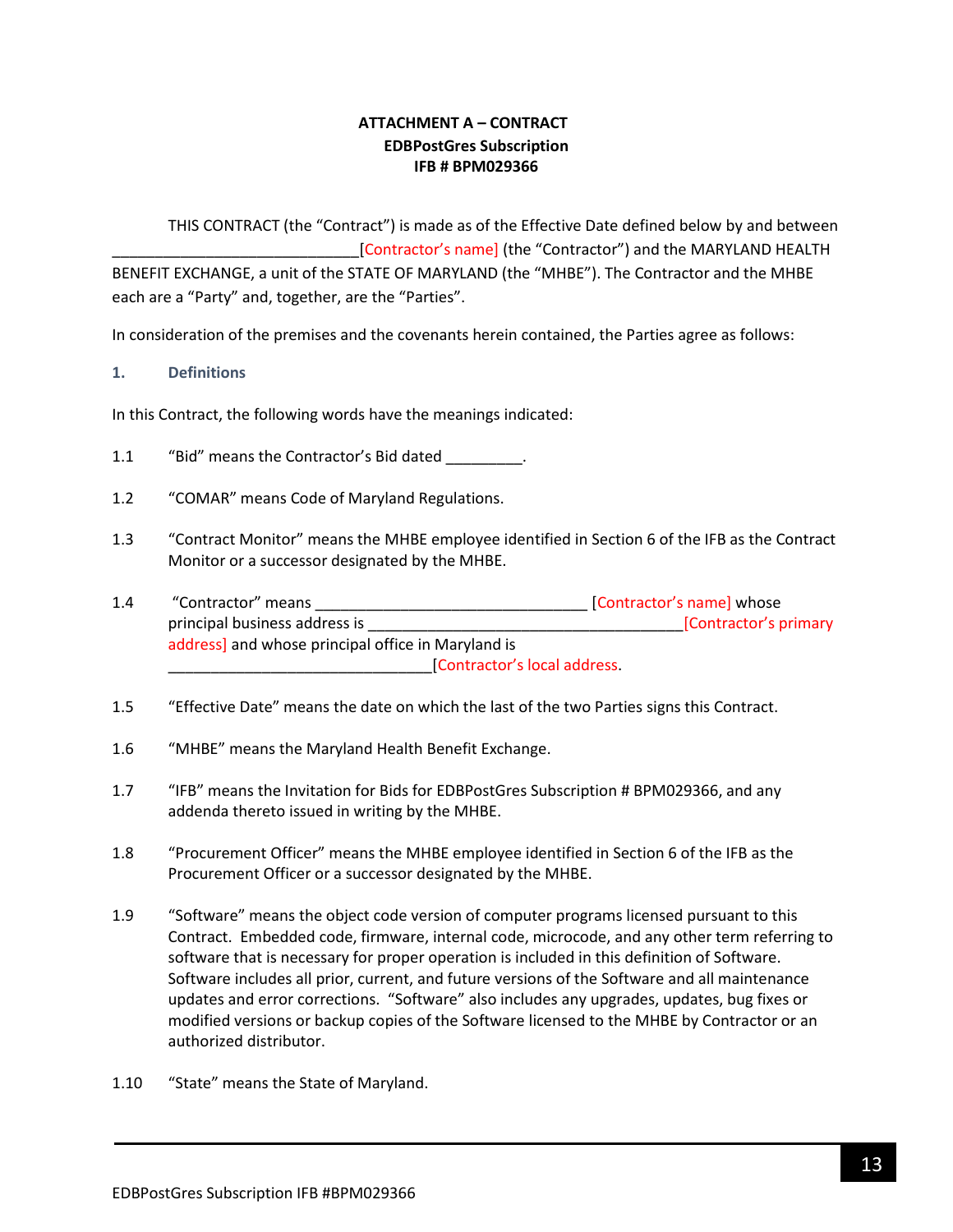#### **2. Scope of Contract**

2.1 The Contractor shall provide products and services as described in the IFB for EDBPostGres Subscription awarded in accordance with Exhibits A-D listed in this section and hereby incorporated as part of this Contract. If there is any conflict between this Contract and the Exhibits, the terms of the Contract shall govern. If there is any conflict among the Exhibits, the following order of precedence shall determine the prevailing provision:

Exhibit A – The IFB Exhibit B – State Contract Affidavit, executed by the Contractor and dated Exhibit C – The Federal Funds Attachment (Attachment E to the IFB, including E-1 and E-2) Exhibit D – The Bid (Attachment D to the IFB)

- 2.2 The Procurement Officer may, at any time, by written order, make changes in the work within the general scope of the Contract or the IFB. No other order, statement, or conduct of the Procurement Officer or any other person shall be treated as a change or entitle the Contractor to an equitable adjustment under this section. Except as otherwise provided in this Contract, if any change under this section causes an increase or decrease in the Contractor's cost of, or the time required for, the performance of any part of the work, whether or not changed by the order, an equitable adjustment in the Contract price shall be made and the Contract modified in writing accordingly. The Contractor must assert in writing its right to an adjustment under this section within thirty (30) days of receipt of written change order and shall include a written statement setting forth the nature and cost of such claim. No claim by the Contractor shall be allowed if asserted after final payment under this Contract. Failure to agree to an adjustment under this section shall be a dispute under the Disputes clause. Nothing in this section shall excuse the Contractor from proceeding with the Contract as changed.
- 2.3 While the Procurement Officer may, at any time, by written change order, make unilateral changes in the work within the general scope of the Contract as provided in Section 2.2 above, the Contract may be modified by mutual agreement of the parties, provided: (a) the modification is made in writing; (b) all parties sign the modification; and (c) all required approvals are obtained.
- 2.4 Contracts awarded in violation of the MHBE Procurement Policies and Procedures are voidable at the election of MHBE.
- **3. Period of Performance.**
- 3.1 The Contract shall start as of the date of full execution by the Parties. From this date, the Contract shall be for a period of 12 months, or through June 15, 2023, whichever is later.
- 3.2 Audit, confidentiality, document retention, patents, copyrights and intellectual property, warranty and indemnification obligations under this Contract and any other obligations specifically identified shall survive expiration or termination of the Contract.
- **4. Consideration and Payment**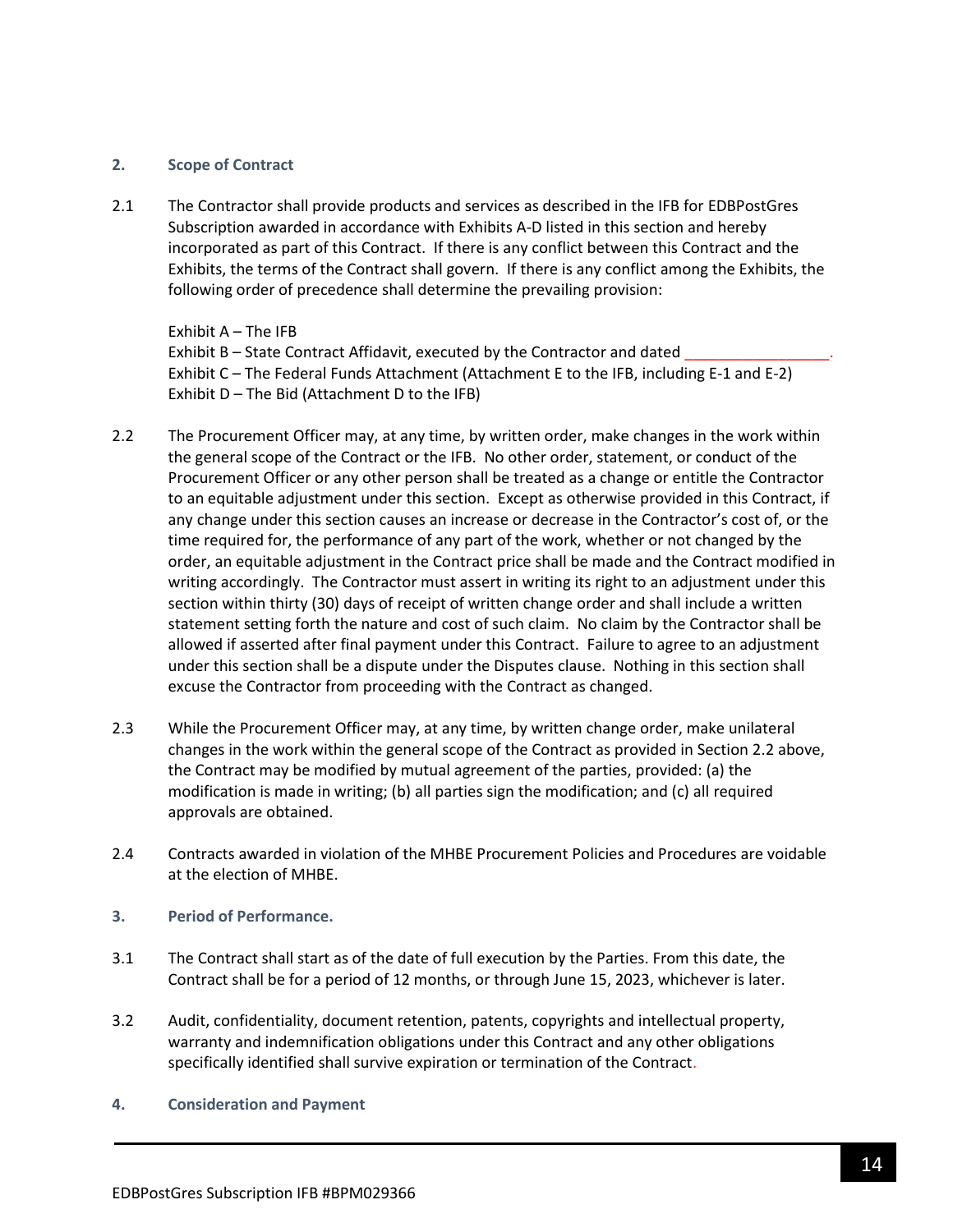- 4.1 In consideration of the satisfactory performance of the work set forth in this Contract, the MHBE shall pay the Contractor in accordance with the terms of this Contract and at the prices quoted in the Bid.
- 4.2 Payments to the Contractor shall be made no later than thirty (30) days after the MHBE's receipt of a proper invoice for services provided by the Contractor, acceptance by the MHBE of services provided by the Contractor, and pursuant to the conditions outlined in Section 4 of this Contract. Each invoice must include the Contractor's Federal Tax Identification or Social Security Number for a Contractor who is an individual which is [Contractor's FEIN or SSN-]. Charges for late payment of invoices other than as prescribed at Md. Code Ann., State Finance and Procurement Article, §15-104 are prohibited. Invoices shall be submitted to the Contract Monitor at hbe.finance@maryland.gov. Electronic funds transfer shall be used by the MHBE to pay Contractor pursuant to this Contract and any other State payments due Contractor unless the State Comptroller's Office grants Contractor an exemption.
- 4.3 In addition to any other available remedies, if, in the opinion of the Procurement Officer, the Contractor fails to perform in a satisfactory and timely manner, the Procurement Officer may refuse or limit approval of any invoice for payment and may cause payments to the Contractor to be reduced or withheld until such time as the Contractor meets performance standards as established by the Procurement Officer.
- 4.4 Payment of an invoice by the MHBE is not evidence that services were rendered as required under this Contract.
- 4.5 Contractor's eMaryland Marketplace Advantage vendor ID number is \_\_\_\_\_\_\_\_\_\_ (Contractor's eMMA number).
- **5. Patents, Copyrights, and Intellectual Property**
- 5.1 If the Contractor furnishes any design, device, material, process, or other item, which is covered by a patent, trademark or service mark, or copyright or which is proprietary to, or a trade secret of, another, the Contractor shall obtain the necessary permission or license to permit the State to use such item or items.
- 5.2 Except as provided in Section 5.4 of this Contract, the Contractor agrees that all documents and materials, including but not limited to, reports, drawings, studies, specifications, estimates, tests, maps, photographs, designs, software, equipment, graphics, mechanical, artwork, computations and data prepared by or for the Contractor for purposes of this Contract (Work Product) shall become and remain the sole and exclusive property of the State and shall be available to the MHBE at any time. The MHBE shall have the right to use the same without restriction and without compensation to the Contractor other than that specifically provided by this Contract.
- 5.3 Except as provided in Section 5.4 of this Contract, the Contractor agrees that at all times during the term of this Contract and thereafter, the Work Product shall be "works made for hire" as that term is interpreted under U.S. copyright law and shall be owned by the State. Ownership includes the right to copyright, patent, register and the ability to transfer these rights and all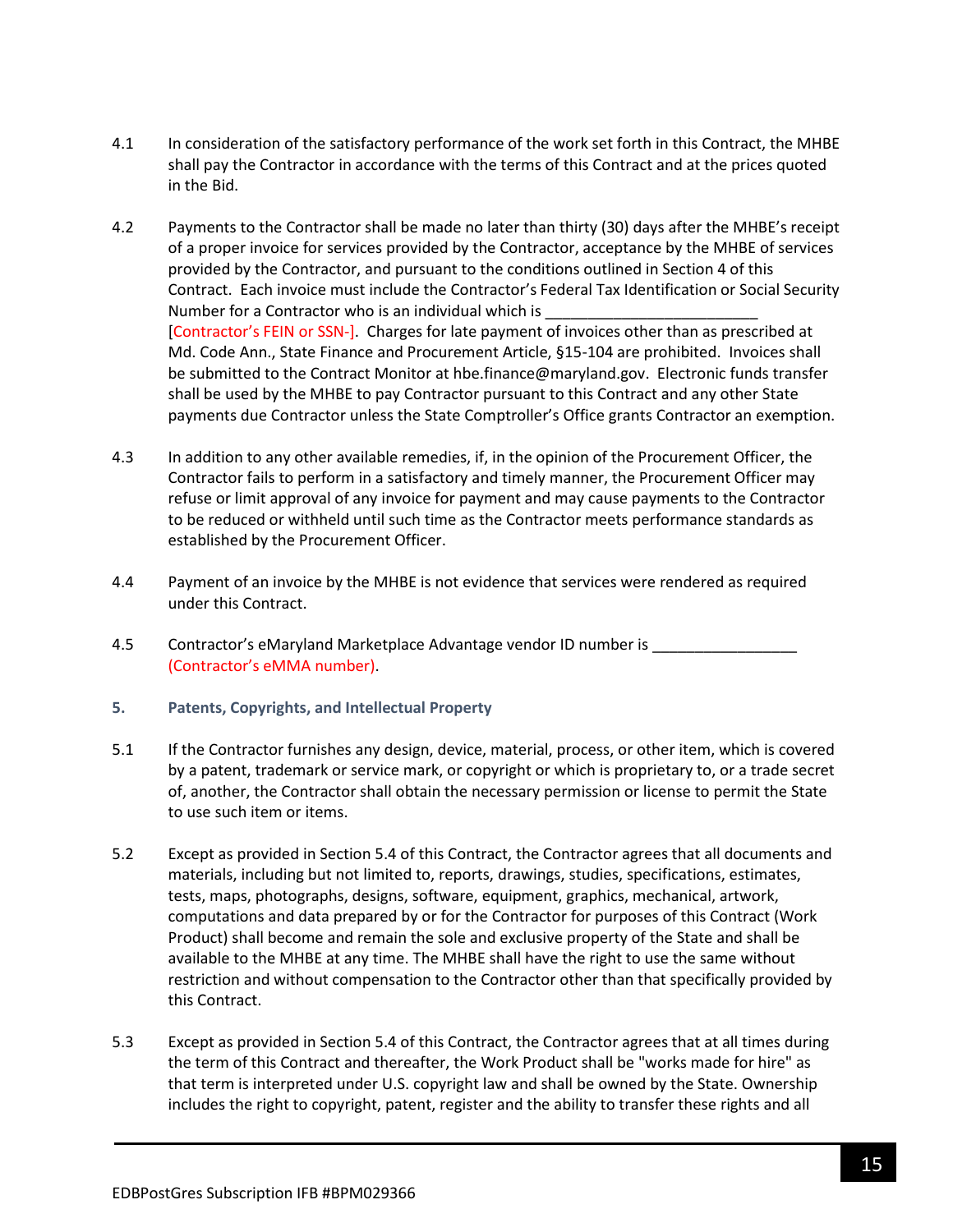information used to formulate such Work Product. In the event any Work Product is or may not be considered a work made for hire under applicable law, Contractor assigns and transfers to the State the entire right, title and interest in and to all rights in the Work Product and any registrations and copyright applications relating thereto and any renewals and extensions thereof. Contractor shall execute all documents and perform such other proper acts as the State may deem necessary to secure for it the rights pursuant to this section.

- 5.4 Notwithstanding anything to the contrary in this Contract, to the extent (i) the Work Product incorporates any commercial-off-the shelf software (COTS) and/or any Pre-Existing Intellectual Property or (ii) any COTS and/or Pre-Existing Intellectual Property (other than a computer's operating system, supported internet browser, browser accessibility software or hardware if needed by the user, and software required to access a commonly-available data transmission tool or export format) is required to access, install, build, compile or otherwise use the Work Product (such COTS and Pre-Existing Intellectual Property individually and collectively referred to herein as "Third-party Intellectual Property," which shall be the sole property of Contractor or its third-party licensors, as applicable), Contractor hereby grants, on behalf of itself and any third-party licensors, to the State a royalty-free, paid-up, non-exclusive, unrestricted, unconditional, irrevocable, worldwide right and license, with the right to use, execute, reproduce, display, perform, distribute copies of internally, modify and prepare derivative works based upon, such Third-party Intellectual Property as may be necessary for the State to use the Work Product for the purposes for which such Work Product was designed and intended. "Pre-Existing Intellectual Property" means any program, utility or tool owned by Contractor or its third-party licensors that was created by Contractor or its third-party licensors independently from its performance of this Contract and not solely using funds from this Contract.
- 5.5 Subject to the terms of Section 6, Contractor shall defend, indemnify, and hold harmless the State, including, but not limited to, the Agency and its agents, officers, and employees, from and against any and all claims, costs, losses, damages, liabilities, judgments and expenses (including without limitation reasonable attorneys' fees) arising out of or in connection with any claim the Work Product or any Third-party Intellectual Property infringes, misappropriates or otherwise violates any Third-party Intellectual Property rights. Contractor shall not enter into any settlement involving third party claims that contains any admission of or stipulation to any guilt, fault, liability or wrongdoing by the State or that adversely affects the State's rights or interests, without the State's prior written consent, which consent may be withheld in the State's sole and absolute discretion. Contractor shall be entitled to control the defense or settlement of such claim (with counsel reasonably satisfactory to the State), provided that the State will, upon requesting indemnification hereunder: (a) provide reasonable cooperation to Contractor in connection with the defense or settlement of any such claim, at Contractor's expense; and (b) be entitled to participate in the defense of any such claim. Contractor's obligations under this section will not apply to the extent any Third-party Intellectual Property infringes, misappropriates or otherwise violates any third-party intellectual rights as a result of modifications made by the State in violation of the license granted to the State pursuant to section 5.4; provided that such infringement, misappropriation or violation would not have occurred absent such modification.
- 5.6 Without limiting Contractor's obligations under Section 5.5, if all or any part of the Work Product or any Third Party Intellectual Property is held, or Contractor or the State reasonably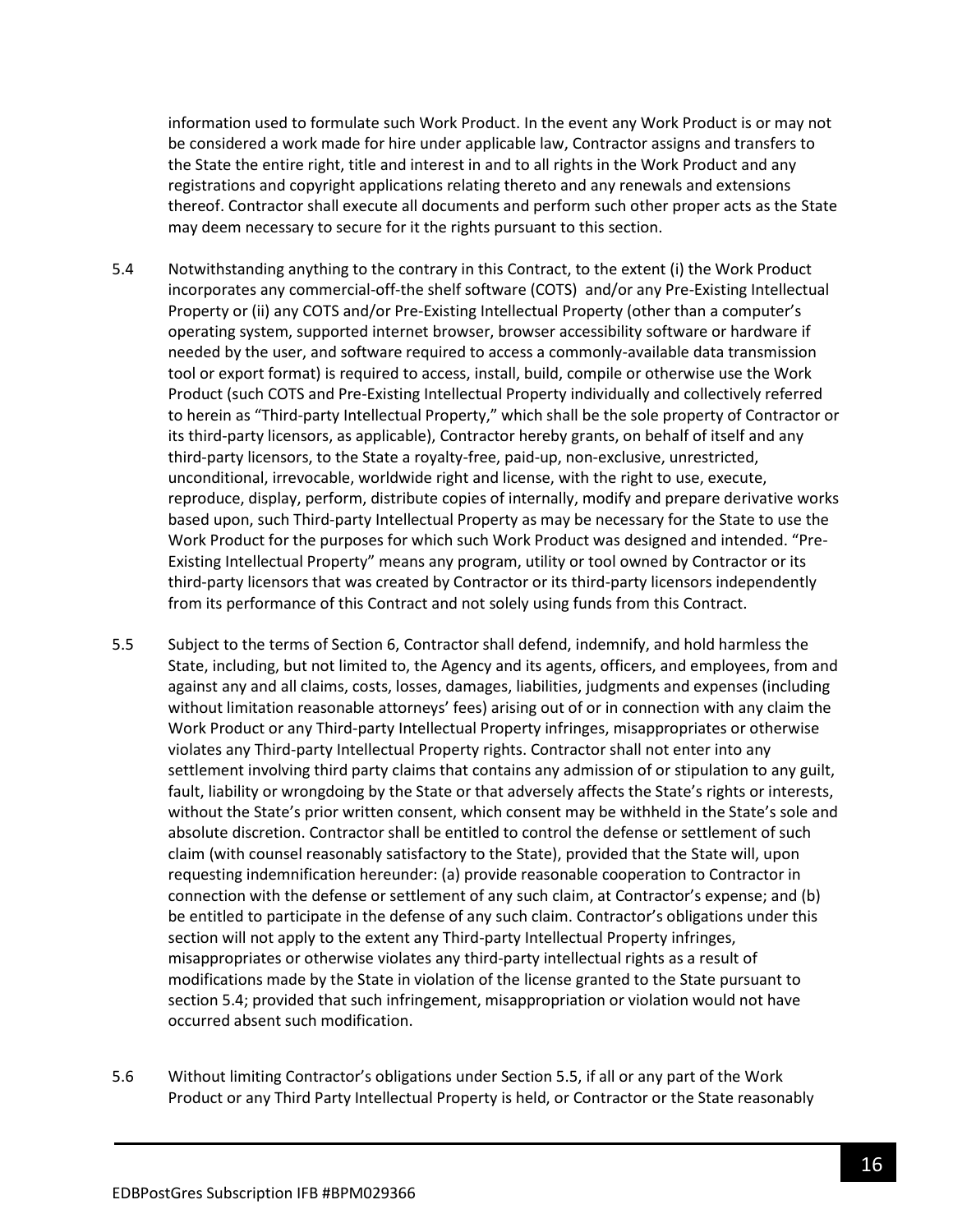determines that it could be held, to infringe, misappropriate or otherwise violate any third party intellectual property right, Contractor (after consultation with the State and at no cost to the State): (a) shall procure for the State the right to continue using the item in accordance with its rights under this Contract; (b) replace the item with an item that does not infringe, misappropriate or otherwise violate any third party intellectual property rights and, in the State's sole and absolute determination, complies with the item's specifications, and all rights of use and/or ownership set forth in this Contract; or (c) modify the item so that it no longer infringes, misappropriates or otherwise violates any third party intellectual property right and, in the State's sole and absolute determination, complies with the item's specifications and all rights of use and/or ownership set forth in this Contract.

- 5.7 Except for any Pre-Existing Intellectual Property and Third-Party Intellectual Property, Contractor shall not acquire any right, title or interest (including any intellectual property rights subsisting therein) in or to any goods, software, technical information, specifications, drawings, records, documentation, data or any other materials (including any derivative works thereof) provided by the State to the Contractor. Notwithstanding anything to the contrary herein, the State may, in its sole and absolute discretion, grant the Contractor a license to such materials, subject to the terms of a separate writing executed by the Contractor and an authorized representative of the State.
- 5.8 Contractor, on behalf of itself and its subcontractors, hereby agrees not to incorporate, link, distribute or use any Third-party Intellectual Property in such a way that: (a) creates, purports to create or has the potential to create, obligations with respect to any State software (including any deliverable hereunder), including without limitation the distribution or disclosure of any source code; or (b) grants, purports to grant, or has the potential to grant to any third-party any rights to or immunities under any State intellectual property or proprietary rights. Without limiting the generality of the foregoing, neither Contractor nor any of its subcontractors shall incorporate, link, distribute or use, in conjunction with the Work Product, any code or software licensed under the GNU General Public License ("GPL"), Lesser General Public License ("LGPL"), Affero GPL ("AGPL"), European Community Public License ("ECPL"), Mozilla, or any other open source license, in any manner that could cause or could be interpreted or asserted to cause any State software (or any modifications thereto) to become subject to the terms of the GPL, LGPL, AGPL, ECPL, Mozilla or such other open source software.
- 5.9 Without limiting the generality of the foregoing, neither Contractor nor any of its subcontractors shall use any software or technology in a manner that will cause any patents, copyrights or other intellectual property which are owned or controlled by the State or any of its affiliates (or for which the State or any of its subcontractors has received license rights) to become subject to any encumbrance or terms and conditions of any third-party or open source license (including, without limitation, any open source license listed on http://www.opensource.org/licenses/alphabetical) (each an "Open Source License"). These restrictions, limitations, exclusions and conditions shall apply even if the State or any of its subcontractors becomes aware of or fails to act in a manner to address any violation or failure to comply therewith. No act by the State or any of its subcontractors that is undertaken under this Contract as to any software or technology shall be construed as intending to cause any patents, copyrights or other intellectual property that are owned or controlled by the State (or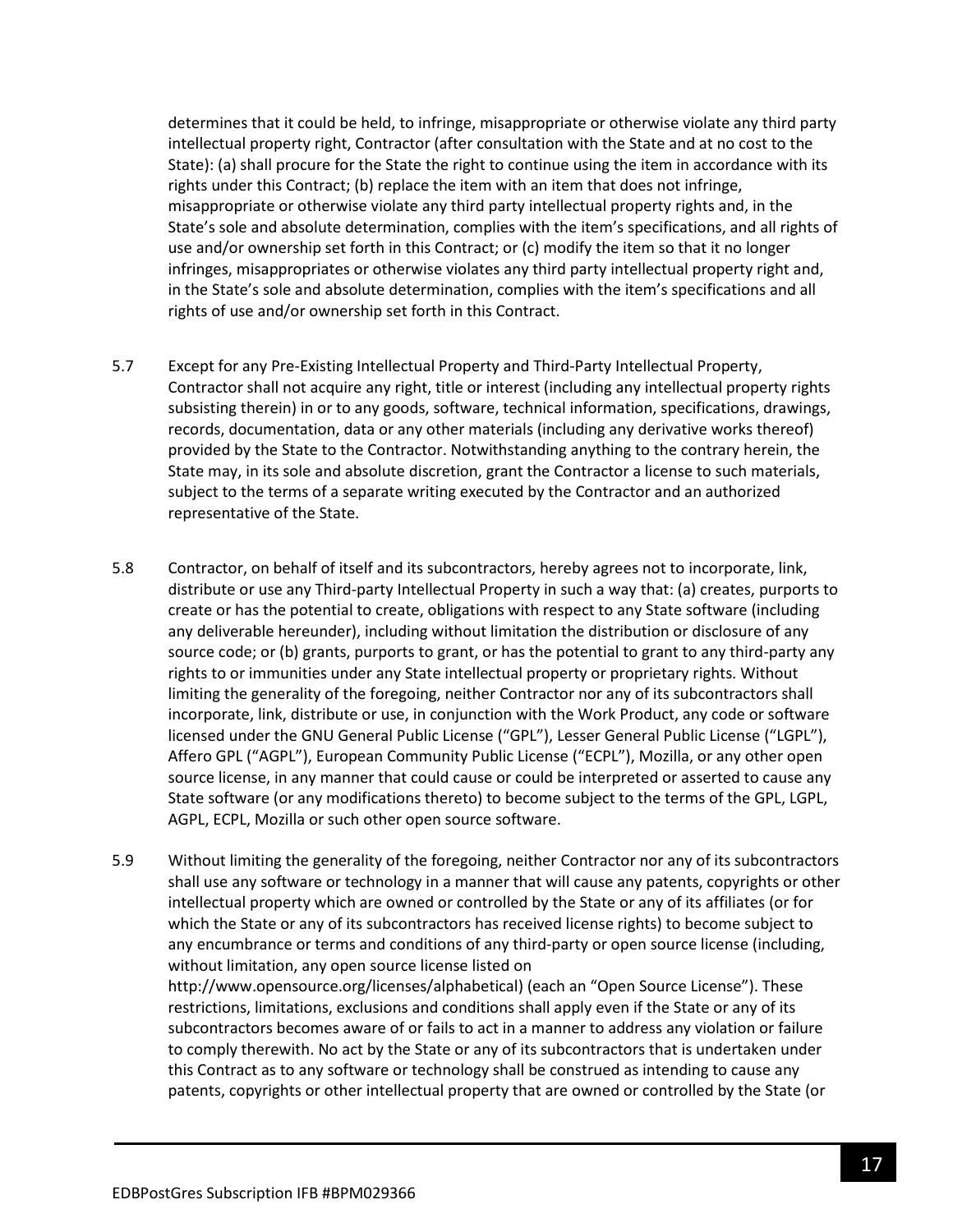for which the State has received license rights) to become subject to any encumbrance or terms and conditions of any Open-Source License.

5.10 The Contractor shall report to the MHBE, promptly and in written detail, each notice or claim of copyright infringement received by the Contractor with respect to all Work Product delivered under this Contract.

#### **6. Indemnification**

- 6.1 Contractor shall indemnify, defend, and hold the State, its directors, officers, employees and agents harmless from third-party liability for tangible property damage, bodily injury and death, and for fraud or willful misconduct of Contractor, including all related defense costs and expenses (including reasonable attorneys' fees and costs of investigation, litigation, settlement, judgments, interest and penalties) arising from or relating to the performance of the Contractor or its subcontractors under this Contract.
- 6.2 The State has no obligation to provide legal counsel or defense to the Contractor or its subcontractors in the event that a suit, claim or action of any character is brought by any person not party to this Contract against the Contractor or its subcontractors as a result of or relating to the Contractor's obligations under this Contract.
- 6.3 The State has no obligation for the payment of any judgments or the settlement of any claims against the Contractor or its subcontractors as a result of or relating to the Contractor's obligations under this Contract.
- 6.4 The Contractor shall immediately notify the Procurement Officer of any claim or suit made or filed against the Contractor or its subcontractors regarding any matter resulting from or relating to the Contractor's obligations under the Contract, and will cooperate, assist, and consult with the State in the defense or investigation of any claim, suit, or action made or filed against the State as a result of or relating to the Contractor's performance under this Contract.
- 6.5 Section 6 shall survive expiration of this Contract.

#### **7. Confidential or Proprietary Information and Documentation**

7.1 Subject to the Maryland Public Information Act and any other applicable laws and the implementation of regulations promulgated pursuant thereto, all confidential or proprietary information and documentation relating to either party (including without limitation, any information or data stored within the Contractor's computer systems) shall be held in absolute confidence by the other party. Each party shall, however, be permitted to disclose relevant confidential information to its officers, agents, and employees to the extent that such disclosure is necessary for the performance of their duties under this Contract, provided that the data may be collected, used, disclosed, stored, and disseminated only as provided by and consistent with the law. The provisions of this section shall not apply to information that: (a) is lawfully in the public domain; (b) has been independently developed by the other party without violation of this Contract; (c) was already in the possession of such party; (d) was supplied to such party by a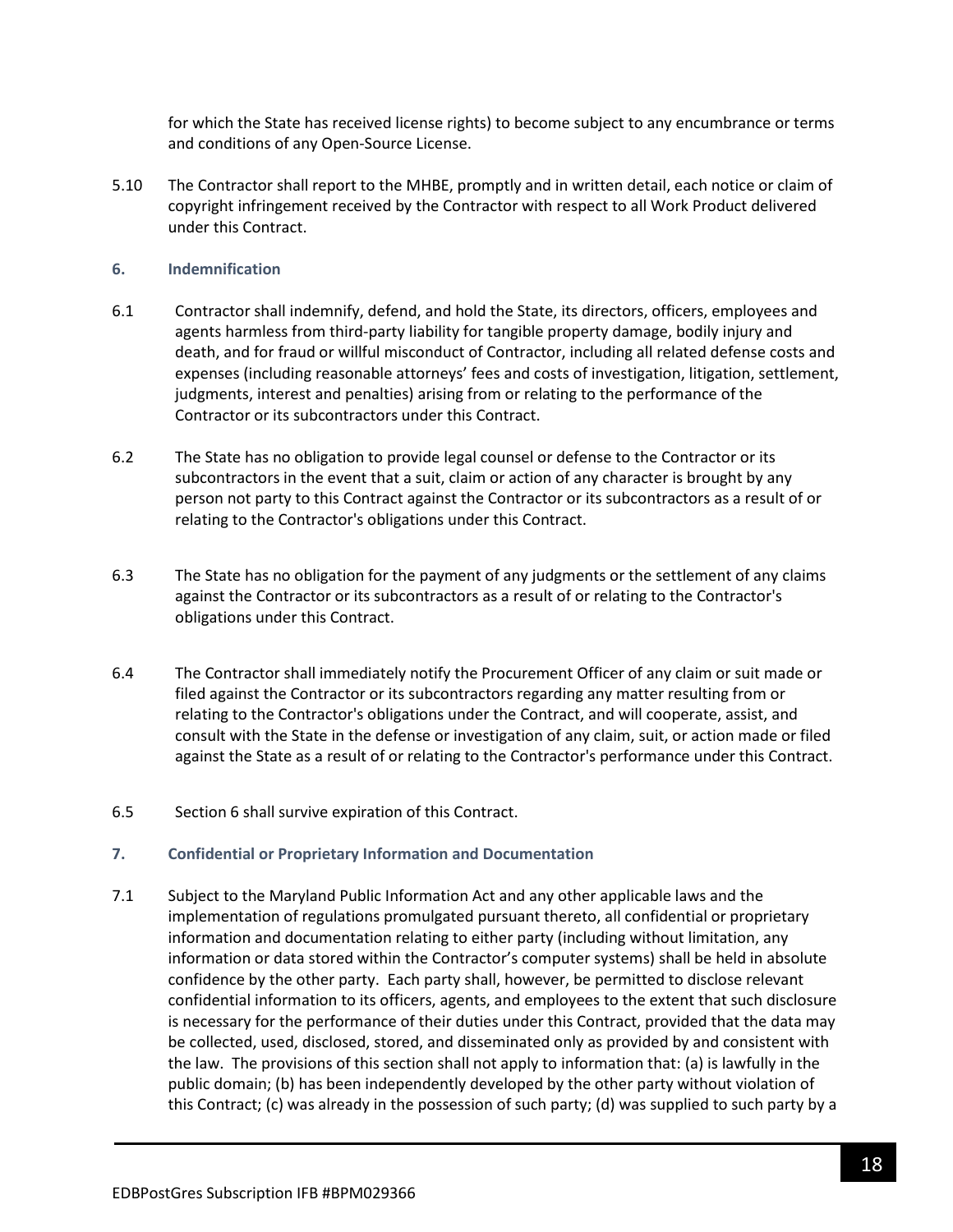third party lawfully in possession thereof and legally permitted to further disclose the information; or (e) which such party is required to disclose by law.

7.2 This Section 7 shall survive expiration or termination of this Contract.

### **8. Loss of Data**

In the event of loss of any State data or records where such loss is due to the intentional act or omission (any failures to act when Contractor has a duty to act) or negligence of the Contractor or any of its subcontractors or agents, the Contractor shall be responsible for recreating such lost data in the manner and on the schedule set by the Contract Monitor. The Contractor shall ensure that all data is backed up and recoverable by the Contractor. Contractor shall use its best efforts to assure that at no time shall any actions undertaken by the Contractor under this Contract, or any failures to act when Contractor has a duty to act, damage or create any vulnerabilities in data bases, systems, platforms, and/or applications with which the Contractor is working hereunder.

### **9. Non-Hiring of Employees**

No official or employee of the State, as defined under Md. Code Ann., General Provisions Article, § 5- 101, whose duties as such official or employee include matters relating to or affecting the subject matter of this Contract, shall, during the pendency and term of this Contract and while serving as an official or employee of the State, become or be an employee of the Contractor or any entity that is a subcontractor on this Contract.

### **10. Disputes**

- 10.1 As used herein, a "claim" means a written demand or assertion by one of the parties seeking, as a legal right, the payment of money, adjustment, or interpretation of contract terms, or other relief, arising under or relating to this Contract. A voucher, invoice, or request for payment that is not in dispute when submitted is not a claim. However, if the submission subsequently is not acted upon in a reasonable time, or is disputed as to liability or amount, it may be converted to claim for the purpose of this clause.
- 10.2 Within thirty (30) days of when the Contractor knows or should have known of the basis for a claim relating to the Contract, it shall file a written notice of claim on its letterhead to the Procurement Officer. Contemporaneously with, or within thirty (30) days after filing the notice of claim, the Contractor shall submit the written claim to the Procurement Officer. The claim shall be in writing and shall contain: a) An explanation of the claim, including reference to all contract provisions upon which it is based; b) The amount of the claim; c) The facts upon which the claim is based; d) All pertinent data and correspondence that the Contractor relies upon to substantiate the claim; and e) a certification by a senior official, officer, or general partner of the Contractor or the subcontractor, as applicable, that, to the best of the person's knowledge and belief, the claim is made in good faith, supporting data are accurate and complete, and the amount requested accurately reflects the contract adjustment for which the person believes the MHBE is liable. The Procurement Officer shall issue a final, written decision on the claim as expeditiously as possible. Any final decision of the Procurement Officer may award a Contract claim only for those expenses incurred not more than thirty (30) days before the Contractor initially filed its notice of claim.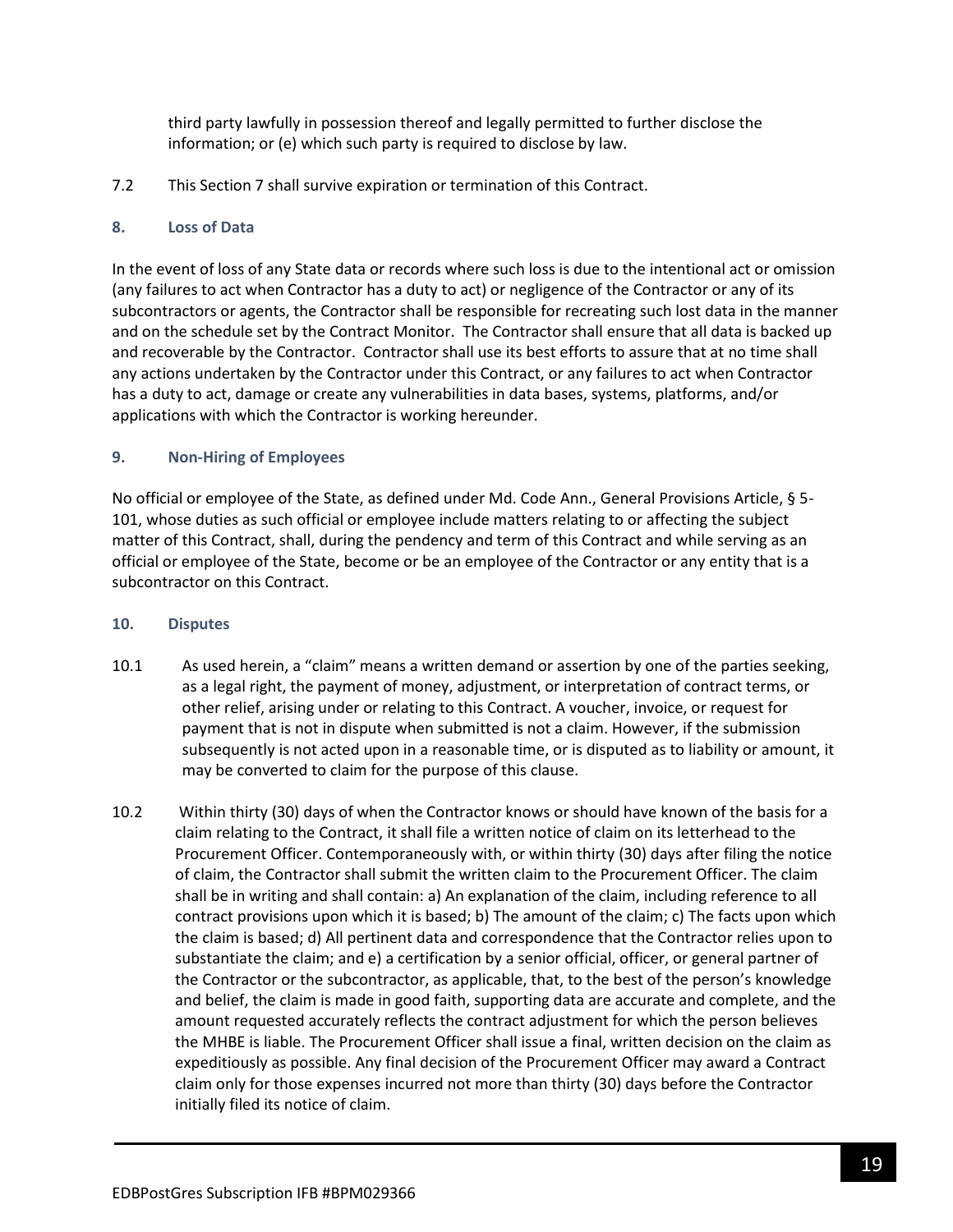- 10.3 If the final decision of the Procurement Officer grants the claim in part and denies the claim in part, the MHBE shall pay the Contractor the undisputed amount. Payment of the partial claim will not be construed as an admission of liability by the MHBE and does not preclude the MHBE from recovering the amount paid if a subsequent determination modifies the final decision.
- 10.4 Within ten (10) days pf receipt of final decision of the Procurement Officer, the Contractor may file an appeal to the MHBE Executive Director for claims for monetary amounts less than \$50,000, and to the Board of Trustees for either claims for monetary amounts of \$50,000 or greater or for claims involving non-monetary relief. Contemporaneously with, or within twenty (20) days after filing the notice of appeal, the Contractor shall submit its written appeal to the MHBE Executive Director or Board of Trustees as applicable. The Executive Director shall issue a final decision resolving the appeal of claims for monetary amounts less than \$50,000. The Board of Trustees shall issue a final decision resolving appeals of claims for \$50,000 or more and those for non-monetary relief. The Contractor's timely appeal to the Executive Director or the Board of Trustees shall be a strict condition precedent to the Contractor pursuing any legal rights which it alleges, or which may exist in any other forum.
- 10.5 Pending resolution of a claim, the Contractor shall proceed diligently with the performance of the Contract in accordance with the procurement officer's decision.
- 10.6 Nothing in this section shall be construed to limit the MHBE's right to withhold payments from the Contractor, assess liquidated damages against the Contractor, direct the Contractor to perform pursuant to the terms of the Contract or any written change order, or to exercise any other rights allowed by Contract or at law.

### **11. Maryland Law**

- 11.1 This Contract shall be construed, interpreted, and enforced according to the laws of the State of Maryland.
- 11.2 The Md. Code Ann., Commercial Law Article, Title 22, Maryland Uniform Computer Information Transactions Act, does not apply to this Contract or to any purchase order or Notice to Proceed issued under this Contract.
- 11.3 Any and all references to the Maryland Code Annotated contained in this Contract shall be construed to refer to such Code sections as are from time to time amended.

### **12. Nondiscrimination in Employment**

The Contractor agrees: (a) not to discriminate in any manner against an employee or applicant for employment because of race, color, religion, creed, age, sex, marital status, national origin, sexual orientation, sexual identity, ancestry, or disability of a qualified individual with a disability; (b) to include a provision similar to that contained in subsection (a), above, in any underlying subcontract except a subcontract for standard commercial supplies or raw materials; and (c) to post and to cause subcontractors to post in conspicuous places available to employees and applicants for employment, notices setting forth the substance of this clause.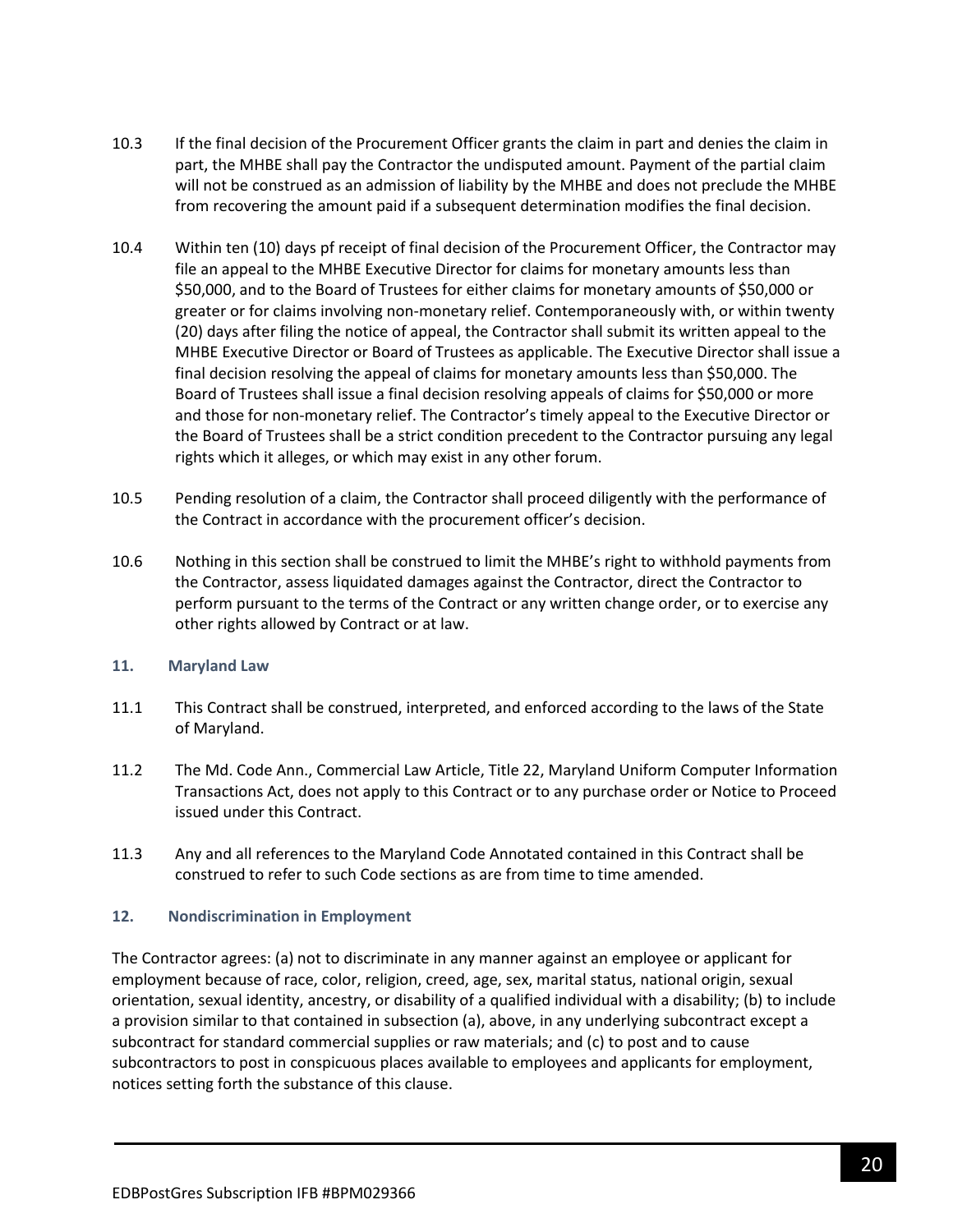### **13. Contingent Fee Prohibition**

The Contractor warrants that it has not employed or retained any person, partnership, corporation, or other entity, other than a bona fide employee, bona fide agent, bona fide salesperson, or commercial selling agency working for the business, to solicit or secure the Contract, and that the business has not paid or agreed to pay any person, partnership, corporation, or other entity, other than a bona fide employee, bona fide agent, bona fide salesperson, or commercial selling agency, any fee or any other consideration contingent on the making of this Contract.

### **14. Non-availability of Funding**

If the General Assembly fails to appropriate funds or if funds are not otherwise made available for continued performance for any fiscal period of this Contract succeeding the first fiscal period, this Contract shall be canceled automatically as of the beginning of the fiscal year for which funds were not appropriated or otherwise made available; provided, however, that this will not affect either the State's rights or the Contractor's rights under any termination clause in this Contract. The effect of termination of the Contract hereunder will be to discharge both the Contractor and the State from future performance of the Contract, but not from their rights and obligations existing at the time of termination. The Contractor shall be reimbursed for the reasonable value of any nonrecurring costs incurred but not amortized in the price of the Contract. The State shall notify the Contractor as soon as it has knowledge that funds may not be available for the continuation of this Contract for each succeeding fiscal period beyond the first.

### **15. Termination for Cause**

If the Contractor fails to fulfill its obligations under this Contract properly and on time, or otherwise violates any provision of the Contract, the State may terminate the Contract by written notice to the Contractor. The notice shall specify the acts or omissions relied upon as cause for termination. All finished or unfinished work provided by the Contractor shall, at the State's option, become the State's property. The State shall pay the Contractor fair and equitable compensation for satisfactory performance prior to receipt of notice of termination, less the amount of damages caused by the Contractor's breach. If the damages are more than the compensation payable to the Contractor, the Contractor will remain liable after termination and the State can affirmatively collect damages. Termination hereunder, including the termination of the rights and obligations of the parties, shall be governed by the provisions of COMAR 21.07.01.11B.

### **16. Termination for Convenience**

The performance of work under this Contract may be terminated by the State in accordance with this clause in whole, or from time to time in part, whenever the State shall determine that such termination is in the best interest of the State. The State will pay all reasonable costs associated with this Contract that the Contractor has incurred up to the date of termination, and all reasonable costs associated with termination of the Contract; provided, however, the Contractor shall not be reimbursed for any anticipatory profits that have not been earned up to the date of termination. Termination hereunder, including the determination of the rights and obligations of the parties, shall be governed by the provisions of COMAR 21.07.01.12A(2).

### **17. Delays and Extensions of Time**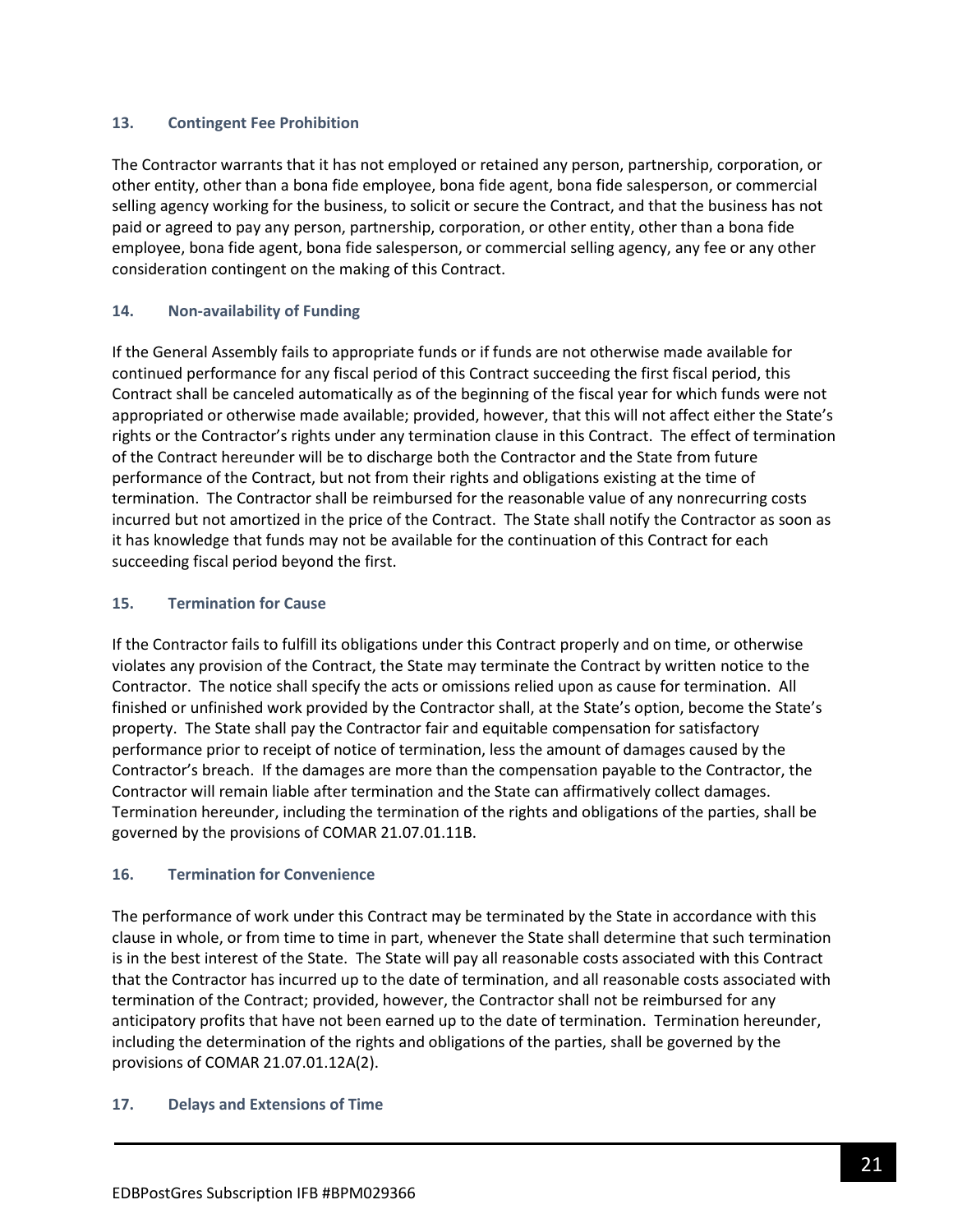- 17.1 The Contractor agrees to prosecute the work continuously and diligently and no charges or claims for damages shall be made by it for any delays, interruptions, interferences, or hindrances from any cause whatsoever during the progress of any portion of the work specified in this Contract.
- 17.2 Time extensions will be granted only for excusable delays that arise from unforeseeable causes beyond the control and without the fault or negligence of the Contractor, including but not restricted to, acts of God, acts of the public enemy, acts of the State in either its sovereign or contractual capacity, acts of another Contractor in the performance of a contract with the State, fires, floods, epidemics, quarantine restrictions, strikes, freight embargoes, or delays of subcontractors or suppliers arising from unforeseeable causes beyond the control and without the fault or negligence of either the Contractor or the subcontractors or suppliers.

### **18. Suspension of Work**

The State unilaterally may order the Contractor in writing to suspend, delay, or interrupt all or any part of its performance for such period of time as the Procurement Officer may determine to be appropriate for the convenience of the State.

### **19. Pre-Existing Regulations**

In accordance with the provisions of Md. Code Ann., State Finance and Procurement Article, § 11-206, the regulations set forth in Title 21 of the Code of Maryland Regulations (COMAR 21) in effect on the date of execution of this Contract are applicable to this Contract, where made applicable by this Contract.

### **20. Financial Disclosure**

The Contractor shall comply with the provisions of Md. Code Ann., State Finance and Procurement Article, § 13-221, which requires that every person that enters into contracts, leases, or other agreements with the State or its agencies during a calendar year under which the business is to receive in the aggregate, \$100,000 or more, shall within thirty (30) days of the time when the aggregate value of these contracts, leases or other agreements reaches \$100,000, file with the Secretary of the State certain specified information to include disclosure of beneficial ownership of the business.

## **21. Political Contribution Disclosure**

The Contractor shall comply with Md. Code Ann., Election Law Article, Title 14, which requires that every person that enters into a contract for a procurement with the State, a county, or a municipal corporation, or other political subdivision of the State, during a calendar year in which the person receives a contract with a governmental entity in the amount of \$200,000 or more, shall, file with the State Board of Elections statements disclosing: (a) any contributions made during the reporting period to a candidate for elective office in any primary or general election; and (b) the name of each candidate to whom one or more contributions in a cumulative amount of \$500 or more were made during the reporting period. The statement shall be filed with the State Board of Elections: (a) before execution of a contract by the State, a county, a municipal corporation, or other political subdivision of the State, and shall cover the 24 months prior to when a contract was awarded; and (b) if the contribution is made after the execution of a contract, then twice a year, throughout the contract term, on: (i) February 5, to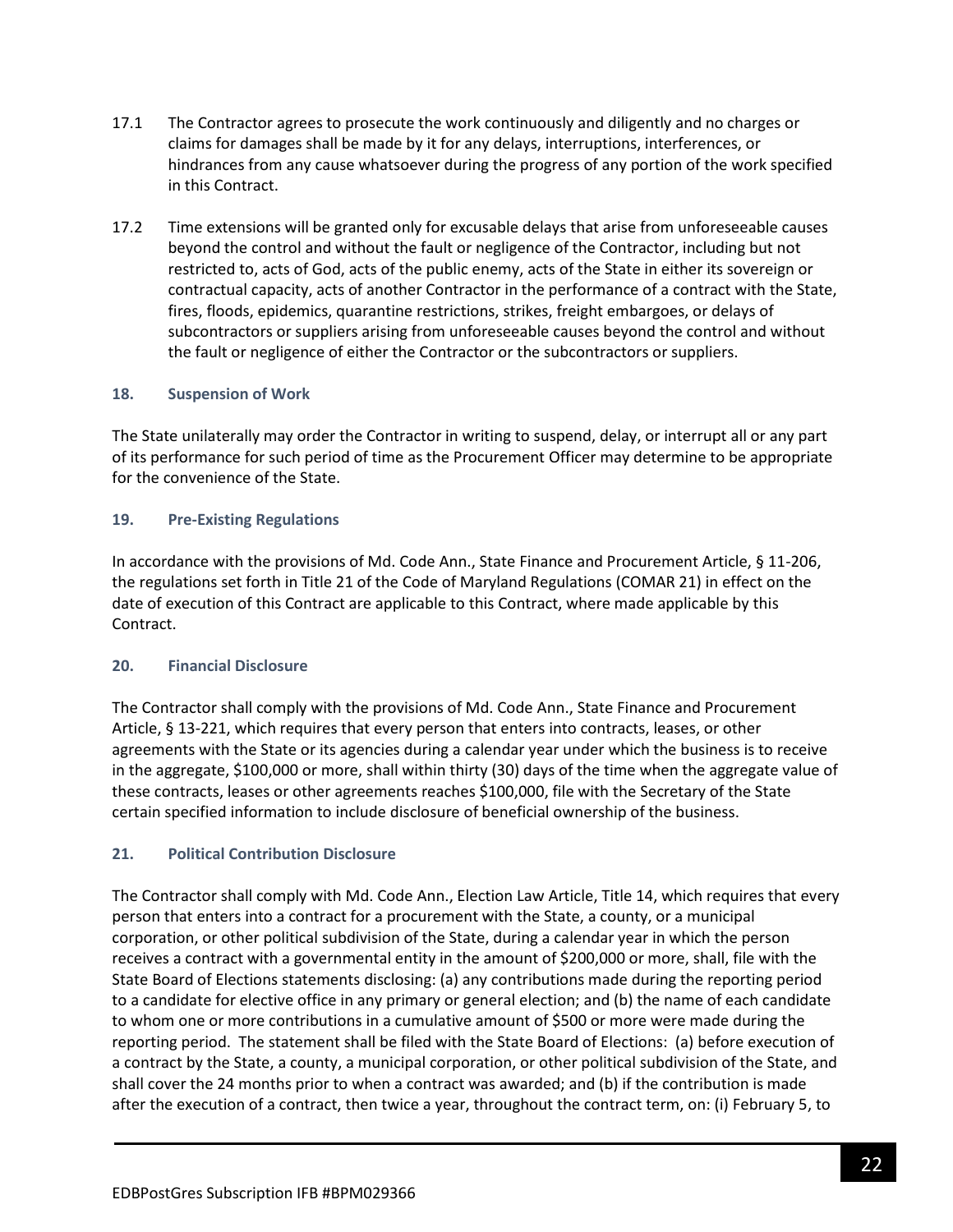cover the six (6) month period ending January 31; and (ii) August 5, to cover the six (6) month period ending July 31. Additional information is available on the State Board of Elections website: http://www.elections.state.md.us/campaign\_finance/index.html.

## **22. Documents Retention and Inspection Clause**

The Contractor and subcontractors shall retain and maintain all records and documents relating to this Contract for a period of ten (10) years after final payment by the State hereunder or any applicable statute of limitations or federal retention requirements, whichever is longer, and shall make them available for inspection and audit by authorized representatives of the State, including the Procurement Officer or designee, at all reasonable times. All records related in any way to the Contract are to be retained for the entire time provided under this section. In the event of any audit, the Contractor shall provide assistance to the State, without additional compensation, to identify, investigate, and reconcile any audit discrepancies and/or variances. This Section 24 shall survive expiration or termination of the Contract.

## **23. Compliance with Laws**

The Contractor hereby represents and warrants that:

- 23.1 It is qualified to do business in the State and that it will take such action as, from time-to-time hereafter, may be necessary to remain so qualified;
- 23.2 It is not in arrears with respect to the payment of any monies due and owing the State, or any department or unit thereof, including but not limited to the payment of taxes and employee benefits, and that it shall not become so in arrears during the term of this Contract;
- 23.3 It shall comply with all federal, State and local laws, regulations, and ordinances applicable to its activities and obligations under this Contract; and
- 23.4 It shall obtain, at its expense, all licenses, permits, insurance, and governmental approvals, if any, necessary to the performance of its obligations under this Contract.

## **24. Cost and Price Certification**

By submitting cost or price information, the Contractor certifies to the best of its knowledge that the information submitted is accurate, complete, and current as of the date of its Bid/Proposal.

The price under this Contract and any change order or modification hereunder, including profit or fee, shall be adjusted to exclude any significant price increases occurring because the Contractor furnished cost or price information which, as of the date of its Bid/Proposal, was inaccurate, incomplete, or not current.

## **25. Subcontracting; Assignment**

The Contractor may not subcontract any portion of the services provided under this Contract without obtaining the prior written approval of the Procurement Officer, nor may the Contractor assign this Contract or any of its rights or obligations hereunder, without the prior written approval of the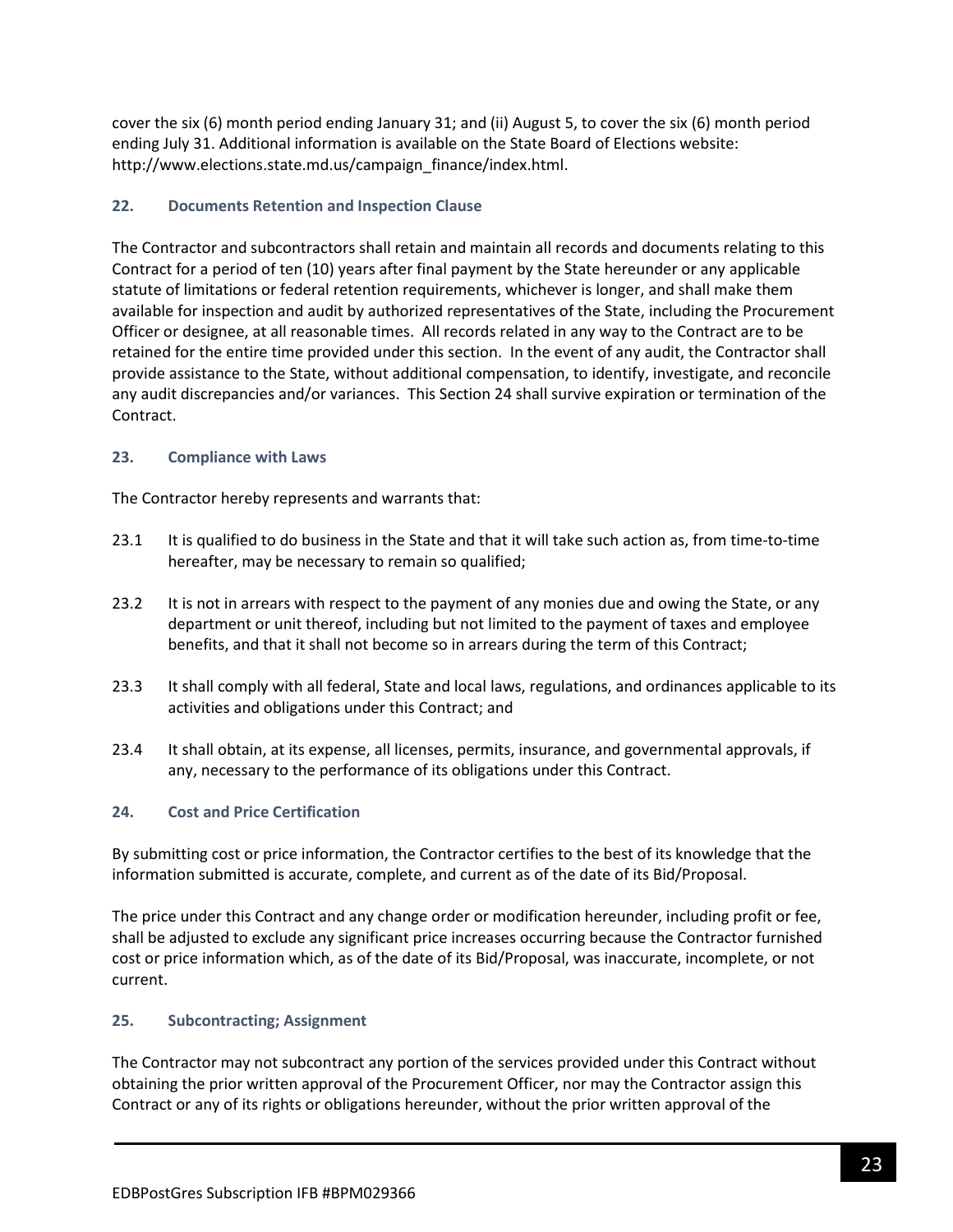Procurement Officer provided, however, that a contractor may assign monies receivable under a contract after due notice to the State. Any subcontracts shall include such language as may be required in various clauses contained within this Contract, exhibits, and attachments. The Contract shall not be assigned until all approvals, documents, and affidavits are completed and properly registered. The State shall not be responsible for fulfillment of the Contractor's obligations to its subcontractors.

### **26. Liability**

For breach of this Contract, negligence, misrepresentation, or any other contract or tort claim, Contractor shall be liable as follows:

- 26.1 For infringement of patents, copyrights, trademarks, service marks, and/or trade secrets, as provided in Section 5 of this Contract;
- 26.2 Without limitation for damages for bodily injury (including death) and damage to real property and tangible personal property; and
- 26.3 For all other claims, damages, losses, costs, expenses, suits, or actions in any way related to this Contract where liability is not otherwise set forth as being "without limitation", and regardless of the basis on which the claim is made, Contractor's liability shall not exceed 3 times the value of the Contract. Third-party claims arising under Section 6 ("Indemnification") of this Contract are included in this limitation of liability only if the State is immune from liability. Contractor's liability for third-party claims arising under Section 6 of this Contract, including for intellectual property infringement, bodily injury, damage to real property, and damage tangible personal property, shall be unlimited if the State is not immune from liability for claims arising under Section 6.

### **27. Commercial Nondiscrimination**

- 27.1 As a condition of entering into this Contract, Contractor represents and warrants that it will comply with the State's Commercial Nondiscrimination Policy, as described at Md. Code Ann., State Finance and Procurement Article, Title 19. As part of such compliance, Contractor may not discriminate on the basis of race, color, religion, ancestry or national origin, sex, age, marital status, sexual orientation, sexual identity, or on the basis of disability or other unlawful forms of discrimination in the solicitation, selection, hiring, or commercial treatment of subcontractors, vendors, suppliers, or commercial customers, nor shall Contractor retaliate against any person for reporting instances of such discrimination. Contractor shall provide equal opportunity for subcontractors, vendors, and suppliers to participate in all of its public sector and private sector subcontracting and supply opportunities, provided that this clause does not prohibit or limit lawful efforts to remedy the effects of marketplace discrimination that have occurred or are occurring in the marketplace. Contractor understands that a material violation of this clause shall be considered a material breach of this Contract and may result in termination of this Contract, disqualification of Contractor from participating in State contracts, or other sanctions. This clause is not enforceable by or for the benefit of, and creates no obligation to, any third party.
- 27.2 The Contractor shall include the above Commercial Nondiscrimination clause, or similar clause approved by the Department, in all subcontracts.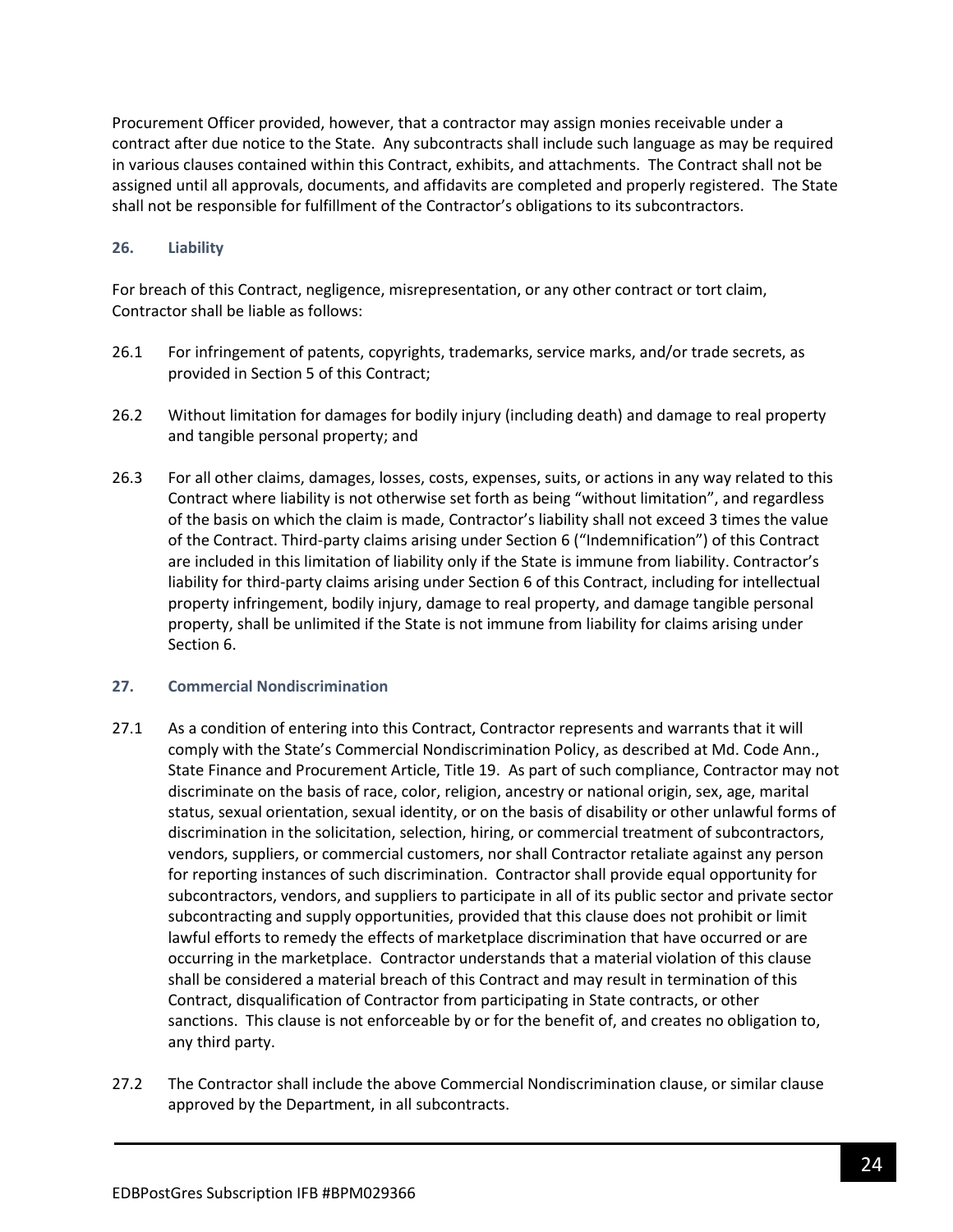27.3 As a condition of entering into this Contract, upon the request of the Commission on Civil Rights, and only after the filing of a complaint against Contractor under Md. Code Ann., State Finance and Procurement Article, Title 19, as amended from time to time, Contractor agrees to provide within sixty (60) days after the request a complete list of the names of all subcontractors, vendors, and suppliers that Contractor has used in the past four (4) years on any of its contracts that were undertaken within the State of Maryland, including the total dollar amount paid by Contractor on each subcontract or supply contract. Contractor further agrees to cooperate in any investigation conducted by the State pursuant to the State's Commercial Nondiscrimination Policy as set forth at Md. Code Ann., State Finance and Procurement Article, Title 19, and to provide any documents relevant to any investigation that are requested by the State. Contractor understands that violation of this clause is a material breach of this Contract and may result in contract termination, disqualification by the State from participating in State contracts, and other sanctions.

#### **28. Contract Monitor and Procurement Officer**

The work to be accomplished under this Contract shall be performed under the direction of the Contract Monitor. All matters relating to the interpretation of this Contract shall be referred to the Procurement Officer for determination.

#### **29. Notices**

All notices hereunder shall be in writing and either delivered personally or sent by certified or registered mail, postage prepaid, as follows:

> \_\_\_\_\_\_\_\_\_\_\_\_\_\_\_\_\_\_\_\_\_\_\_\_\_\_\_\_\_\_\_\_\_\_\_\_\_\_\_\_\_ \_\_\_\_\_\_\_\_\_\_\_\_\_\_\_\_\_\_\_\_\_\_\_\_\_\_\_\_\_\_\_\_\_\_\_\_\_\_\_\_\_ \_\_\_\_\_\_\_\_\_\_\_\_\_\_\_\_\_\_\_\_\_\_\_\_\_\_\_\_\_\_\_\_\_\_\_\_\_\_\_\_\_

If to the State: Tracey D. Gamble Procurement Officer 750 E. Pratt Street, 6th Floor, Baltimore, MD 21202 410-547-8152 hix.procurement@maryland.gov

If to the Contractor:

#### **30. Federal Funds Requirements and Restrictions**

This Contract contains federal funds from the following source: Medicaid Funds, CFDA number 93.778. Execution of this Contract indicates Contractor's agreement with all federal funding terms and conditions that apply to contractors receiving federal funds from the above referenced source, including but not limited to those required by 45 C.F.R. § 75.335 and appendix II to Part 75 of Title 45 of the Code of Federal Regulations and Attachment E of the IFB. Attachment E of the IFB is incorporated into this Contract pursuant to Section 2.1, above.

#### **31. Miscellaneous**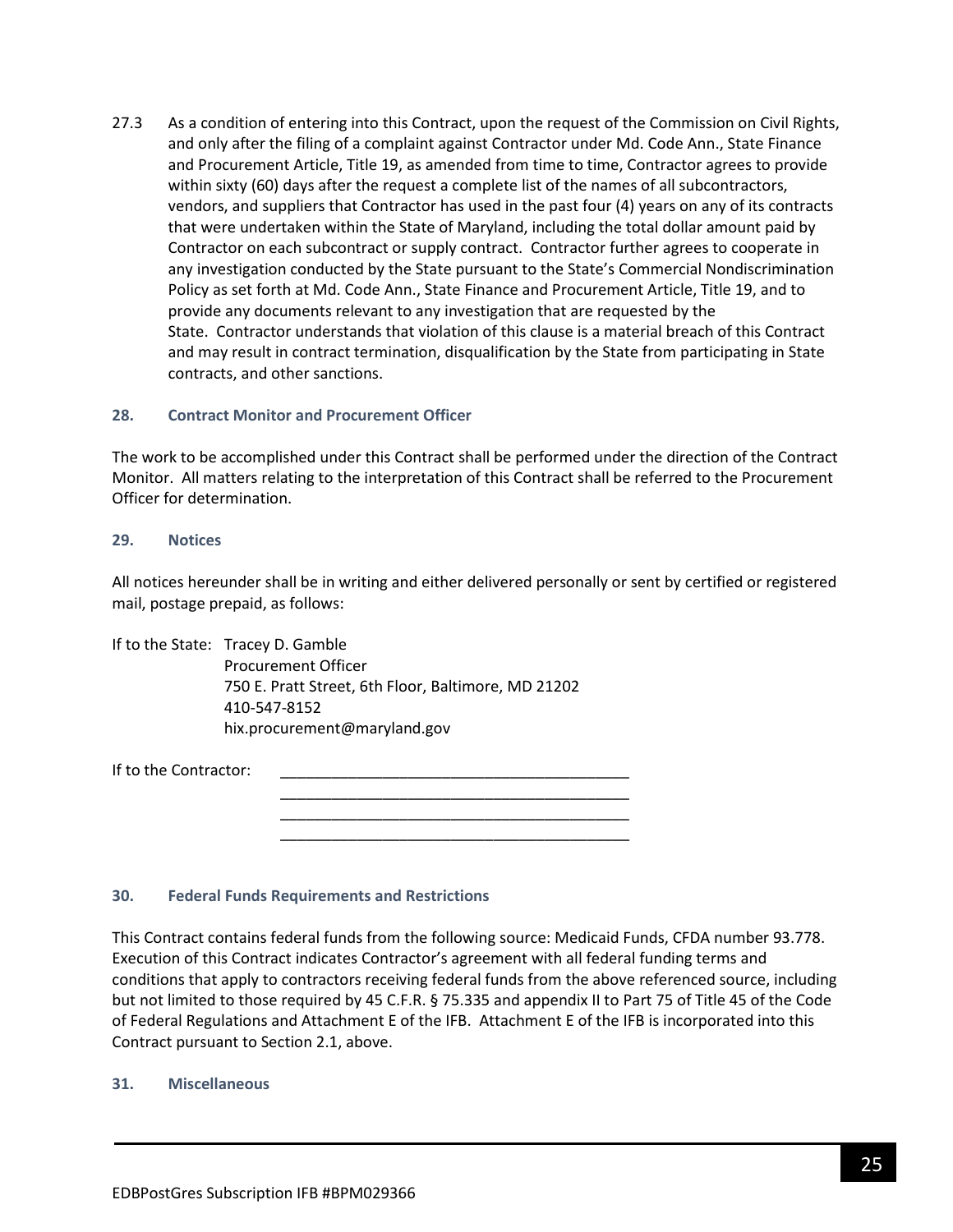- 31.1 Any provision of this Contract which contemplates performance or observance subsequent to any termination or expiration of this contract shall survive termination or expiration of this contract and continue in full force and effect.
- 31.2 If any term contained in this contract is held or finally determined to be invalid, illegal, or unenforceable in any respect, in whole or in part, such term shall be severed from this contract, and the remaining terms contained herein shall continue in full force and effect, and shall in no way be affected, prejudiced, or disturbed thereby.

[Signatures on next page(s)]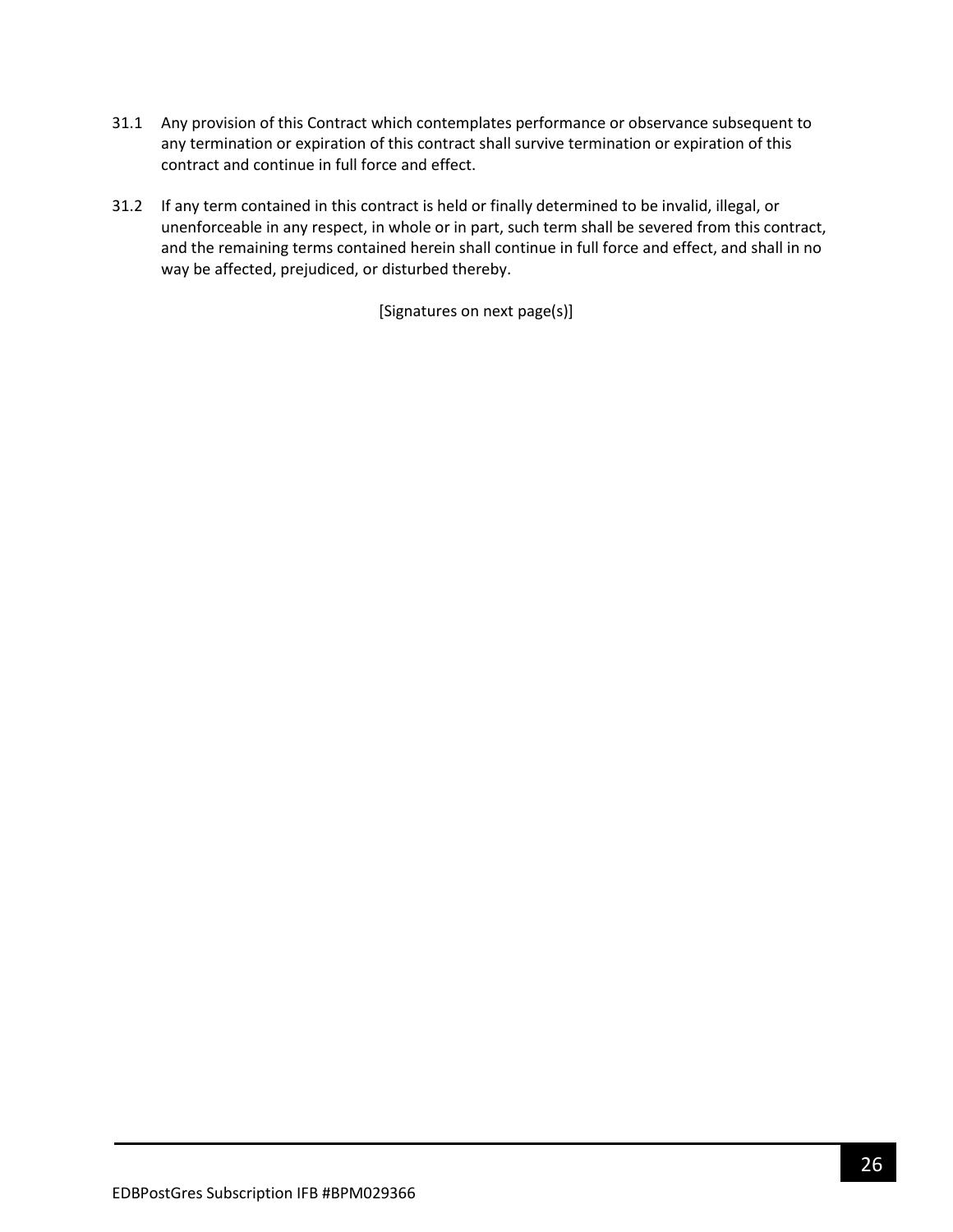# [Signature page to EDBPostGres Subscription]

**IN WITNESS THEREOF**, the parties have executed this Contract as of the date hereinabove set forth.

| <b>CONTRACTOR</b>                                                            | MARYLAND HEALTH BENEFIT EXCHANGE                       |  |  |
|------------------------------------------------------------------------------|--------------------------------------------------------|--|--|
| By                                                                           | By: Michele Eberle, Executive Director<br>Or designee: |  |  |
| Title                                                                        |                                                        |  |  |
| Date                                                                         | Date                                                   |  |  |
| Approved for form and legal sufficiency<br>this $\_\_$ day of $\_\_$ , 2022. |                                                        |  |  |

Assistant Attorney General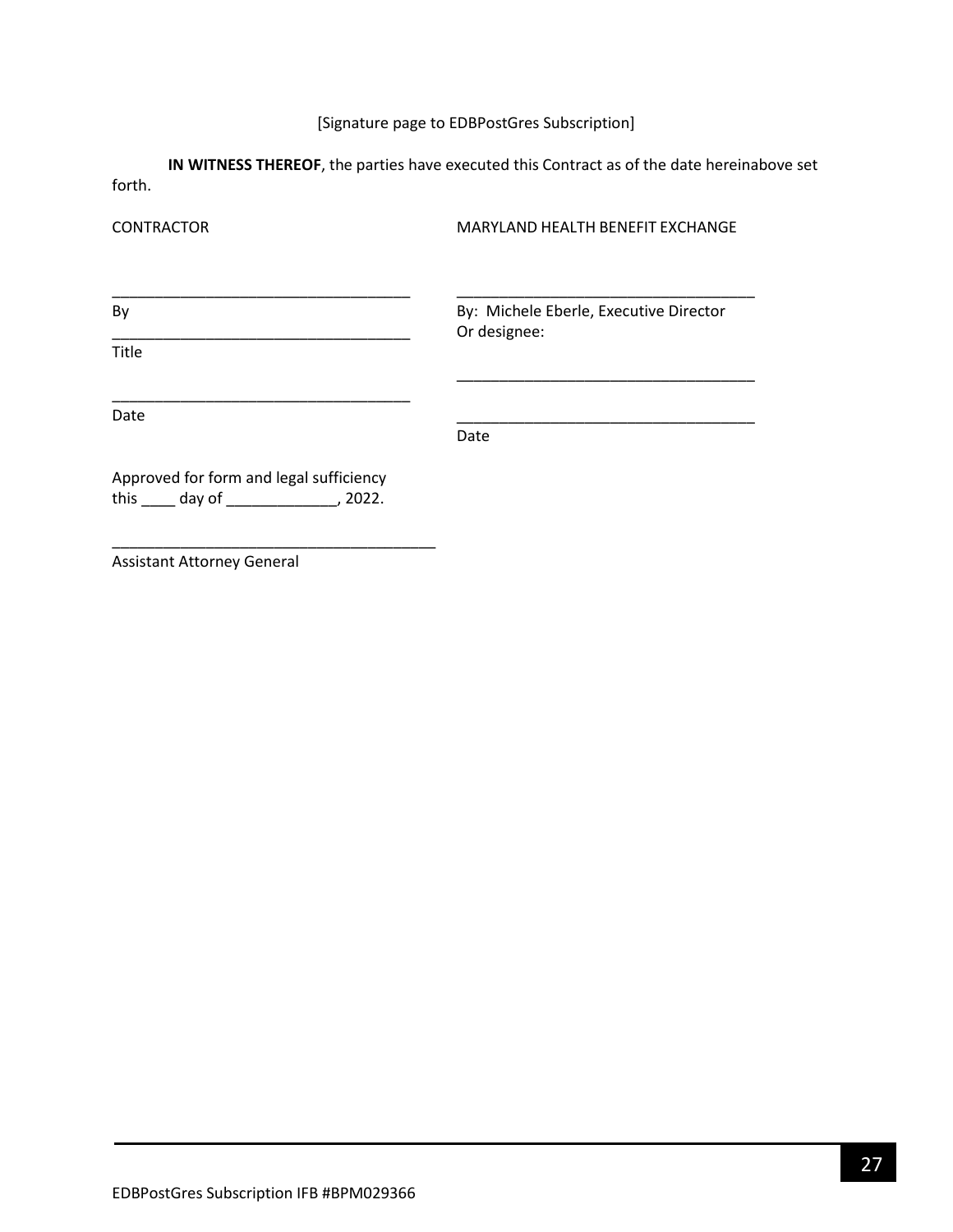### **ATTACHMENT B – BID/PROPOSAL AFFIDAVIT**

### <span id="page-27-0"></span>A. AUTHORITY

I hereby affirm that I, \_\_\_\_\_\_\_\_\_\_\_\_\_\_\_\_\_\_(name of affiant) am the \_\_\_\_\_\_\_\_\_\_\_\_\_\_(title) and duly authorized representative of \_\_\_\_\_\_\_\_\_\_\_\_\_(name of business entity) and that I possess the legal authority to make this affidavit on behalf of the business for which I am acting.

### B. CERTIFICATION REGARDING COMMERCIAL NONDISCRIMINATION

The undersigned Bidder/Offeror hereby certifies and agrees that the following information is correct: In preparing its Bid/Proposal on this project, the Bidder/Offeror has considered all Proposals submitted from qualified, potential subcontractors and suppliers, and has not engaged in "discrimination" as defined in § 19-103 of the State Finance and Procurement Article of the Annotated Code of Maryland. "Discrimination" means any disadvantage, difference, distinction, or preference in the solicitation, selection, hiring, or commercial treatment of a vendor, subcontractor, or commercial customer on the basis of race, color, religion, ancestry, or national origin, sex, age, marital status, sexual orientation, sexual identity, or on the basis of disability or any otherwise unlawful use of characteristics regarding the vendor's, supplier's, or commercial customer's employees or owners. "Discrimination" also includes retaliating against any person or other entity for reporting any incident of "discrimination". Without limiting any other provision of the solicitation on this project, it is understood that, if the certification is false, such false certification constitutes grounds for the State to reject the Bid/Proposal submitted by the Bidder/Offeror on this project, and terminate any contract awarded based on the Bid/Proposal. As part of its Bid/Proposal, the Bidder/Offeror herewith submits a list of all instances within the past 4 years where there has been a final adjudicated determination in a legal or administrative proceeding in the State of Maryland that the Bidder/Offeror discriminated against subcontractors, vendors, suppliers, or commercial customers, and a description of the status or resolution of that determination, including any remedial action taken. Bidder/Offeror agrees to comply in all respects with the State's Commercial Nondiscrimination Policy as described under Title 19 of the State Finance and Procurement Article of the Annotated Code of Maryland.

### B-1. CERTIFICATION REGARDING MINORITY BUSINESS ENTERPRISES.

The undersigned Bidder/Offeror hereby certifies and agrees that it has fully complied with the State Minority Business Enterprise Law, State Finance and Procurement Article, § 14-308(a)(2), Annotated Code of Maryland, which provides that, except as otherwise provided by law, a contractor may not identify a certified minority business enterprise in a Bid/Proposal and:

(1) Fail to request, receive, or otherwise obtain authorization from the certified minority business enterprise to identify the certified minority Proposal;

(2) Fail to notify the certified minority business enterprise before execution of the contract of its inclusion in the Bid/Proposal;

(3) Fail to use the certified minority business enterprise in the performance of the contract; or

(4) Pay the certified minority business enterprise solely for the use of its name in the Bid/Proposal.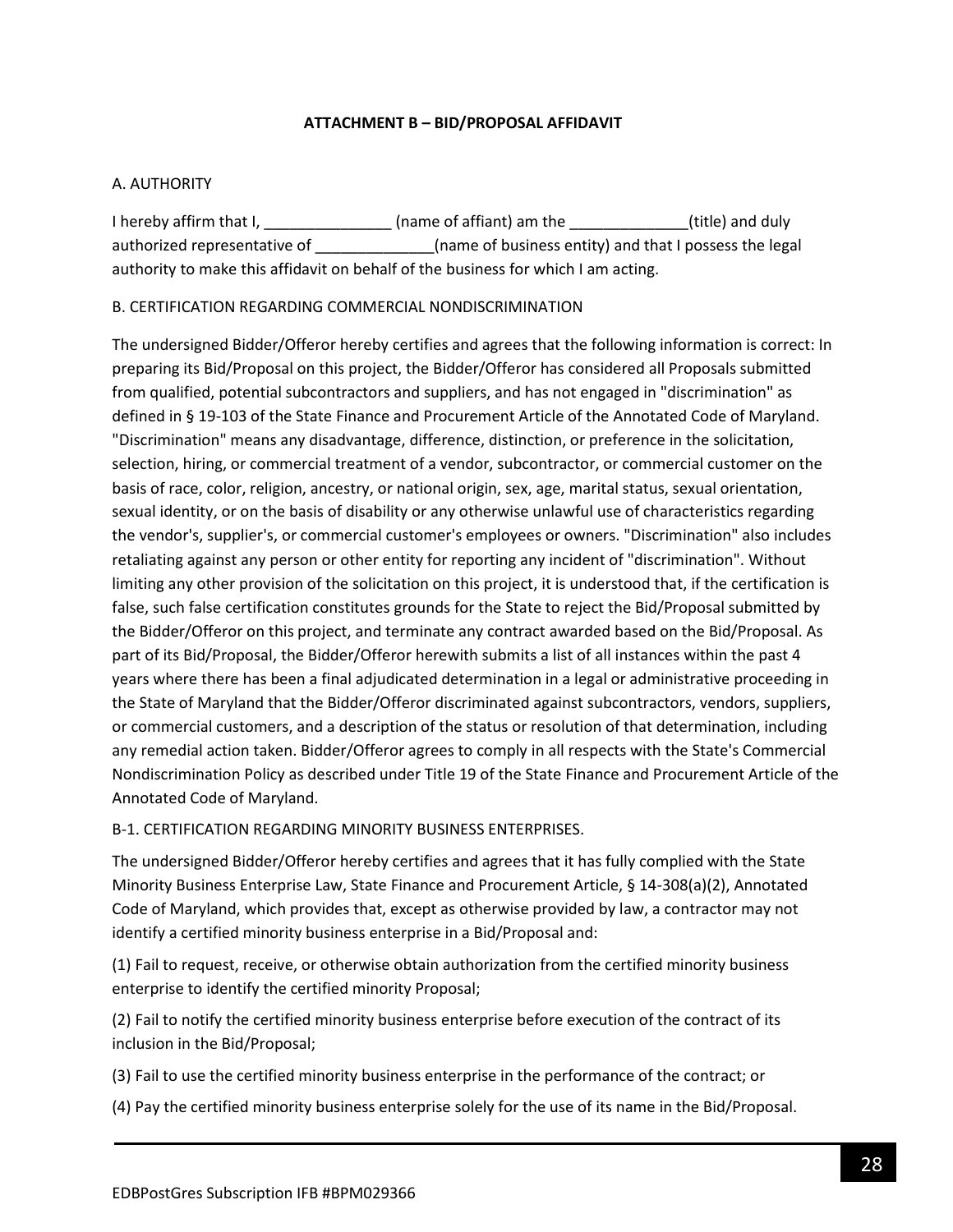Without limiting any other provision of the solicitation on this project, it is understood that if the certification is false, such false certification constitutes grounds for the State to reject the Bid/Proposal submitted by the Bidder/Offeror on this project, and terminate any contract awarded based on the Bid/Proposal.

B-2. CERTIFICATION REGARDING VETERAN-OWNED SMALL BUSINESS ENTERPRISES.

The undersigned Bidder/Offeror hereby certifies and agrees that it has fully complied with the State veteran-owned small business enterprise law, State Finance and Procurement Article, § 14-605, Annotated Code of Maryland, which provides that a person may not:

(1) Knowingly and with intent to defraud, fraudulently obtain, attempt to obtain, or aid another person in fraudulently obtaining or attempting to obtain public money, procurement contracts, or funds expended under a procurement contract to which the person is not entitled under this title;

(2) Knowingly and with intent to defraud, fraudulently represent participation of a veteran–owned small business enterprise in order to obtain or retain a Bid/Proposal preference or a procurement contract;

(3) Willfully and knowingly make or subscribe to any statement, declaration, or other document that is fraudulent or false as to any material matter, whether or not that falsity or fraud is committed with the knowledge or consent of the person authorized or required to present the declaration, statement, or document;

(4) Willfully and knowingly aid, assist in, procure, counsel, or advise the preparation or presentation of a declaration, statement, or other document that is fraudulent or false as to any material matter, regardless of whether that falsity or fraud is committed with the knowledge or consent of the person authorized or required to present the declaration, statement, or document;

(5) Willfully and knowingly fail to file any declaration or notice with the unit that is required by COMAR 21.11.12; or

(6) Establish, knowingly aid in the establishment of, or exercise control over a business found to have violated a provision of  $\S$  B-2(1)-(5) of this regulation.

C. AFFIRMATION REGARDING BRIBERY CONVICTIONS

I FURTHER AFFIRM THAT:

Neither I, nor to the best of my knowledge, information, and belief, the above business (as is defined in Section 16-101(b) of the State Finance and Procurement Article of the Annotated Code of Maryland), or any of its officers, directors, partners, controlling stockholders, or any of its employees directly involved in the business's contracting activities including obtaining or performing contracts with public bodies has been convicted of, or has had probation before judgment imposed pursuant to Criminal Procedure Article, § 6-220, Annotated Code of Maryland, or has pleaded nolo contendere to a charge of, bribery, attempted bribery, or conspiracy to bribe in violation of Maryland law, or of the law of any other state or federal law, except as follows (indicate the reasons why the affirmation cannot be given and list any conviction, plea, or imposition of probation before judgment with the date, court, official or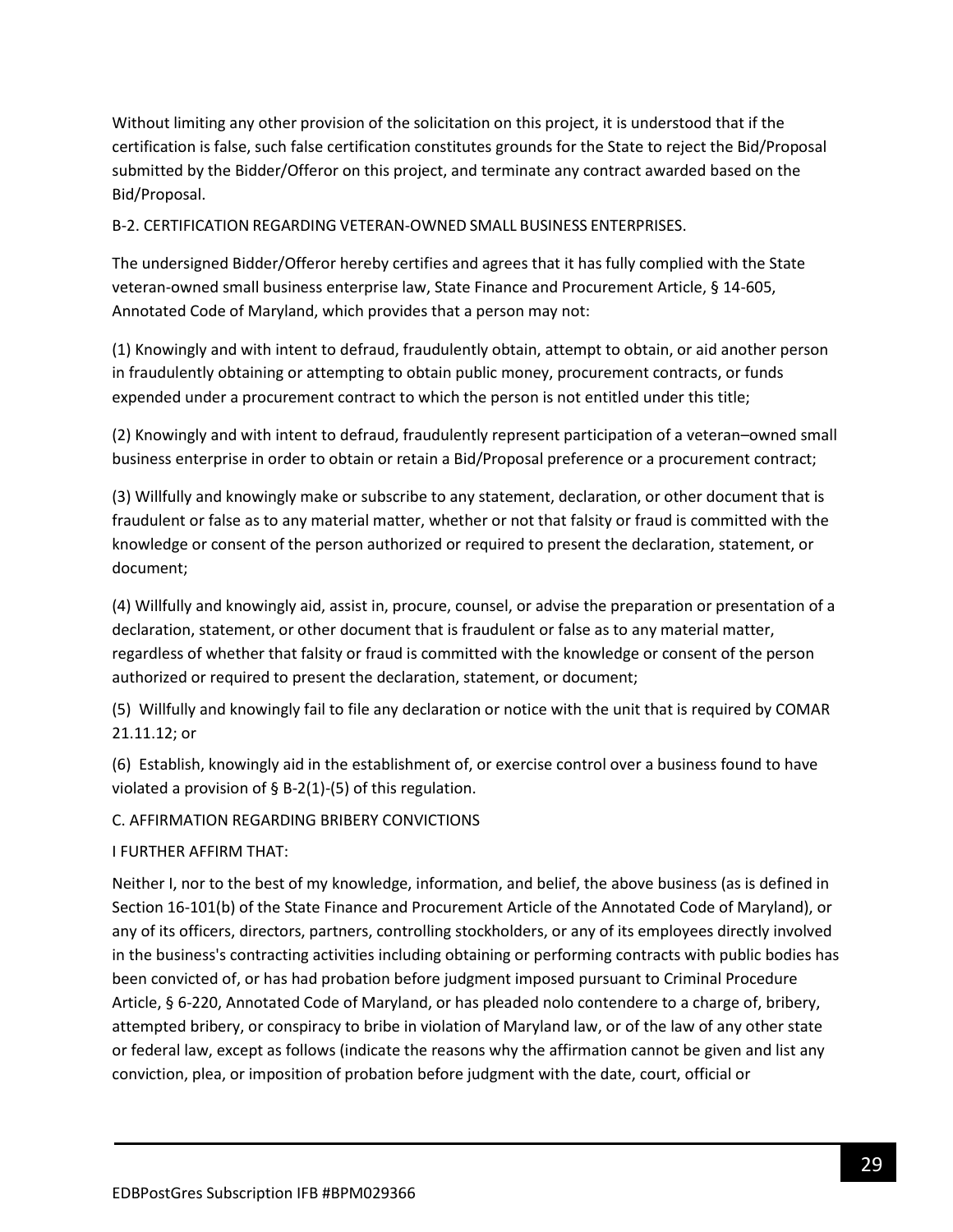administrative body, the sentence or disposition, the name(s) of person(s) involved, and their current positions and responsibilities with the business):

D. AFFIRMATION REGARDING OTHER CONVICTIONS

\_\_\_\_\_\_\_\_\_\_\_\_\_\_\_\_\_\_\_\_\_\_\_\_\_\_\_\_\_\_\_\_\_\_\_\_\_\_\_\_\_\_\_\_\_\_\_\_\_\_\_\_\_\_\_\_\_\_\_\_

\_\_\_\_\_\_\_\_\_\_\_\_\_\_\_\_\_\_\_\_\_\_\_\_\_\_\_\_\_\_\_\_\_\_\_\_\_\_\_\_\_\_\_\_\_\_\_\_\_\_\_\_\_\_\_\_\_\_\_\_

\_\_\_\_\_\_\_\_\_\_\_\_\_\_\_\_\_\_\_\_\_\_\_\_\_\_\_\_\_\_\_\_\_\_\_\_\_\_\_\_\_\_\_\_\_\_\_\_\_\_\_\_\_\_\_\_\_\_\_.

I FURTHER AFFIRM THAT:

Neither I, nor to the best of my knowledge, information, and belief, the above business, or any of its officers, directors, partners, controlling stockholders, or any of its employees directly involved in the business's contracting activities including obtaining or performing contracts with public bodies, has:

(1) Been convicted under state or federal statute of:

(a) A criminal offense incident to obtaining, attempting to obtain, or performing a public or private contract; or

(b) Fraud, embezzlement, theft, forgery, falsification or destruction of records or receiving stolen property;

(2) Been convicted of any criminal violation of a state or federal antitrust statute;

(3) Been convicted under the provisions of Title 18 of the United States Code for violation of the Racketeer Influenced and Corrupt Organization Act, 18 U.S.C. § 1961 et seq., or the Mail Fraud Act, 18 U.S.C. § 1341 et seq., for acts in connection with the submission of Bids/Proposals for a public or private contract;

(4) Been convicted of a violation of the State Minority Business Enterprise Law, § 14-308 of the State Finance and Procurement Article of the Annotated Code of Maryland;

(5) Been convicted of a violation of § 11-205.1 of the State Finance and Procurement Article of the Annotated Code of Maryland;

(6) Been convicted of conspiracy to commit any act or omission that would constitute grounds for conviction or liability under any law or statute described in subsections (1)—(5) above;

(7) Been found civilly liable under a state or federal antitrust statute for acts or omissions in connection with the submission of Bids/Proposals for a public or private contract;

(8) Been found in a final adjudicated decision to have violated the Commercial Nondiscrimination Policy under Title 19 of the State Finance and Procurement Article of the Annotated Code of Maryland with regard to a public or private contract;

(9) Been convicted of a violation of one or more of the following provisions of the Internal Revenue Code:

(a) §7201, Attempt to Evade or Defeat Tax;

(b) §7203, Willful Failure to File Return, Supply Information, or Pay Tax,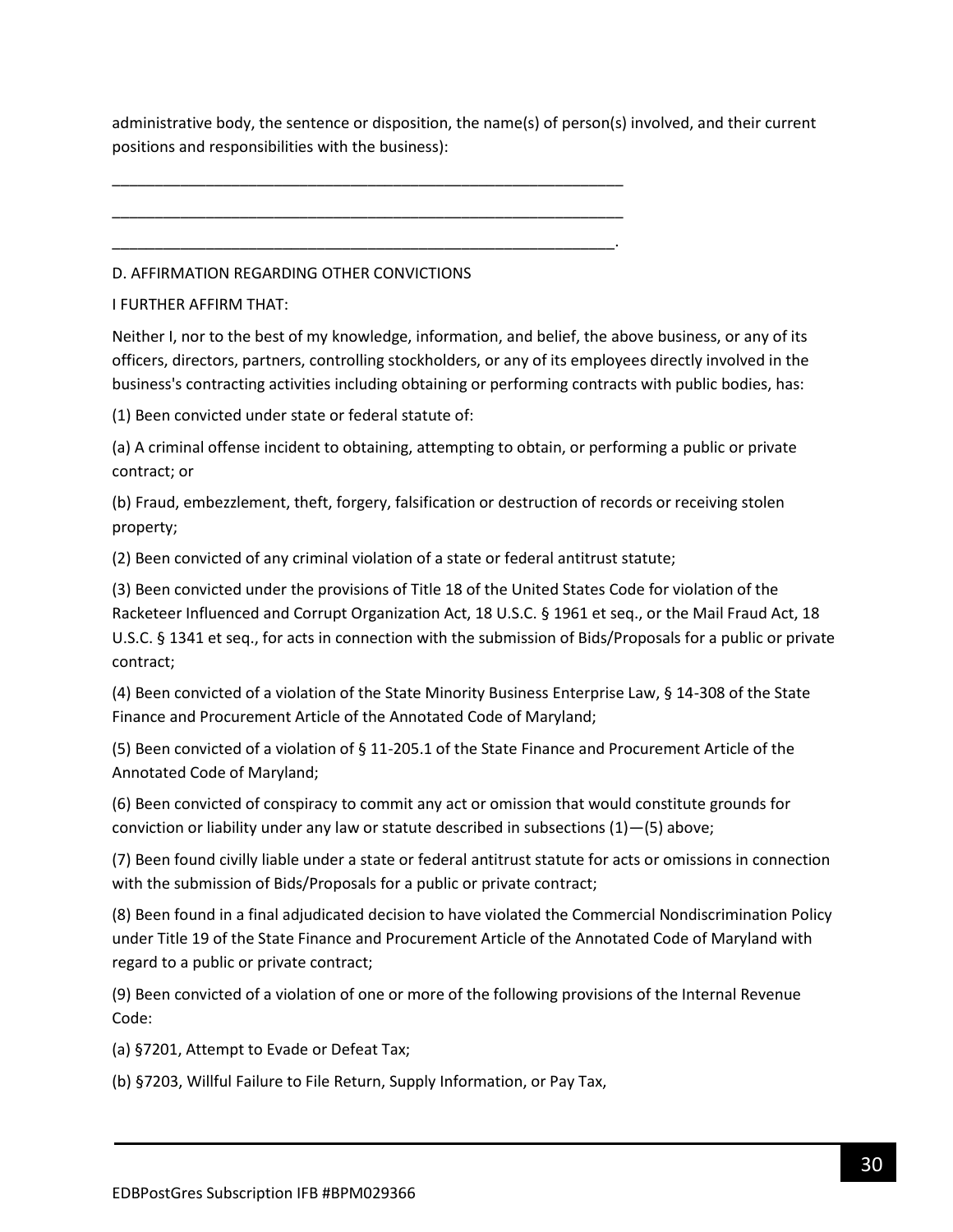(c) §7205, Fraudulent Withholding Exemption Certificate or Failure to Supply Information,

(d) §7205, Fraud and False Statements, or

(e) §7207, Fraudulent Returns, Statements, or Other Documents;

(10) Been convicted of a violation of 18 U.S.C. §286, Conspiracy to Defraud the Government with Respect to Claims, 18 U.S.C. §287, False, Fictitious, or Fraudulent Claims, or 18 U.S.C. §371, Conspiracy to Defraud the United States;

(11) Been convicted of a violation of the Tax-General Article, Title 13, Subtitle 7 or Subtitle 10, Annotated Code of Maryland;

(12) Been found to have willfully or knowingly violated State Prevailing Wage Laws as provided in the State Finance and Procurement Article, Title 17, Subtitle 2, Annotated Code of Maryland, if:

(a) A court:

- (i) Made the finding; and
- (ii) Decision became final; or
- (b) The finding was:
- (i) Made in a contested case under the Maryland Administrative Procedure Act; and
- (ii) Not overturned on judicial review;

(13) Been found to have willfully or knowingly violated State Living Wage Laws as provided in the State Finance and Procurement Article, Title 18, Annotated Code of Maryland, if:

- (a) A court:
- (i) Made the finding; and
- (ii) Decision became final; or
- (b) The finding was:
- (i) Made in a contested case under the Maryland Administrative Procedure Act; and
- (ii) Not overturned on judicial review;

(14) Been found to have willfully or knowingly violated the Labor and Employment Article, Title 3, Subtitles 3, 4, or 5, or Title 5, Annotated Code of Maryland, if:

- (a) A court:
- (i) Made the finding; and
- (ii) Decision became final; or
- (b) The finding was:
- (i) Made in a contested case under the Maryland Administrative Procedure Act; and
- (ii) Not overturned on judicial review; or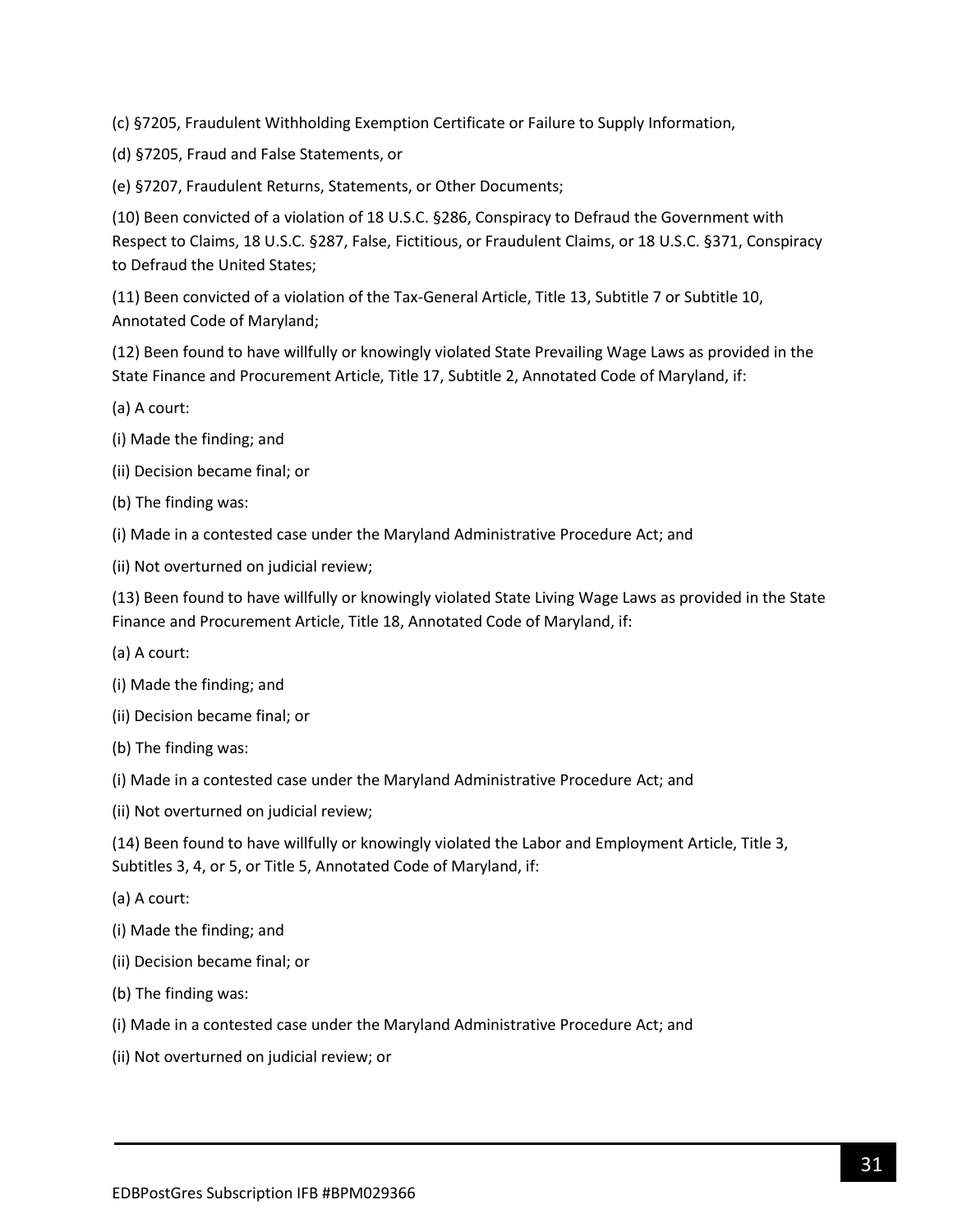(15) Admitted in writing or under oath, during the course of an official investigation or other proceedings, acts or omissions that would constitute grounds for conviction or liability under any law or statute described in §§ B and C and subsections  $D(1)$ — $(14)$  above, except as follows (indicate reasons why the affirmations cannot be given, and list any conviction, plea, or imposition of probation before judgment with the date, court, official or administrative body, the sentence or disposition, the name(s) of the person(s) involved and their current positions and responsibilities with the business, and the status of any debarment):

\_\_\_\_\_\_\_\_\_\_\_\_\_\_\_\_\_\_\_\_\_\_\_\_\_\_\_\_\_\_\_\_\_\_\_\_\_\_\_\_\_\_\_\_\_\_\_\_\_\_\_\_\_\_\_\_\_\_\_\_

\_\_\_\_\_\_\_\_\_\_\_\_\_\_\_\_\_\_\_\_\_\_\_\_\_\_\_\_\_\_\_\_\_\_\_\_\_\_\_\_\_\_\_\_\_\_\_\_\_\_\_\_\_\_\_\_\_\_\_\_

\_\_\_\_\_\_\_\_\_\_\_\_\_\_\_\_\_\_\_\_\_\_\_\_\_\_\_\_\_\_\_\_\_\_\_\_\_\_\_\_\_\_\_\_\_\_\_\_\_\_\_\_\_\_\_\_\_\_\_.

### E. AFFIRMATION REGARDING DEBARMENT

#### I FURTHER AFFIRM THAT:

Neither I, nor to the best of my knowledge, information, and belief, the above business, or any of its officers, directors, partners, controlling stockholders, or any of its employees directly involved in the business's contracting activities, including obtaining or performing contracts with public bodies, has ever been suspended or debarred (including being issued a limited denial of participation) by any public entity, except as follows (list each debarment or suspension providing the dates of the suspension or debarment, the name of the public entity and the status of the proceedings, the name(s) of the person(s) involved and their current positions and responsibilities with the business, the grounds of the debarment or suspension, and the details of each person's involvement in any activity that formed the grounds of the debarment or suspension).

### F. AFFIRMATION REGARDING DEBARMENT OF RELATED ENTITIES

\_\_\_\_\_\_\_\_\_\_\_\_\_\_\_\_\_\_\_\_\_\_\_\_\_\_\_\_\_\_\_\_\_\_\_\_\_\_\_\_\_\_\_\_\_\_\_\_\_\_\_\_\_\_\_\_\_\_\_\_

\_\_\_\_\_\_\_\_\_\_\_\_\_\_\_\_\_\_\_\_\_\_\_\_\_\_\_\_\_\_\_\_\_\_\_\_\_\_\_\_\_\_\_\_\_\_\_\_\_\_\_\_\_\_\_\_\_\_\_\_

\_\_\_\_\_\_\_\_\_\_\_\_\_\_\_\_\_\_\_\_\_\_\_\_\_\_\_\_\_\_\_\_\_\_\_\_\_\_\_\_\_\_\_\_\_\_\_\_\_\_\_\_\_\_\_\_\_\_\_.

\_\_\_\_\_\_\_\_\_\_\_\_\_\_\_\_\_\_\_\_\_\_\_\_\_\_\_\_\_\_\_\_\_\_\_\_\_\_\_\_\_\_\_\_\_\_\_\_\_\_\_\_\_\_\_\_\_\_\_\_

\_\_\_\_\_\_\_\_\_\_\_\_\_\_\_\_\_\_\_\_\_\_\_\_\_\_\_\_\_\_\_\_\_\_\_\_\_\_\_\_\_\_\_\_\_\_\_\_\_\_\_\_\_\_\_\_\_\_\_\_

\_\_\_\_\_\_\_\_\_\_\_\_\_\_\_\_\_\_\_\_\_\_\_\_\_\_\_\_\_\_\_\_\_\_\_\_\_\_\_\_\_\_\_\_\_\_\_\_\_\_\_\_\_\_\_\_\_\_\_.

I FURTHER AFFIRM THAT:

(1) The business was not established, and it does not operate in a manner designed to evade the application of or defeat the purpose of debarment pursuant to Sections 16-101, et seq., of the State Finance and Procurement Article of the Annotated Code of Maryland; and

(2) The business is not a successor, assignee, subsidiary, or affiliate of a suspended or debarred business, except as follows (you must indicate the reasons why the affirmations cannot be given without qualification):

#### G. SUBCONTRACT AFFIRMATION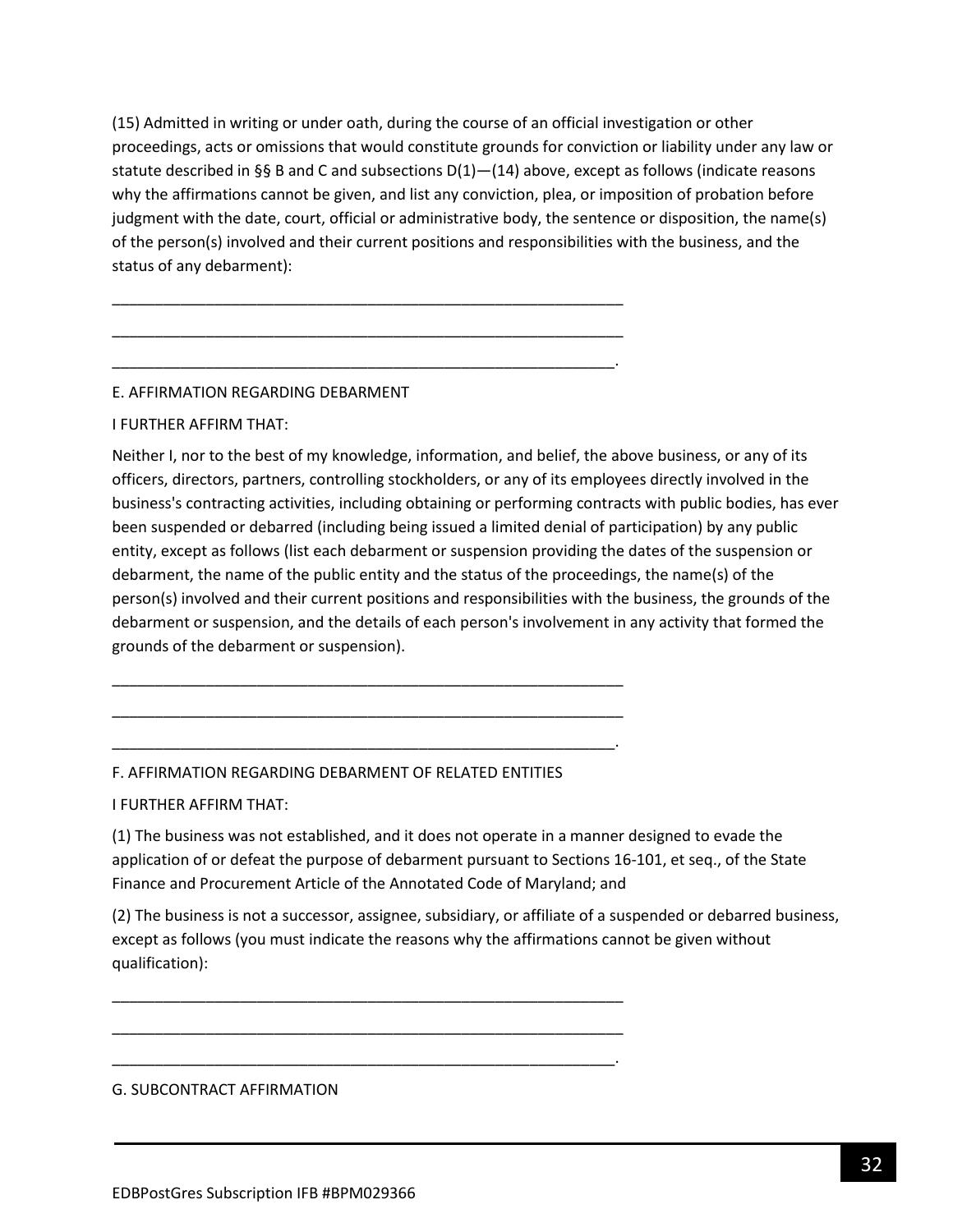### I FURTHER AFFIRM THAT:

Neither I, nor to the best of my knowledge, information, and belief, the above business, has knowingly entered into a contract with a public body under which a person debarred or suspended under Title 16 of the State Finance and Procurement Article of the Annotated Code of Maryland will provide, directly or indirectly, supplies, services, architectural services, construction related services, leases of real property, or construction.

### H. AFFIRMATION REGARDING COLLUSION

### I FURTHER AFFIRM THAT:

Neither I, nor to the best of my knowledge, information, and belief, the above business has:

(1) Agreed, conspired, connived, or colluded to produce a deceptive show of competition in the compilation of the accompanying Bid/Proposal that is being submitted;

(2) In any manner, directly or indirectly, entered into any agreement of any kind to fix the Bid/Proposal price of the Bidder/Offeror or of any competitor, or otherwise taken any action in restraint of free competitive bidding in connection with the contract for which the accompanying Bid/Proposal is submitted.

### I. CERTIFICATION OF TAX PAYMENT

### I FURTHER AFFIRM THAT:

Except as validly contested, the business has paid, or has arranged for payment of, all taxes due the State of Maryland and has filed all required returns and reports with the Comptroller of the Treasury, the State Department of Assessments and Taxation, and the Department of Labor, Licensing, and Regulation, as applicable, and will have paid all withholding taxes due the State of Maryland prior to final settlement.

### J. CONTINGENT FEES

## I FURTHER AFFIRM THAT:

The business has not employed or retained any person, partnership, corporation, or other entity, other than a bona fide employee, bona fide agent, bona fide salesperson, or commercial selling agency working for the business, to solicit or secure the Contract, and that the business has not paid or agreed to pay any person, partnership, corporation, or other entity, other than a bona fide employee, bona fide agent, bona fide salesperson, or commercial selling agency, any fee or any other consideration contingent on the making of the Contract.

## K. CERTIFICATION REGARDING INVESTMENTS IN IRAN

(1) The undersigned certifies that, in accordance with State Finance and Procurement Article, §17-705, Annotated Code of Maryland: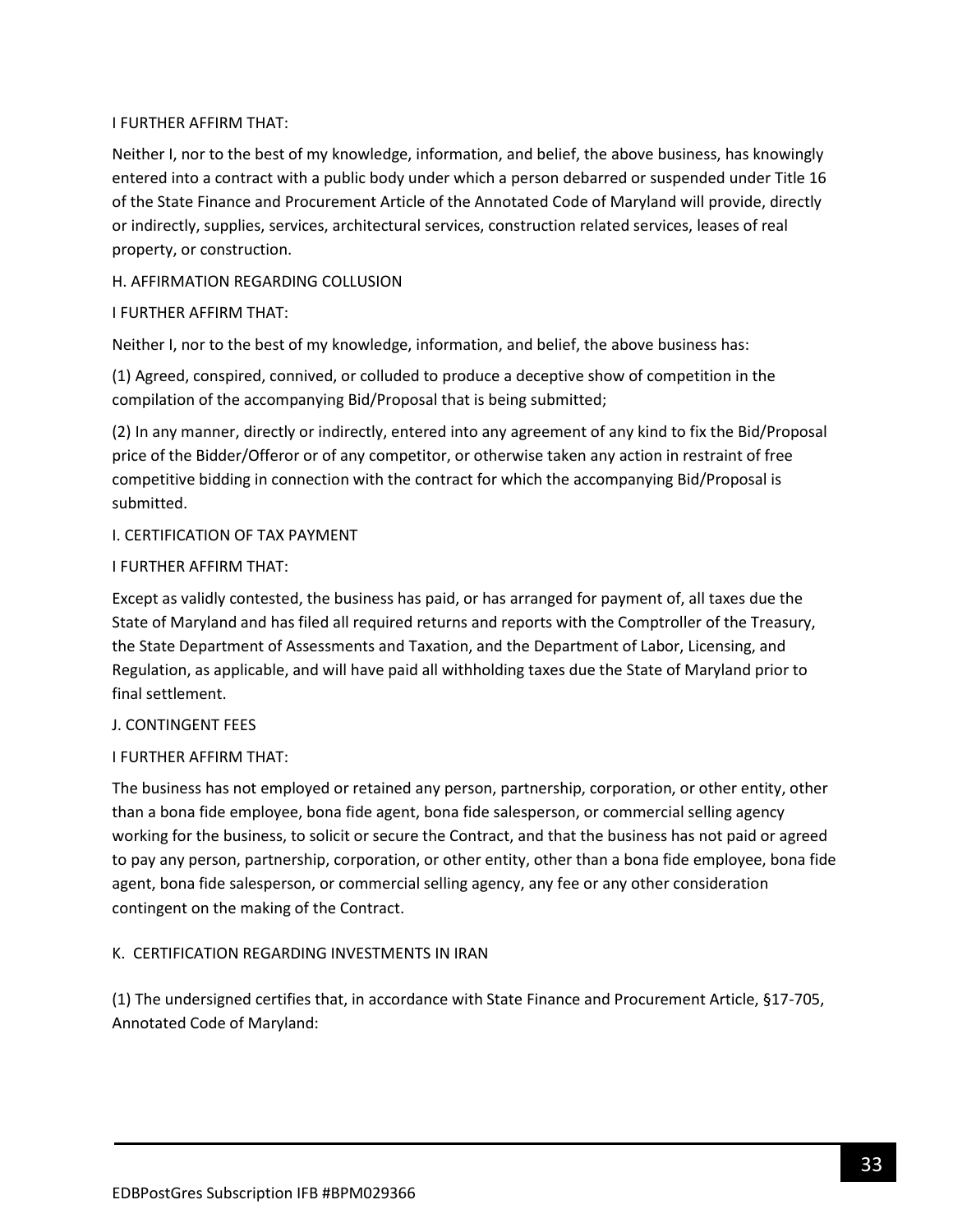(a) It is not identified on the list created by the Board of Public Works as a person engaging in investment activities in Iran as described in State Finance and Procurement Article, §17-702, Annotated Code of Maryland; and

(b) It is not engaging in investment activities in Iran as described in State Finance and Procurement Article, §17-702, Annotated Code of Maryland.

2. The undersigned is unable to make the above certification regarding its investment activities in Iran due to the following activities:

L. CONFLICT MINERALS ORIGINATED IN THE DEMOCRATIC REPUBLIC OF CONGO (FOR SUPPLIES AND SERVICES CONTRACTS)

## I FURTHER AFFIRM THAT:

The business has complied with the provisions of State Finance and Procurement Article, §14-413, Annotated Code of Maryland governing proper disclosure of certain information regarding conflict minerals originating in the Democratic Republic of Congo or its neighboring countries as required by federal law.

### M. I FURTHER AFFIRM THAT:

Any claims of environmental attributes made relating to a product or service included in the Bid or Proposal are consistent with the Federal Trade Commission's Guides for the Use of Environmental Marketing Claims as provided in 16 CFR §260, that apply to claims about the environmental attributes of a product, package, or service in connection with the marketing, offering for sale, or sale of such item or service.

## N. ACKNOWLEDGEMENT

I ACKNOWLEDGE THAT this Affidavit is to be furnished to the Procurement Officer and may be distributed to units of: (1) the State of Maryland; (2) counties or other subdivisions of the State of Maryland; (3) other states; and (4) the federal government. I further acknowledge that this Affidavit is subject to applicable laws of the United States and the State of Maryland, both criminal and civil, and that nothing in this Affidavit or any contract resulting from the submission of this Bid/Proposal shall be construed to supersede, amend, modify or waive, on behalf of the State of Maryland, or any unit of the State of Maryland having jurisdiction, the exercise of any statutory right or remedy conferred by the Constitution and the laws of Maryland with respect to any misrepresentation made or any violation of the obligations, terms and covenants undertaken by the above business with respect to (1) this Affidavit, (2) the contract, and (3) other Affidavits comprising part of the contract.

I DO SOLEMNLY DECLARE AND AFFIRM UNDER THE PENALTIES OF PERJURY THAT THE CONTENTS OF THIS AFFIDAVIT ARE TRUE AND CORRECT TO THE BEST OF MY KNOWLEDGE, INFORMATION, AND BELIEF.

Date:  $\_\_$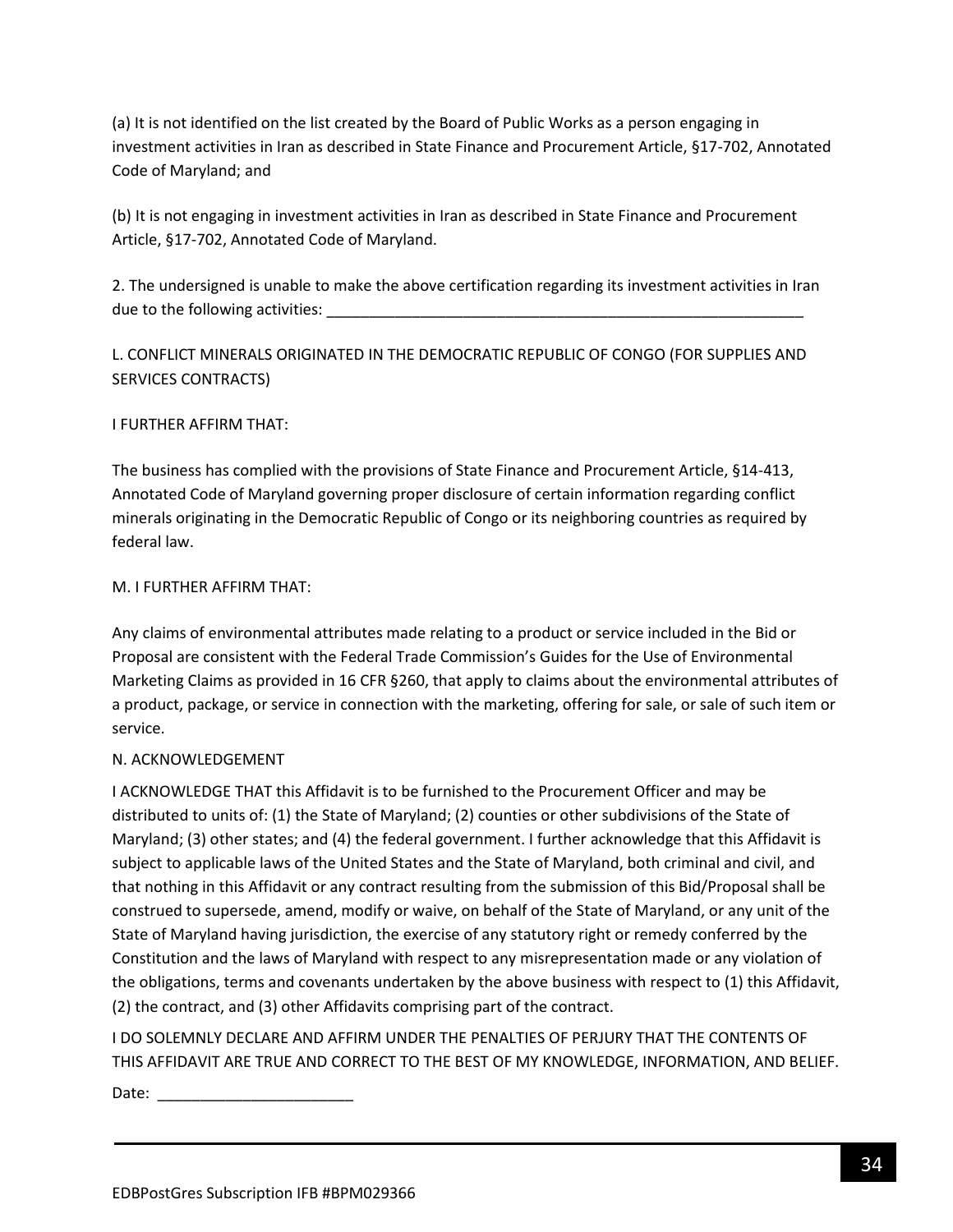By: \_\_\_\_\_\_\_\_\_\_\_\_\_\_\_\_\_\_\_\_\_\_\_\_\_\_\_\_\_\_\_\_\_\_ (print name of Authorized Representative and Affiant)

\_\_\_\_\_\_\_\_\_\_\_\_\_\_\_\_\_\_\_\_\_\_\_\_\_\_\_\_\_\_\_\_\_\_\_ (signature of Authorized Representative and Affiant)

**SUBMIT THIS AFFIDAVIT WITH BID**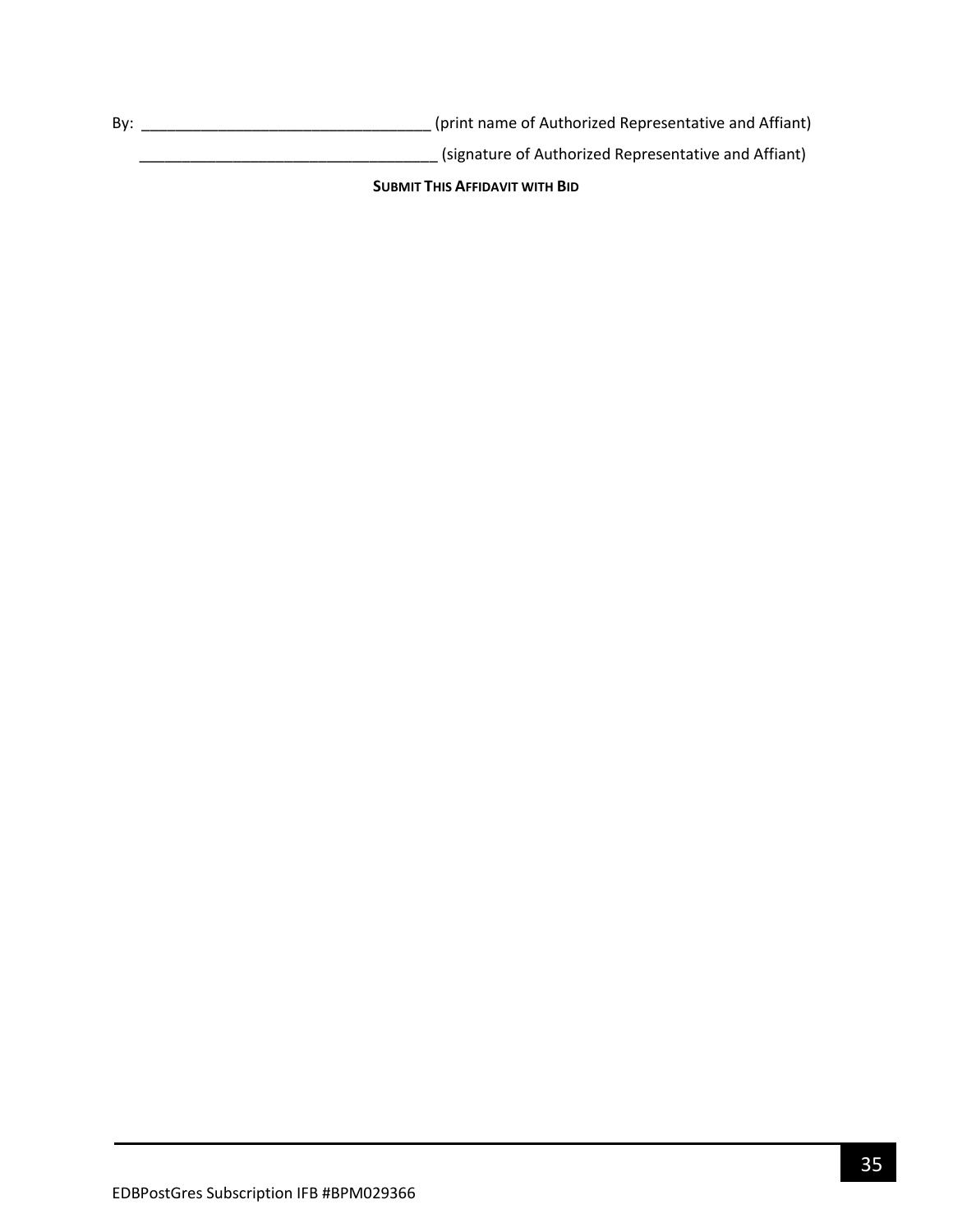### **ATTACHMENT C – CONTRACT AFFIDAVIT**

### <span id="page-35-0"></span>A. AUTHORITY

I hereby affirm that I, \_\_\_\_\_\_\_\_\_\_\_\_\_\_\_\_\_(name of affiant) am the \_\_\_\_\_\_\_\_\_\_\_\_\_\_(title) and duly authorized representative of \_\_\_\_\_\_\_\_\_\_\_\_\_\_\_\_(name of business entity) and that I possess the legal authority to make this affidavit on behalf of the business for which I am acting.

# B. CERTIFICATION OF REGISTRATION OR QUALIFICATION WITH THE STATE DEPARTMENT OF ASSESSMENTS AND TAXATION

I FURTHER AFFIRM THAT:

The business named above is a (check applicable box):

- (1) Corporation  $\Box$  domestic or  $\Box$  foreign;
- (2) Limited Liability Company  $-\Box$  domestic or  $\Box$  foreign;
- (3) Partnership  $\Box$  domestic or  $\Box$  foreign;
- (4) Statutory Trust  $\Box$  domestic or  $\Box$  foreign;
- $(5)$   $\Box$  Sole Proprietorship.

and is registered or qualified as required under Maryland Law. I further affirm that the above business is in good standing both in Maryland and (IF APPLICABLE) in the jurisdiction where it is presently organized, and has filed all of its annual reports, together with filing fees, with the Maryland State Department of Assessments and Taxation. The name and address of its resident agent (IF APPLICABLE) filed with the State Department of Assessments and Taxation is:

| Name and Department ID |          |
|------------------------|----------|
| Number:                | Address: |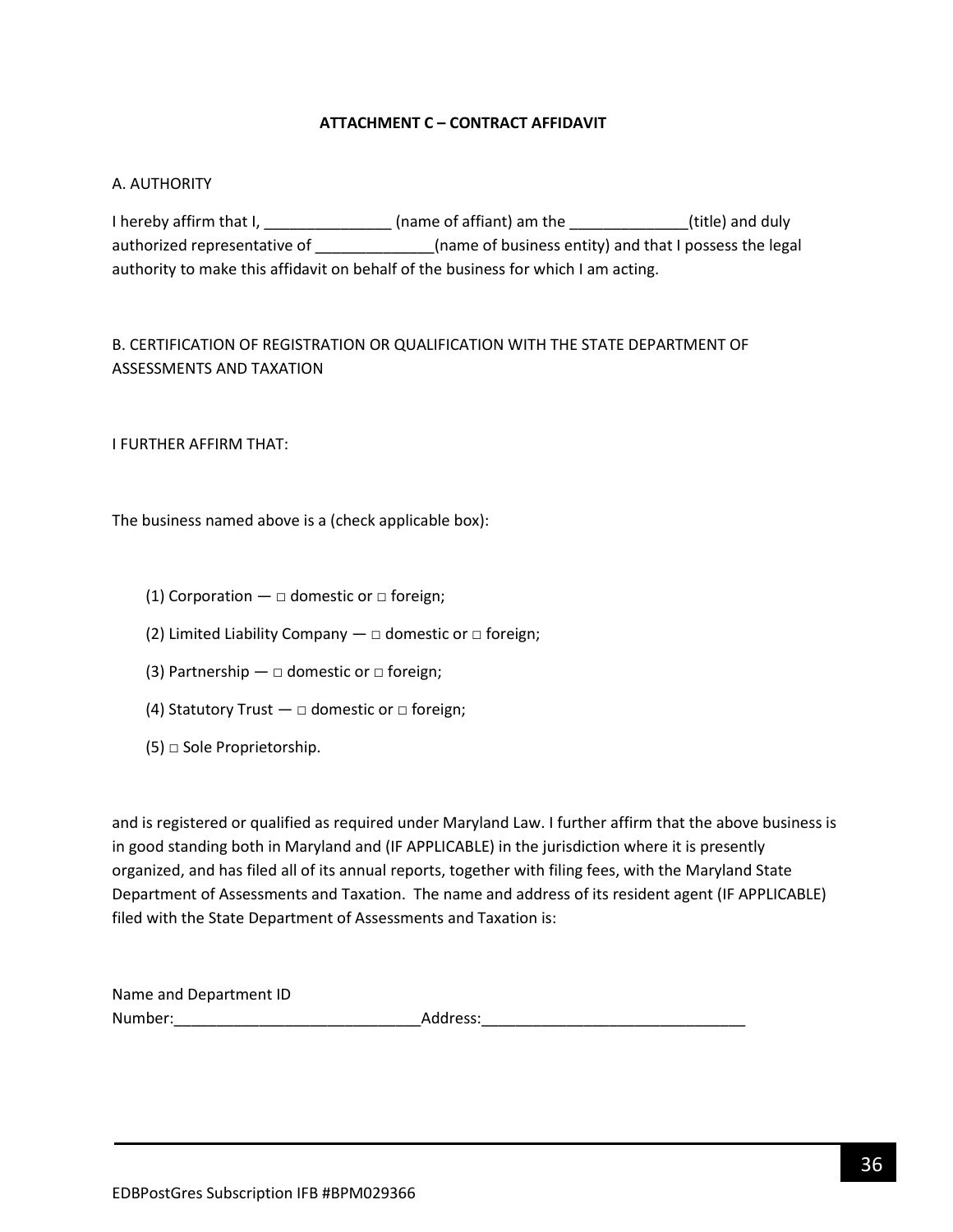and that if it does business under a trade name, it has filed a certificate with the State Department of Assessments and Taxation that correctly identifies that true name and address of the principal or owner as:

| Name and Department ID |          |
|------------------------|----------|
| Number:                | Address: |

### C. FINANCIAL DISCLOSURE AFFIRMATION

### I FURTHER AFFIRM THAT:

I am aware of, and the above business will comply with, the provisions of State Finance and Procurement Article, §13221, Annotated Code of Maryland, which require that every business that enters into contracts, leases, or other agreements with the State of Maryland or its agencies during a calendar year under which the business is to receive in the aggregate \$100,000 or more shall, within 30 days of the time when the aggregate value of the contracts, leases, or other agreements reaches \$100,000, file with the Secretary of State of Maryland certain specified information to include disclosure of beneficial ownership of the business.

### D. POLITICAL CONTRIBUTION DISCLOSURE AFFIRMATION

### I FURTHER AFFIRM THAT:

I am aware of, and the above business will comply with, Election Law Article, Title 14, Annotated Code of Maryland, which requires that every person that enters into a contract for a procurement with the State, a county, or a municipal corporation, or other political subdivision of the State, during a calendar year in which the person receives a contract with a governmental entity in the amount of \$200,000 or more, shall file with the State Board of Elections statements disclosing: (a) any contributions made during the reporting period to a candidate for elective office in any primary or general election; and (b) the name of each candidate to whom one or more contributions in a cumulative amount of \$500 or more were made during the reporting period. The statement shall be filed with the State Board of Elections: (a) before execution of a contract by the State, a county, a municipal corporation, or other political subdivision of the State, and shall cover the 24 months prior to when a contract was awarded; and (b) if the contribution is made after the execution of a contract, then twice a year, throughout the contract term, on: (i) February 5, to cover the six (6) month period ending January 31; and (ii) August 5, to cover the six (6) month period ending July 31.

## E. DRUG AND ALCOHOL-FREE WORKPLACE

(Applicable to all contracts unless the contract is for a law enforcement agency and the agency head or the agency head's designee has determined that application of COMAR 21.11.08 and this certification would be inappropriate in connection with the law enforcement agency's undercover operations.)

I CERTIFY THAT: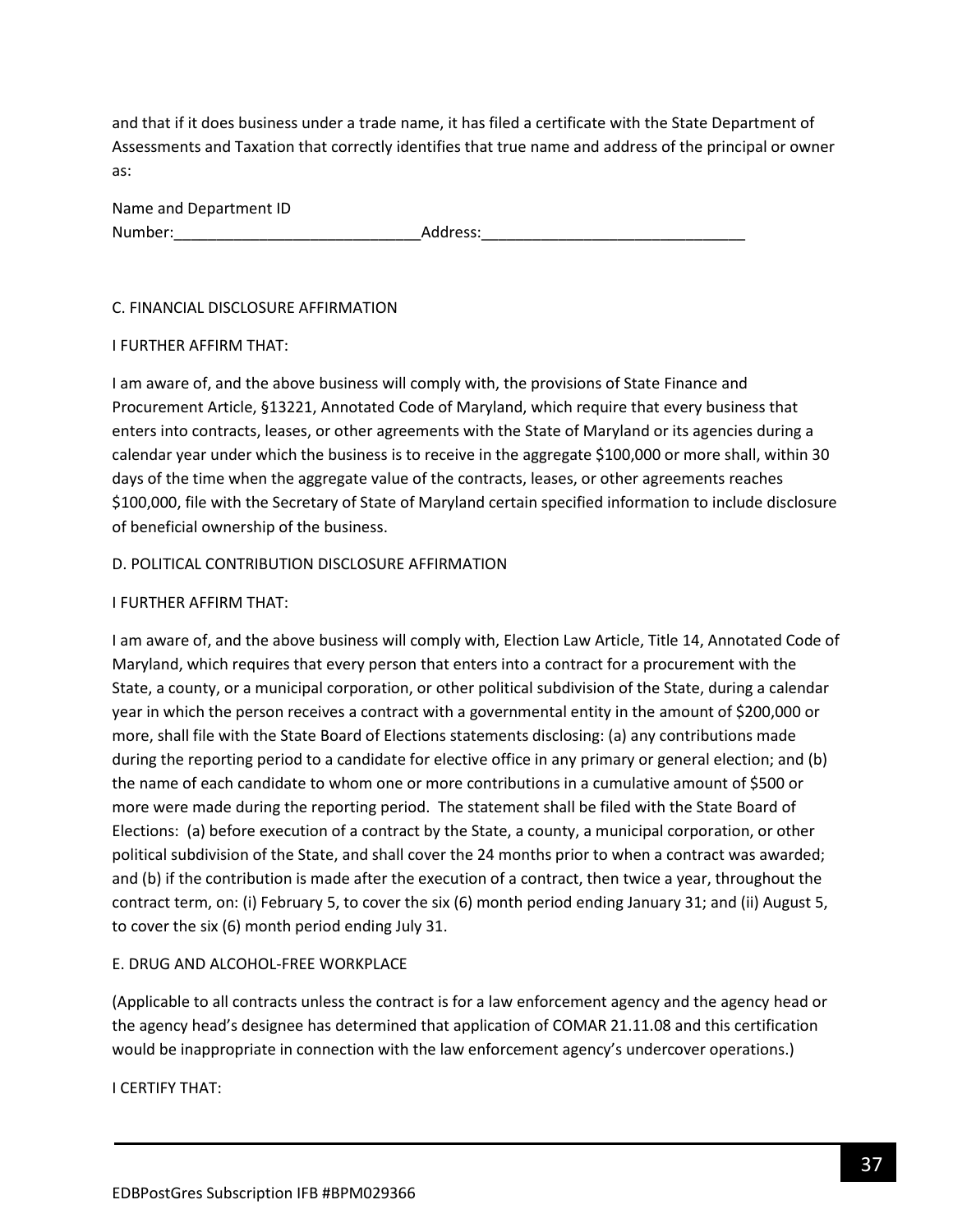(1) Terms defined in COMAR 21.11.08 shall have the same meanings when used in this certification.

(2) By submission of its Bid/Proposal, the business, if other than an individual, certifies and agrees that, with respect to its employees to be employed under a contract resulting from this solicitation, the business shall:

(a) Maintain a workplace free of drug and alcohol abuse during the term of the contract;

(b) Publish a statement notifying its employees that the unlawful manufacture, distribution, dispensing, possession, or use of drugs, and the abuse of drugs or alcohol is prohibited in the business' workplace and specifying the actions that will be taken against employees for violation of these prohibitions;

(c) Prohibit its employees from working under the influence of drugs or alcohol;

(d) Not hire or assign to work on the contract anyone who the business knows, or in the exercise of due diligence should know, currently abuses drugs or alcohol and is not actively engaged in a bona fide drug or alcohol abuse assistance or rehabilitation program;

(e) Promptly inform the appropriate law enforcement agency of every drug-related crime that occurs in its workplace if the business has observed the violation or otherwise has reliable information that a violation has occurred;

(f) Establish drug and alcohol abuse awareness programs to inform its employees about:

- (i) The dangers of drug and alcohol abuse in the workplace;
- (ii) The business's policy of maintaining a drug and alcohol free workplace;
- (iii) Any available drug and alcohol counseling, rehabilitation, and employee assistance programs; and
- (iv) The penalties that may be imposed upon employees who abuse drugs and alcohol in the workplace;

(g) Provide all employees engaged in the performance of the contract with a copy of the statement required by §E(2)(b), above;

(h) Notify its employees in the statement required by  $\Sigma(2)$ (b), above, that as a condition of continued employment on the contract, the employee shall:

- (i) Abide by the terms of the statement; and
- (ii) Notify the employer of any criminal drug or alcohol abuse conviction for an offense occurring in the workplace not later than 5 days after a conviction;

(i) Notify the procurement officer within 10 days after receiving notice under  $\Sigma(2)(h)(ii)$ , above, or otherwise receiving actual notice of a conviction;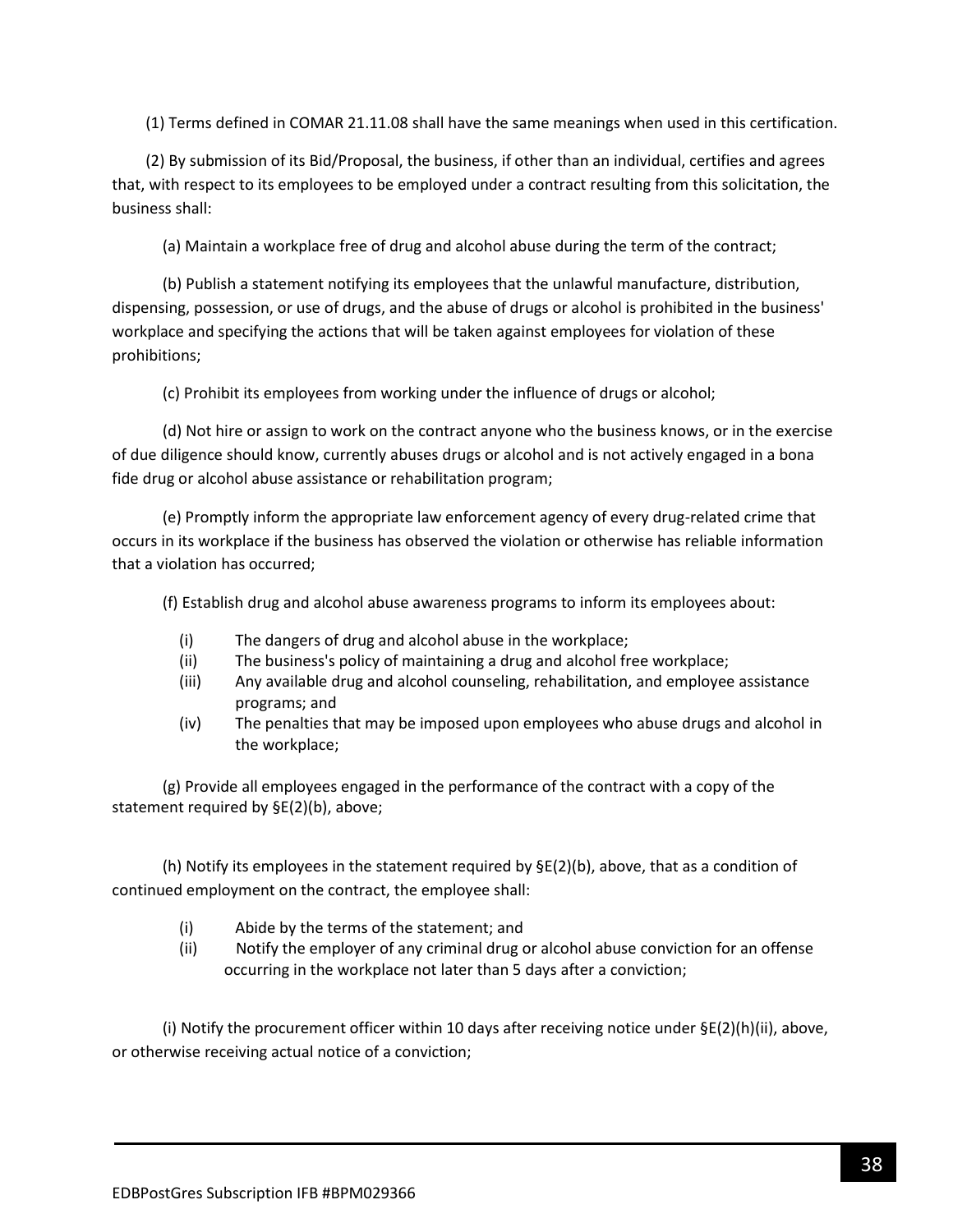(j) Within 30 days after receiving notice under §E(2)(h)(ii), above, or otherwise receiving actual notice of a conviction, impose either of the following sanctions or remedial measures on any employee who is convicted of a drug or alcohol abuse offense occurring in the workplace:

- (i) Take appropriate personnel action against an employee, up to and including termination; or
- (ii) Require an employee to satisfactorily participate in a bona fide drug or alcohol abuse assistance or rehabilitation program; and

(k) Make a good faith effort to maintain a drug and alcohol-free workplace through implementation of §E(2)(a)—(j), above.

(3) If the business is an individual, the individual shall certify and agree as set forth in  $\S E(4)$ , below, that the individual shall not engage in the unlawful manufacture, distribution, dispensing, possession, or use of drugs or the abuse of drugs or alcohol in the performance of the contract.

(4) I acknowledge and agree that:

(a) The award of the contract is conditional upon compliance with COMAR 21.11.08 and this certification;

(b) The violation of the provisions of COMAR 21.11.08 or this certification shall be cause to suspend payments under, or terminate the contract for default under COMAR 21.07.01.11 or 21.07.03.15, as applicable; and

(c) The violation of the provisions of COMAR 21.11.08 or this certification in connection with the contract may, in the exercise of the discretion of the Board of Public Works, result in suspension and debarment of the business under COMAR 21.08.03.

## F. CERTAIN AFFIRMATIONS VALID

## I FURTHER AFFIRM THAT:

To the best of my knowledge, information, and belief, each of the affirmations, certifications, or acknowledgements contained in that certain Bid/Proposal Affidavit dated \_\_\_\_\_\_\_\_ , 2021\_\_\_ , and executed by me for the purpose of obtaining the contract to which this Exhibit is attached remains true and correct in all respects as if made as of the date of this Contract Affidavit and as if fully set forth herein.

I DO SOLEMNLY DECLARE AND AFFIRM UNDER THE PENALTIES OF PERJURY THAT THE CONTENTS OF THIS AFFIDAVIT ARE TRUE AND CORRECT TO THE BEST OF MY KNOWLEDGE, INFORMATION, AND BELIEF.

Date: \_\_\_\_\_\_\_\_\_\_\_\_\_\_\_

By: example and the state of authorized Representative and Affiant)

\_\_\_\_\_\_\_\_\_\_\_\_\_\_\_\_\_\_\_\_\_\_\_\_\_\_\_\_\_\_\_\_\_ (signature of Authorized Representative and Affiant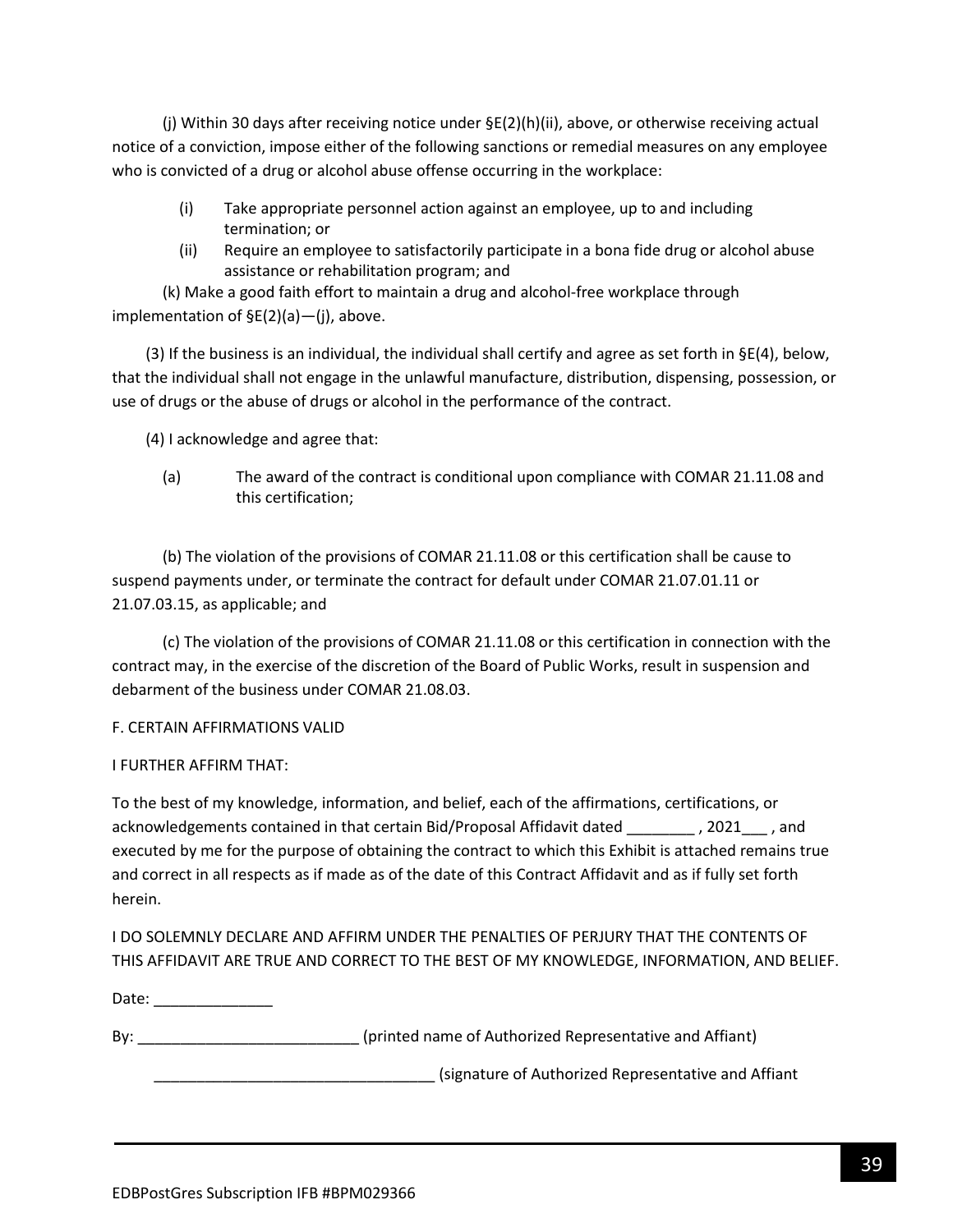### **ATTACHMENT D – BID PRICING INSTRUCTIONS**

In order to assist Bidders in the preparation of their Bid and to comply with the requirements of this solicitation, Bid Pricing Instructions and a Bid Form have been prepared. Bidders shall submit their Bid on the Bid Form in accordance with the instructions on the Bid Form and as specified herein. Do not alter the Bid Form or the Bid Form may be rejected. The Bid Form is to be signed and dated, where requested, by an individual who is authorized to bind the Bidder to the prices entered on the Bid Form. The Bid Form is used to calculate the Bidder's TOTAL BID PRICE. Follow these instructions carefully when completing your Bid Form:

- A) All Unit and Extended Prices must be clearly entered in dollars and cents, e.g., \$24.15. Make your decimal points clear and distinct.
- B) All Unit Prices must be the actual price per unit the State will pay for the specific item or service identified in this IFB and may not be contingent on any other factor or condition in any manner.
- C) All calculations shall be rounded to the nearest cent, i.e., .344 shall be .34 and .345 shall be .35.
- D) Any goods or services required through this IFB and proposed by the vendor at **No Cost to the State** must be clearly entered in the Unit Price, if appropriate, and Extended Price with **\$0.00**.
- E) Every blank in every Bid Form shall be filled in. Any blanks may result in the Bid being regarded as non-responsive and thus rejected. Any changes or corrections made to the Bid Form by the Bidder prior to submission shall be initialed and dated.
- F) Except as instructed on the Bid Form, nothing shall be entered on or attached to the Bid Form that alters or proposes conditions or contingencies on the prices. Alterations and/or conditions usually render the Bid non-responsive, which means it will be rejected.
- G) It is imperative that the prices included on the Bid Form have been entered correctly and calculated accurately by the Bidder and that the respective total prices agree with the entries on the Bid Form. Any incorrect entries or inaccurate calculations by the Bidder will be treated as provided in COMAR 21.05.03.03E and 21.05.02.12 and may cause the Bid to be rejected.
- H) If option years are included, Bidders must submit pricing for each option year. Any option to renew will be exercised at the sole discretion of the State and will comply with all terms and conditions in force at the time the option is exercised. If exercised, the option period shall be for a period identified in the IFB at the prices entered in the Bid Form.
- I) All Bid prices entered below are to be fully loaded prices that include all costs/expenses associated with the provision of services as required by the IFB. The Bid price shall include, but is not limited to, all: labor, profit/overhead, general operating, administrative, and all other expenses and costs necessary to perform the work set forth in the solicitation. No other amounts will be paid to the Contractor. If labor rates are requested, those amounts shall be fully loaded rates; no overtime amounts will be paid.
- J) Unless indicated elsewhere in the IFB, sample amounts used for calculations on the Bid Form are typically estimates for bidding purposes only. The Department does not guarantee a minimum or maximum number of units or usage in the performance of this Contract.
- K) Failure to adhere to any of these instructions may result in the Bid being determined non-responsive and rejected by the Department.

The Bid shall contain all price information in the format specified on these pages. Complete the Bid Form only as provided in the Bid Pricing Instructions. Do not amend, alter or leave blank any items on the Bid Form. If option years are included, Bidders must submit Bids for each option year. Failure to adhere to any of these instructions may result in the bid being determined non-responsive and rejected by the Department.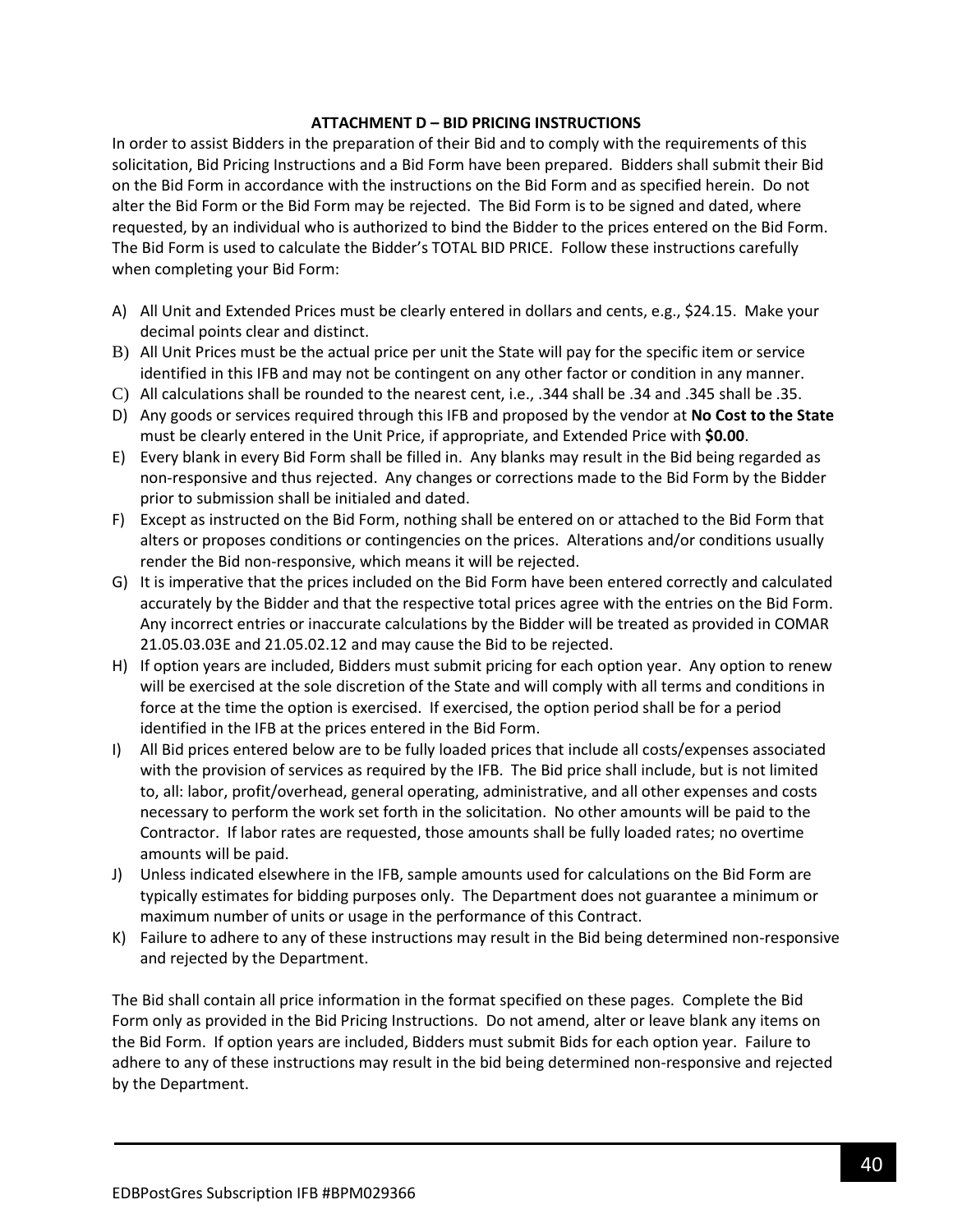### **ATTACHMENT D – BID PRICE FORM EDBPostGres Subscription IFB # BPM029366**

<span id="page-40-0"></span>

| <b>Product Description</b>  | Part Number        | Quantity       | <b>Unit Price</b> | <b>Total Price</b> |
|-----------------------------|--------------------|----------------|-------------------|--------------------|
| <b>Enterprise Plan</b>      | ENPD-UC-001        | 16             | $\zeta$           | \$                 |
| <b>Production Support</b>   |                    |                |                   |                    |
| <b>Twelve Month</b>         |                    |                |                   |                    |
| Subscription                |                    |                |                   |                    |
| <b>Enterprise Plan</b>      | <b>ENBS-UC-001</b> | 16             | \$                | \$                 |
| <b>Basic Support</b>        |                    |                |                   |                    |
| <b>Twelve Month</b>         |                    |                |                   |                    |
| Subscription                |                    |                |                   |                    |
| <b>Enterprise Plan</b>      | <b>ENBS-UC-001</b> | $\overline{4}$ | $\zeta$           | \$                 |
| <b>Basic Support</b>        |                    |                |                   |                    |
| Standby                     |                    |                |                   |                    |
| <b>Twelve Month</b>         |                    |                |                   |                    |
| Subscription                |                    |                |                   |                    |
| <b>Total Price for 2022</b> |                    |                |                   | \$                 |
| $-2023$                     |                    |                |                   |                    |
|                             |                    |                |                   |                    |

| *BASIS FOR AWARD               |  |
|--------------------------------|--|
| Submitted By:                  |  |
|                                |  |
| <b>Printed Name and Title:</b> |  |
|                                |  |
|                                |  |
|                                |  |
|                                |  |
|                                |  |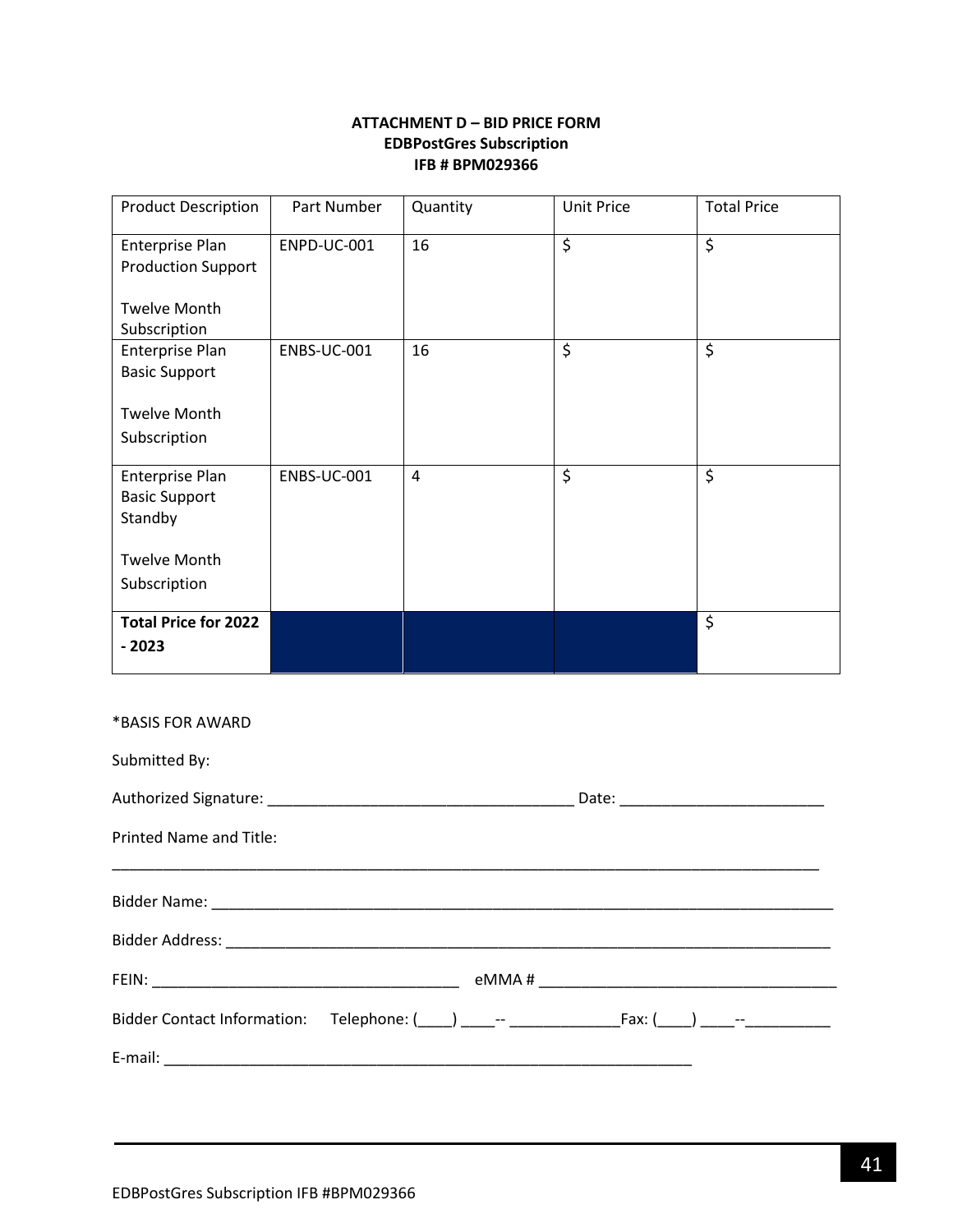#### **ATTACHMENT E – FEDERAL FUNDS ATTACHMENT**

[Reference, among other provisions, 45 C.F.R. § 75.335]

<span id="page-41-0"></span>In addition to other provisions required by the IFB and Contract related to the federal funds that may be included in any Contract to be awarded as a result of this IFB, the following provisions are applicable:

A. Contracts for more than the simplified acquisition threshold currently set at \$150,000, which is the inflation adjusted amount determined by the Civilian Agency Acquisition Council and the Defense Acquisition Regulations Council (Councils) as authorized by 41 U.S.C. 1908, must address administrative, contractual, or legal remedies in instances where contractors violate or breach contract terms, and provide for such sanctions and penalties as appropriate.

B. All contracts in excess of \$10,000 must address termination for cause and for convenience by the non-Federal entity including the manner by which it will be affected and the basis for settlement.

C. Debarment and Suspension (Executive Orders 12549 and 12689) (see 2 CFR 180.220 and 45 CFR 75.212) A party listed on the government-wide exclusions in the System for Award Management (SAM), in accordance with the OMB guidelines at 2 CFR part 180 that implement Executive Orders 12549 (3 CFR part 1986 Comp., p. 189) and 12689 (3 CFR part 1989 Comp., p. 235), "Debarment and Suspension" is not eligible for award under this IFB. SAM Exclusions contains the names of parties debarred, suspended, or otherwise excluded by agencies, as well as parties declared ineligible under statutory or regulatory authority other than Executive Order 12549. Any Contractor awarded a Contract as a result of this IFB is responsible for ensuring that any party with which it subcontracts is not debarred or suspended and is in full compliance with the executive orders and federal regulations cited in this paragraph.

D. Byrd Anti-Lobbying Amendment (31 U.S.C. 1352)—Contractors that apply or bid for an award exceeding \$100,000 must file the required attached certification. Each tier (including the Contractor and any subcontractor(s)) certifies to the tier above that it will not and has not used federal appropriated funds to pay any person or organization for influencing or attempting to influence an officer or employee of any agency, a member of Congress, officer or employee of Congress, or an employee of a member of Congress in connection with obtaining any federal contract, grant or any other award covered by 31 U.S.C. 1352. Each tier must also disclose any lobbying with non-federal funds that takes place in connection with obtaining any Federal award. Such disclosures are forwarded from tier to tier up to the non-federal awardee (which, in this case, is the State of Maryland).

1. *Form and rule*: All prospective and present contractors and subcontractors (this includes all levels of funding) who receive more than \$100,000 in federal funds must submit the attached form "Certification Against Lobbying." It assures, generally, that contractors and subcontractors receiving federal funds will not lobby federal entities with federal funds, and that, as is required, they will disclose other lobbying on form SF-111.

2. *Form and instructions*: "Form LLL, Disclosure of Lobbying Activities" must be submitted by those receiving more than \$100,000 in federal funds, to disclose any lobbying of federal entities (a) with profits from federal contracts or (b) funded with nonfederal funds.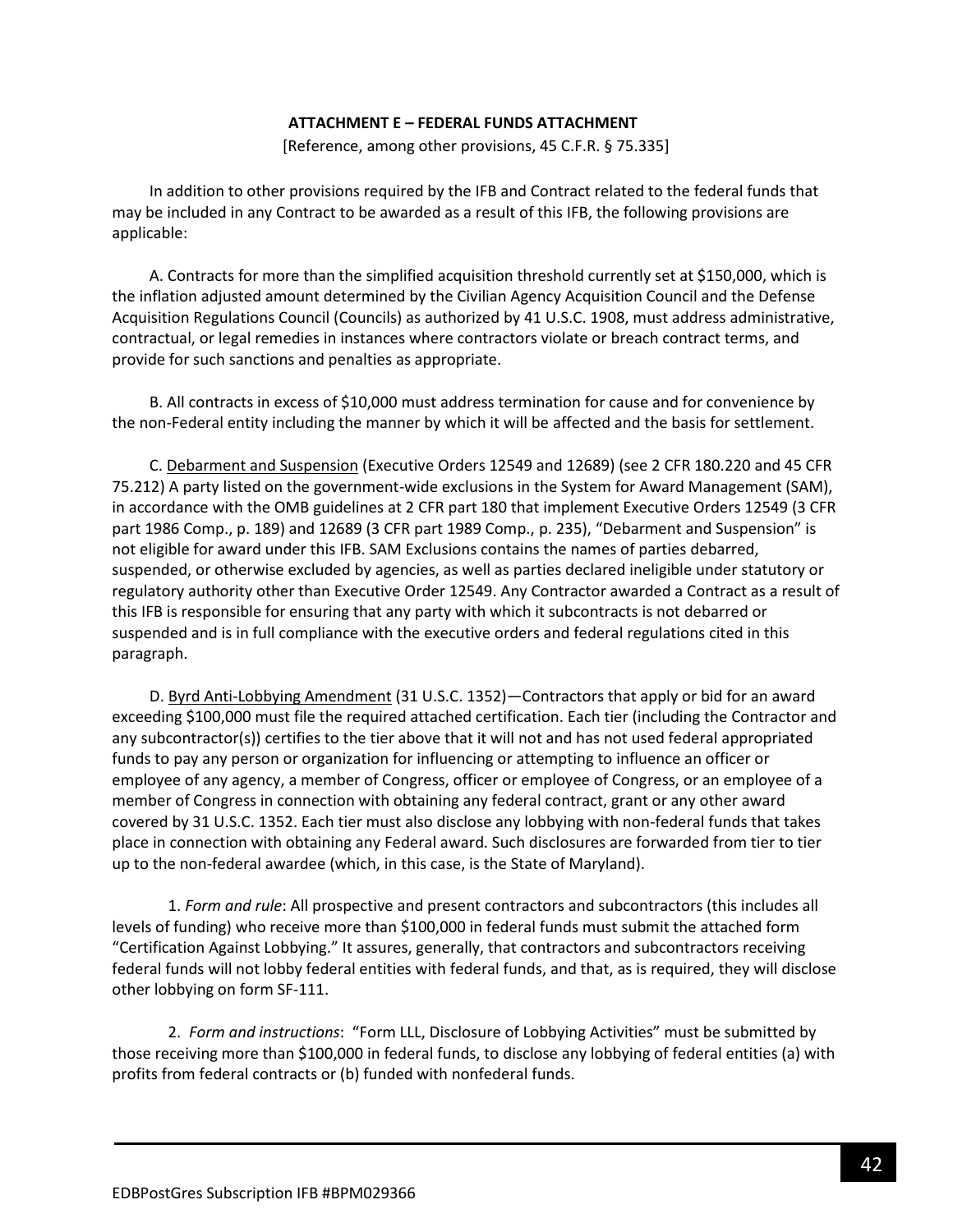E. Section 504 of the Rehabilitation Act of 1973. Any Contractor awarded a Contract as a result of this RFP certifies that it will comply with Section 504 of the Rehabilitation Act of 1973, as amended (29 U.S.C. § 791 *et seq.*), and all regulations promulgated thereunder. Section 504 prohibits discrimination on the basis of handicap in all federally assisted programs and activities. It requires the analysis and making of any changes needed in three general areas of operation— programs, activities, and facilities and employment. It states, among other things, that: *Grantees that provide health ... services should undertake tasks such as ensuring emergency treatment for the hearing impaired and making certain that persons with impaired sensory or speaking skills are not denied effective notice with regard to benefits, services, and waivers of rights or consents to treatments*.

F. Age Discrimination Act of 1975. Any Contractor awarded a Contract as a result of this IFB certifies that it shall not discriminate on the basis of Age, according to the requirements of the Age Discrimination Act of 1975.

G. Title VI of the Civil Rights Act of 1964. Any Contractor awarded a Contract are a result of this IFB certifies that it shall comply with Title VI of the Civil Rights Act of 1964 and shall not discriminate in participation by race, color, or national origin.

H. Section 1557 of the ACA. Any Contractor awarded a Contract as a result of this IFB certifies that it shall comply with Section 1557 of the Affordable Care Act (42 U.S.C. § 18116) and any regulations promulgated thereunder. Section 1557 prohibits discrimination on the basis of race, color, national origin, sex, age, or disability in certain health programs or activities. Section 1557 further provides that, except as provided in Title I or the Patient Protection and Affordable Care Act (as amended, the ACA), an individual shall not, on the grounds prohibited under Title VI of the Civil Rights Act of 1964, Title IX of the Education Amendments of 1972, the Age Discrimination Act of 1975, or Section 504 of the Rehabilitation Act of 1973, be excluded from participation in, be denied the benefits of, or be subjected to discrimination under any health program or activity, any part of which is receiving federal financial assistance or any program or activity that is administered by any entity (such as MHBE) established under Title I of the ACA.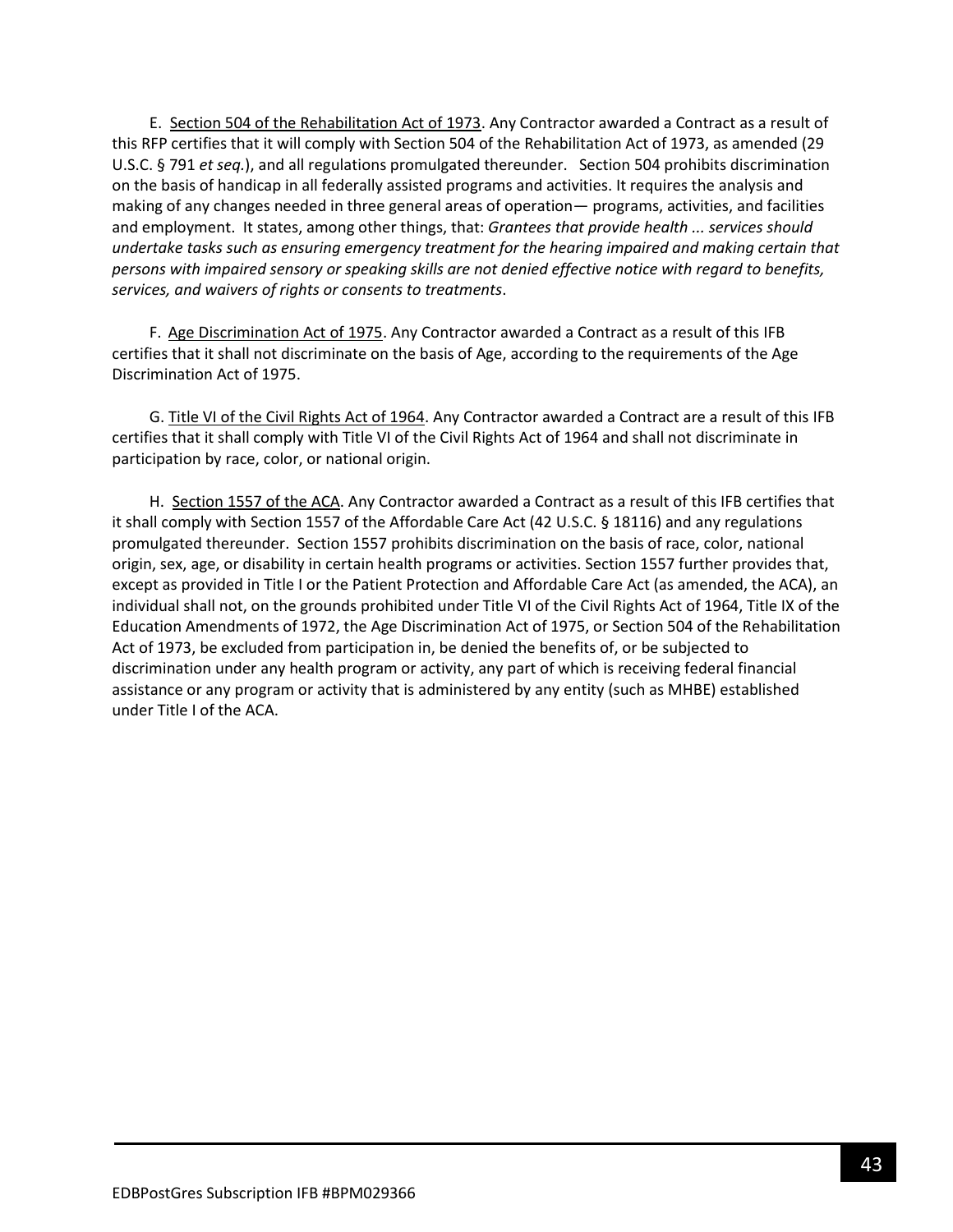### **ATTACHMENT E-1 – CERTIFICATION AGAINST LOBBYING**

### **U.S. Department of Health and Human Services**

### **CERTIFICATION REGARDING LOBBYING**

Certification for Contracts, Grants, Loans, and Cooperative Agreements

<span id="page-43-0"></span>The undersigned certifies, to the best of his or her knowledge and belief, that:

(1) No Federal appropriated funds have been paid or will be paid, by or on behalf of the undersigned, to any person for influencing or attempting to influence an officer or employee of any agency, a Member of Congress, an officer or employee of Congress, or an employee of a Member of Congress in connection with the awarding of any Federal contract, the making of any Federal grant, the making of any Federal loan, the entering into of any cooperative agreement, and the extension, continuation, renewal, amendment, or modification of any Federal contract, grant, loan, or cooperative agreement.

(2) If any funds other than Federal appropriated funds have been paid or will be paid to any person for influencing or attempting to influence an officer or employee of any agency, a Member of Congress, an officer or employee of Congress, or an employee of a Member of Congress in connection with this Federal contract, grant, loan, or cooperative agreement, the undersigned shall complete and submit Standard Form-LLL, "Disclosure Form to Report Lobbying," in accordance with its instructions.

(3) The undersigned shall require that the language of this certification be included in the award documents for all sub-awards at all tiers (including subcontracts, sub-grants, and contracts under grants, loans, and cooperative agreements) and that all sub-recipients shall certify and disclose accordingly.

This certification is a material representation of fact upon which reliance was placed when this transaction was made or entered into. Submission of this certification is a prerequisite for making or entering into this transaction imposed by Section 1352, title 31, U.S. Code. Any person who fails to file the required certification shall be subject to a civil penalty of not less than \$10,000 and not more than \$100,000 for each such failure.

| Award No.                                                   | <b>Organizational Entry</b>       |
|-------------------------------------------------------------|-----------------------------------|
| Name and Title of Official Signing for Organizational Entry | Telephone No. Of Signing Official |
| Signature of Above Official                                 | Date Signed                       |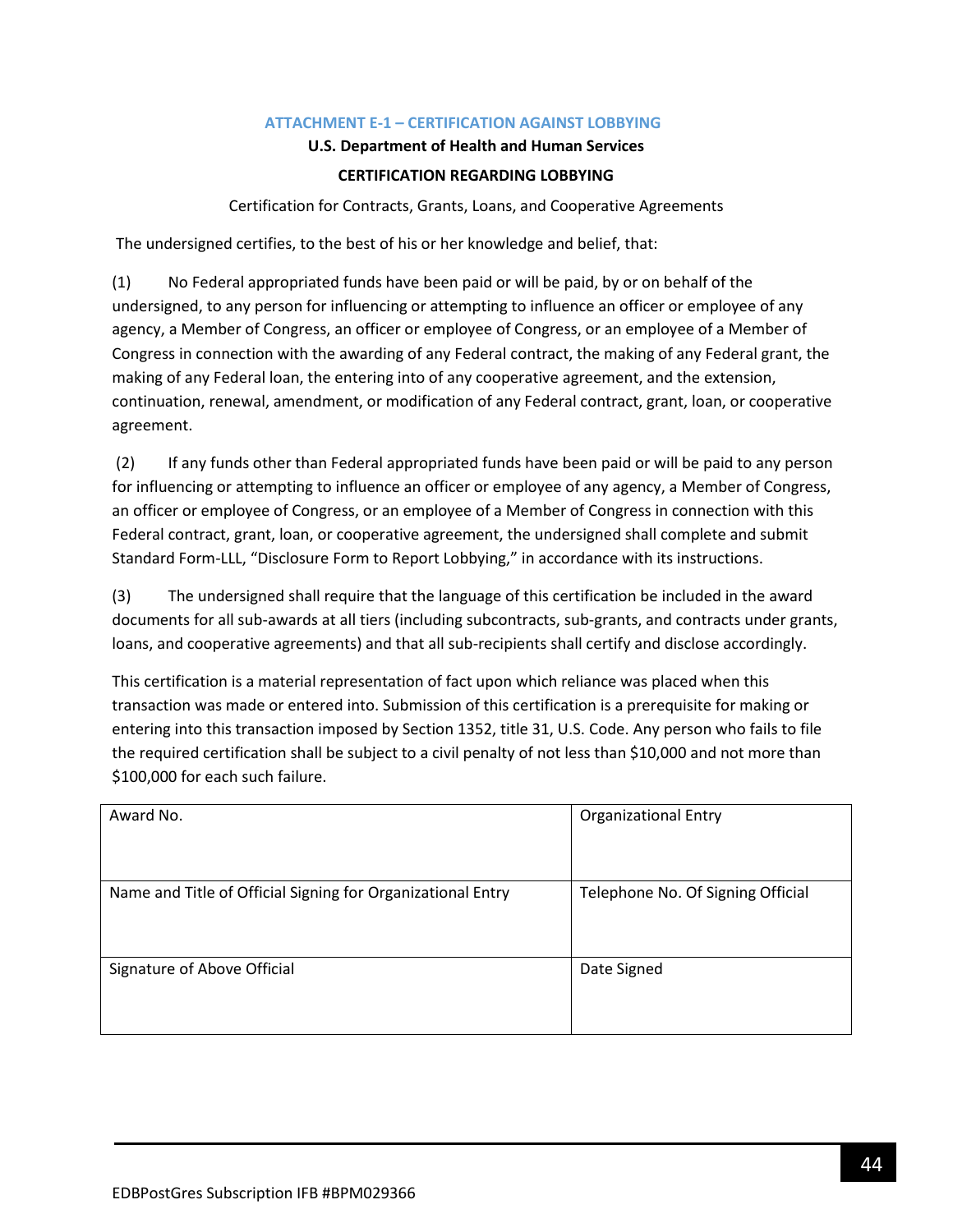### **ATTACHMENT E-2**

# **DISCLOSURE OF LOBBYING ACTIVITIES**

# **Complete this form to disclose lobbying activities pursuant to 31 U.S.C. 1352**

| 1. Type of Federal Action:                                                                                                                                                                                                                                                                                          | 2. Status of Federal Action:        |                                                      | 3. Report Type:                            |
|---------------------------------------------------------------------------------------------------------------------------------------------------------------------------------------------------------------------------------------------------------------------------------------------------------------------|-------------------------------------|------------------------------------------------------|--------------------------------------------|
| a. Contract                                                                                                                                                                                                                                                                                                         | a. Bid/offer/application            |                                                      | a. Initial filing                          |
| b. Grant                                                                                                                                                                                                                                                                                                            | b. Initial award                    |                                                      | b. Material change                         |
| c. Cooperative                                                                                                                                                                                                                                                                                                      | c. Post-award                       |                                                      |                                            |
| Agreement                                                                                                                                                                                                                                                                                                           |                                     |                                                      | For Material Change Only:                  |
| d. Loan                                                                                                                                                                                                                                                                                                             |                                     |                                                      | Year ________ quarter ________             |
| e. Loan guarantee                                                                                                                                                                                                                                                                                                   |                                     |                                                      | Date of last report ________               |
| f. Loan insurance                                                                                                                                                                                                                                                                                                   |                                     |                                                      |                                            |
| 4. Name and Address of Reporting Entity:                                                                                                                                                                                                                                                                            |                                     | 5. If Reporting Entity in No. 4 is a Subawardee,     |                                            |
|                                                                                                                                                                                                                                                                                                                     |                                     | <b>Enter Name and Address of Prime:</b>              |                                            |
|                                                                                                                                                                                                                                                                                                                     |                                     |                                                      |                                            |
| □ Subawardee Tier ______, if<br>$\Box$ Prime                                                                                                                                                                                                                                                                        |                                     |                                                      |                                            |
| known:                                                                                                                                                                                                                                                                                                              |                                     | Congressional District, if known:                    |                                            |
| Congressional District, if known:                                                                                                                                                                                                                                                                                   |                                     |                                                      |                                            |
| 6. Federal Department/Agency:                                                                                                                                                                                                                                                                                       |                                     |                                                      | 7. Federal Program Name/Description:       |
|                                                                                                                                                                                                                                                                                                                     |                                     |                                                      |                                            |
|                                                                                                                                                                                                                                                                                                                     |                                     | CFDA Number, if applicable:                          |                                            |
| 8. Federal Action Number, if known:                                                                                                                                                                                                                                                                                 |                                     | 9. Award Amount, if known:                           |                                            |
|                                                                                                                                                                                                                                                                                                                     |                                     |                                                      |                                            |
|                                                                                                                                                                                                                                                                                                                     |                                     | \$                                                   |                                            |
| 10. a. Name and Address of Lobbying                                                                                                                                                                                                                                                                                 |                                     | b. Individuals Performing Services (including        |                                            |
| Registrant                                                                                                                                                                                                                                                                                                          |                                     | address if different from No. 10a) (last name, first |                                            |
| (if individual, last name, first name, MI):                                                                                                                                                                                                                                                                         |                                     | name, MI):                                           |                                            |
|                                                                                                                                                                                                                                                                                                                     |                                     |                                                      |                                            |
|                                                                                                                                                                                                                                                                                                                     |                                     |                                                      |                                            |
| 11. Amount of Payment (check all that apply)                                                                                                                                                                                                                                                                        |                                     |                                                      | 13. Type of Payment (check all that apply) |
| $\frac{1}{2}$ $\frac{1}{2}$ $\frac{1}{2}$ $\frac{1}{2}$ $\frac{1}{2}$ $\frac{1}{2}$ $\frac{1}{2}$ $\frac{1}{2}$ $\frac{1}{2}$ $\frac{1}{2}$ $\frac{1}{2}$ $\frac{1}{2}$ $\frac{1}{2}$ $\frac{1}{2}$ $\frac{1}{2}$ $\frac{1}{2}$ $\frac{1}{2}$ $\frac{1}{2}$ $\frac{1}{2}$ $\frac{1}{2}$ $\frac{1}{2}$ $\frac{1}{2}$ |                                     | $\Box$ a. retainer                                   |                                            |
|                                                                                                                                                                                                                                                                                                                     |                                     | $\Box$ b. one-time                                   |                                            |
| 12. Form of Payment (check all that apply)                                                                                                                                                                                                                                                                          |                                     | $\Box$ c. commission                                 |                                            |
|                                                                                                                                                                                                                                                                                                                     |                                     | $\Box$ d. contingent fee                             |                                            |
| $\Box$ a. cash<br>$\Box$ b. in-kind, specify:                                                                                                                                                                                                                                                                       |                                     | $\Box$ e. deferred                                   |                                            |
|                                                                                                                                                                                                                                                                                                                     | nature<br>$\Box$ f. other; specify: |                                                      |                                            |
| value:                                                                                                                                                                                                                                                                                                              |                                     |                                                      |                                            |
| 14. Brief Description of Services Performed or to be Performed and Date(s) of Service, including                                                                                                                                                                                                                    |                                     |                                                      |                                            |
| officer(s), employee(s), or Member(s) contacted, for Payment Indicated in Item 11:                                                                                                                                                                                                                                  |                                     |                                                      |                                            |
|                                                                                                                                                                                                                                                                                                                     |                                     |                                                      |                                            |
|                                                                                                                                                                                                                                                                                                                     |                                     |                                                      |                                            |
|                                                                                                                                                                                                                                                                                                                     |                                     |                                                      |                                            |
|                                                                                                                                                                                                                                                                                                                     |                                     |                                                      |                                            |
| (attach Continuation Sheet(s) SF-LLLA, if necessary)                                                                                                                                                                                                                                                                |                                     |                                                      |                                            |
| 15. Continuation Sheet(s) SF-LLLA attached:                                                                                                                                                                                                                                                                         |                                     | □ Yes                                                | $\Box$ No                                  |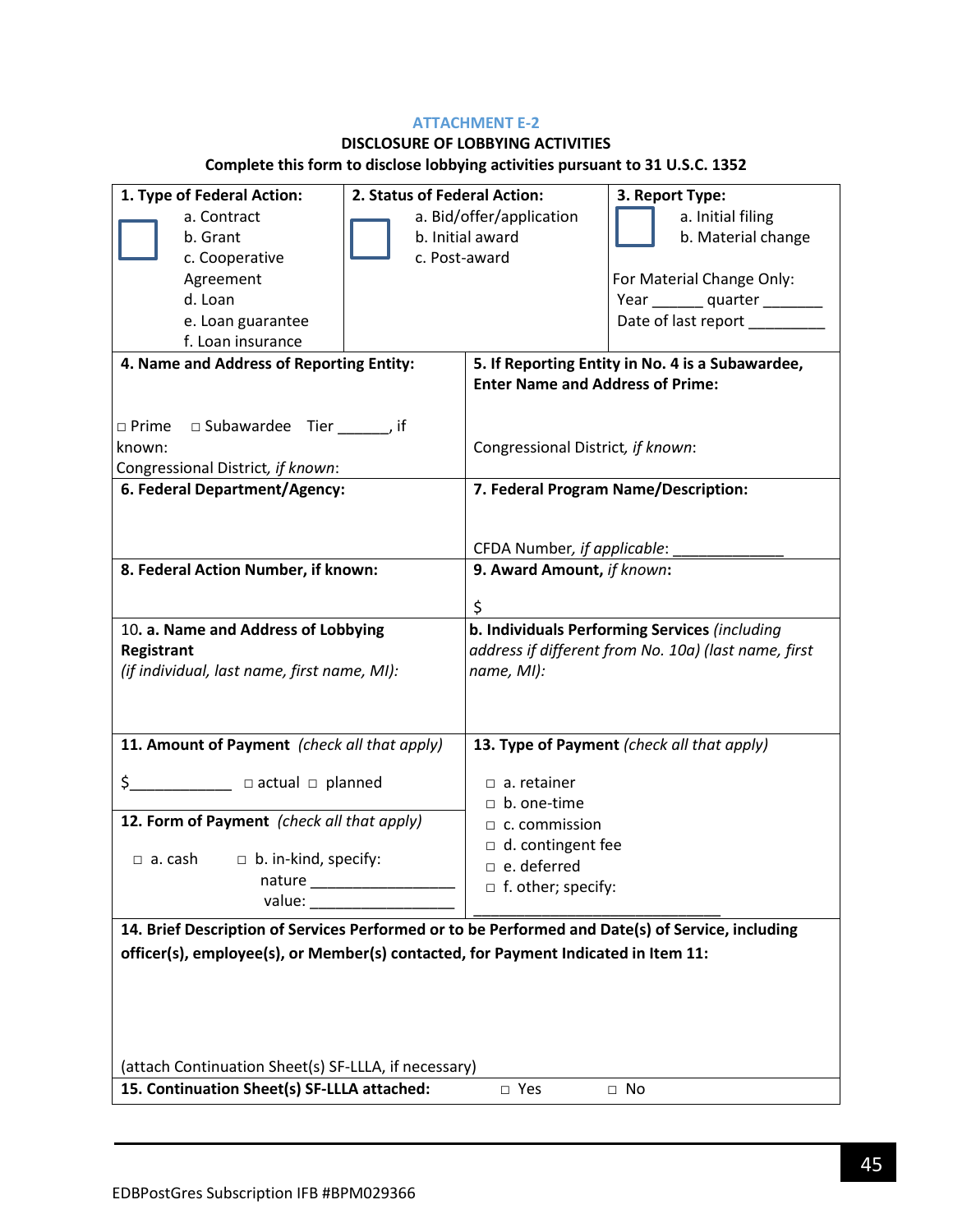| 16. Information requested through this form is<br>authorized by title 31 U.S.C. Section 1352. This<br>disclosure of lobbying activities is a material<br>representation of fact upon which reliance was<br>placed by the tier above when this transaction<br>was made or entered into. This disclosure is<br>required pursuant to 31 U.S.C. 1352. This<br>information will be available for public<br>inspection. Any person who fails to file the<br>required disclosure shall be subject to a civil<br>penalty of not less than\$10,000 and not more<br>than \$100,000 for each such failure. | Signature:                                                         |
|-------------------------------------------------------------------------------------------------------------------------------------------------------------------------------------------------------------------------------------------------------------------------------------------------------------------------------------------------------------------------------------------------------------------------------------------------------------------------------------------------------------------------------------------------------------------------------------------------|--------------------------------------------------------------------|
|                                                                                                                                                                                                                                                                                                                                                                                                                                                                                                                                                                                                 | Print Name:                                                        |
|                                                                                                                                                                                                                                                                                                                                                                                                                                                                                                                                                                                                 | Title:                                                             |
|                                                                                                                                                                                                                                                                                                                                                                                                                                                                                                                                                                                                 | Telephone No.:<br>Date:                                            |
| <b>Federal Use Only</b>                                                                                                                                                                                                                                                                                                                                                                                                                                                                                                                                                                         | Authorized for Local Reproduction<br>Standard Form LLL (Rev. 7-97) |

### **INSTRUCTIONS FOR COMPLETION OF SF-LLL, DISCLOSURE OF LOBBYING ACTIVITIES**

This disclosure form shall be completed by the reporting entity, whether sub-awardee or prime Federal recipient, at the initiation or receipt of a covered Federal action, or a material change to a previous filing, pursuant to title 31 U.S.C. Section 1352. The filing of a form is required for each payment or agreement to make payment to any lobbying entity for influencing or attempting to influence an officer or employee of any agency, a Member of Congress, an officer or employee of Congress, or an employee of a Member of Congress in connection with a covered Federal action. Complete all items that apply for both the initial filing and material change report. Refer to the implementing guidance published by the Office of Management and Budget for additional information.

1. Identify the type of covered Federal action for which lobbying activity is and/or has been secured to influence the outcome of a covered Federal action.

2. Identify the status of the covered Federal action.

3. Identify the appropriate classification of this report. If this is a follow-up report caused by a material change to the information previously reported, enter the year and quarter in which the change occurred. Enter the date of the last previously submitted report by this reporting entity for this covered Federal action.

4. Enter the full name, address, city, State and zip code of the reporting entity. Include Congressional District, if known. Check the appropriate classification of the reporting entity that designates if it is, or expects to be, a prime or sub-award recipient. Identify the tier of the sub-awardee, e.g., the first sub-awardee of the prime is the 1st tier. Sub-awards include but are not limited to subcontracts, sub-grants and contract awards under grants.

5. If the organization filing the report in item 4 checks "Sub-awardee," then enter the full name, address, city, State and zip code of the prime Federal recipient. Include Congressional District, if known.